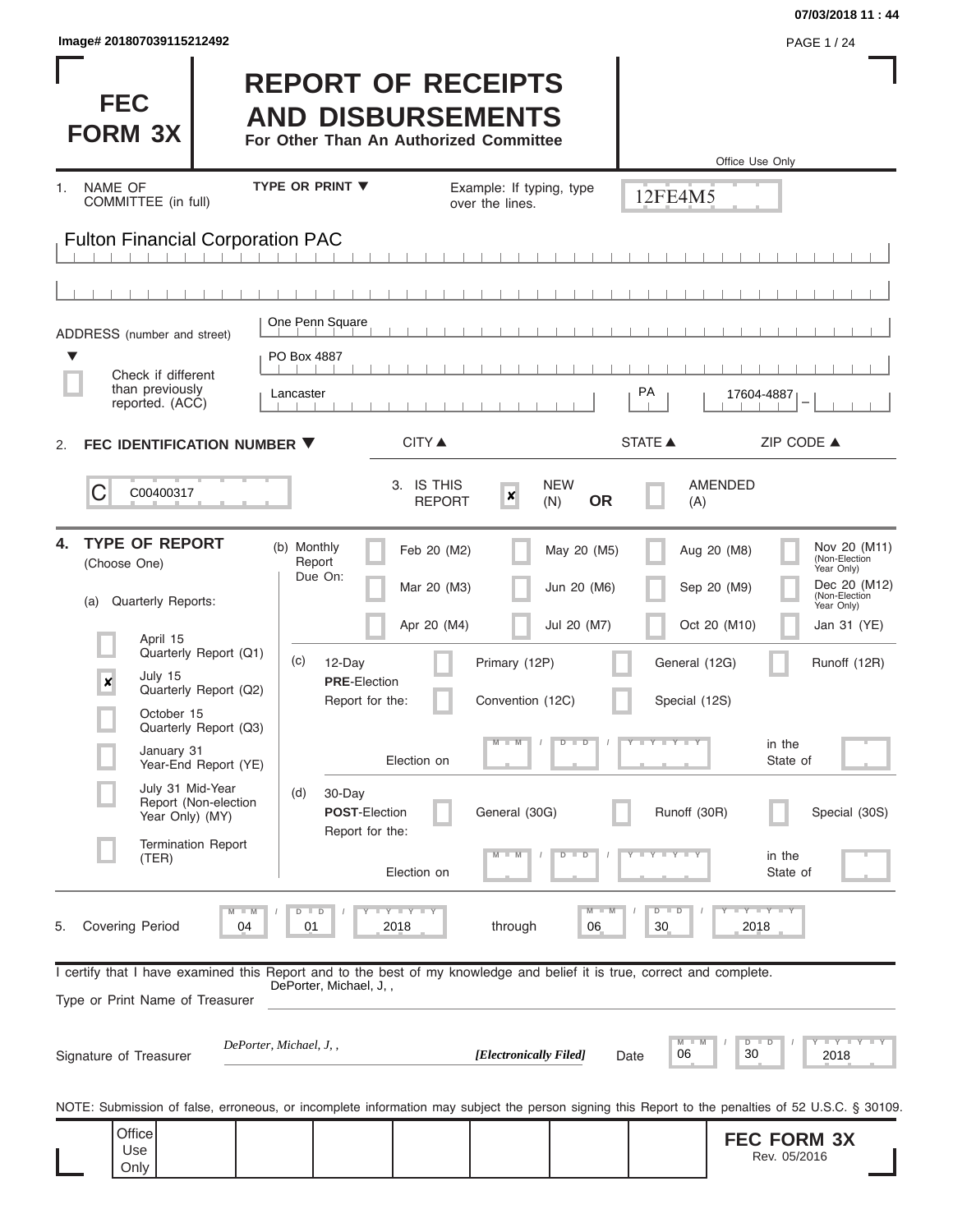| lmage# 201807039115212493                                                                                |                                           |
|----------------------------------------------------------------------------------------------------------|-------------------------------------------|
| <b>SUMMARY PAGE</b><br>OF RECEIPTS AND DISBURSEMENTS                                                     |                                           |
| FEC Form 3X (Rev. 05/2016)                                                                               | Page 2                                    |
| Write or Type Committee Name                                                                             |                                           |
| <b>Fulton Financial Corporation PAC</b>                                                                  |                                           |
| $Y = Y = Y + Y$<br>$M$ $M$<br>$D$ $D$<br>01<br>2018<br>04<br>Report Covering the Period:<br>From:<br>To: | $M = M$<br>$D$ $\Box$<br>2018<br>06<br>30 |

## Write or Type Committee Name

#### Fulton Financial Corporation PAC

|    | 04<br>Report Covering the Period:<br>From:                                                            | $Y = Y$<br>2018<br>01<br>To:          | $Y - Y - Y$<br>2018<br>06<br>30                 |  |  |  |  |  |
|----|-------------------------------------------------------------------------------------------------------|---------------------------------------|-------------------------------------------------|--|--|--|--|--|
|    |                                                                                                       | <b>COLUMN A</b><br><b>This Period</b> | <b>COLUMN B</b><br><b>Calendar Year-to-Date</b> |  |  |  |  |  |
| 6. | Cash on Hand<br>(a)<br><b>LY LY</b><br>January 1,<br>2018                                             |                                       | 55359.38                                        |  |  |  |  |  |
|    | Cash on Hand at<br>(b)<br>Beginning of Reporting Period                                               | 61963.38                              |                                                 |  |  |  |  |  |
|    | Total Receipts (from Line 19)<br>(c)                                                                  | 9113.00                               | 16367.00                                        |  |  |  |  |  |
|    | Subtotal (add Lines 6(b) and<br>(d)<br>6(c) for Column A and Lines<br>$6(a)$ and $6(c)$ for Column B) | 71076.38                              | 71726.38                                        |  |  |  |  |  |
| 7. | Total Disbursements (from Line 31)                                                                    | 38520.53                              | 39170.53                                        |  |  |  |  |  |
| 8. | Cash on Hand at Close of<br>Reporting Period<br>(subtract Line $7$ from Line $6(d)$ )                 | 32555.85                              | 32555.85                                        |  |  |  |  |  |
| 9. | Debts and Obligations Owed TO<br>the Committee (Itemize all on<br>Schedule C and/or Schedule D)       | 0.00                                  |                                                 |  |  |  |  |  |
|    | 10. Debts and Obligations Owed BY<br>the Committee (Itemize all on<br>Schedule C and/or Schedule D)   | 0.00                                  |                                                 |  |  |  |  |  |

This committee has qualified as a multicandidate committee. (see FEC FORM 1M)

#### **For further information contact:**

Federal Election Commission 999 E Street, NW Washington, DC 20463

Toll Free 800-424-9530 Local 202-694-1100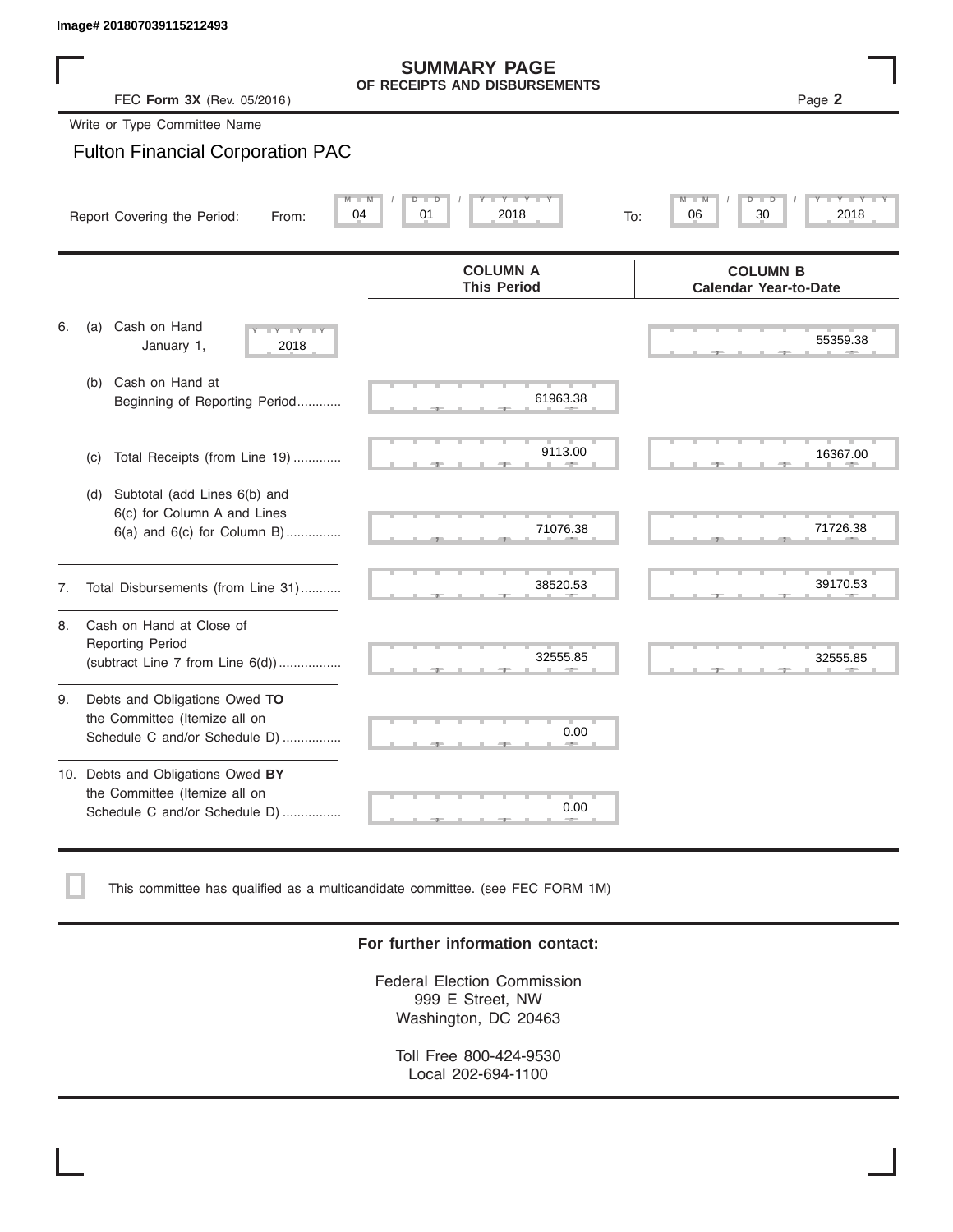### **DETAILED SUMMARY PAGE**

#### Fulton Financial Corporation PAC

| Image# 201807039115212494                                                 |                                                                                                                     |                                                          |
|---------------------------------------------------------------------------|---------------------------------------------------------------------------------------------------------------------|----------------------------------------------------------|
|                                                                           | <b>DETAILED SUMMARY PAGE</b>                                                                                        |                                                          |
| FEC Form 3X (Rev. 05/2016)                                                | of Receipts                                                                                                         | Page 3                                                   |
| Write or Type Committee Name                                              |                                                                                                                     |                                                          |
| <b>Fulton Financial Corporation PAC</b>                                   |                                                                                                                     |                                                          |
| $M$ $M$<br>Report Covering the Period:<br>From:                           | $\mathbf{I}$ $\mathbf{Y}$ $\mathbf{I}$ $\mathbf{Y}$ $\mathbf{I}$ $\mathbf{Y}$<br>$D$ $D$<br>01<br>04<br>2018<br>To: | <b>LEY LEY LE</b><br>M<br>$D$ $\Box$<br>30<br>2018<br>06 |
| I. Receipts                                                               | <b>COLUMN A</b><br><b>Total This Period</b>                                                                         | <b>COLUMN B</b><br><b>Calendar Year-to-Date</b>          |
| 11. Contributions (other than loans) From:                                |                                                                                                                     |                                                          |
| Individuals/Persons Other<br>(a)                                          |                                                                                                                     |                                                          |
| <b>Than Political Committees</b>                                          | 6495.00                                                                                                             | 7005.00                                                  |
| Itemized (use Schedule A)<br>(i)                                          |                                                                                                                     |                                                          |
|                                                                           | 2618.00                                                                                                             | 9362.00                                                  |
| (iii) TOTAL (add                                                          |                                                                                                                     |                                                          |
| Lines $11(a)(i)$ and $(ii)$                                               | 9113.00                                                                                                             | 16367.00                                                 |
|                                                                           |                                                                                                                     |                                                          |
| Political Party Committees<br>(b)                                         | 0.00                                                                                                                | 0.00                                                     |
| <b>Other Political Committees</b><br>(C)                                  | 0.00                                                                                                                | 0.00                                                     |
| Total Contributions (add Lines<br>(d)                                     |                                                                                                                     |                                                          |
| $11(a)(iii)$ , (b), and (c)) (Carry                                       |                                                                                                                     |                                                          |
|                                                                           | 9113.00                                                                                                             | 16367.00                                                 |
| 12. Transfers From Affiliated/Other                                       |                                                                                                                     |                                                          |
|                                                                           | 0.00                                                                                                                | 0.00                                                     |
|                                                                           | 0.00                                                                                                                | 0.00                                                     |
|                                                                           |                                                                                                                     |                                                          |
|                                                                           |                                                                                                                     | 0.00                                                     |
| 14. Loan Repayments Received                                              | 0.00                                                                                                                |                                                          |
| 15. Offsets To Operating Expenditures<br>(Refunds, Rebates, etc.)         |                                                                                                                     |                                                          |
| (Carry Totals to Line 37, page 5)                                         | 0.00                                                                                                                | 0.00                                                     |
| 16. Refunds of Contributions Made                                         |                                                                                                                     |                                                          |
| to Federal Candidates and Other                                           |                                                                                                                     |                                                          |
| Political Committees                                                      | 0.00                                                                                                                | 0.00                                                     |
| 17. Other Federal Receipts                                                |                                                                                                                     |                                                          |
|                                                                           | 0.00                                                                                                                | 0.00                                                     |
| 18. Transfers from Non-Federal and Levin Funds<br>(a) Non-Federal Account |                                                                                                                     |                                                          |
|                                                                           | 0.00                                                                                                                | 0.00                                                     |
|                                                                           |                                                                                                                     |                                                          |
| (b) Levin Funds (from Schedule H5)                                        | 0.00                                                                                                                | 0.00                                                     |
|                                                                           |                                                                                                                     |                                                          |
| (c) Total Transfers (add $18(a)$ and $18(b)$ )                            | 0.00                                                                                                                | 0.00                                                     |
| 19. Total Receipts (add Lines 11(d),                                      |                                                                                                                     |                                                          |
| 12, 13, 14, 15, 16, 17, and 18(c))▶                                       | 9113.00                                                                                                             | 16367.00                                                 |
| 20. Total Federal Receipts                                                |                                                                                                                     |                                                          |
| (subtract Line 18(c) from Line 19)▶                                       | 9113.00                                                                                                             | 16367.00                                                 |

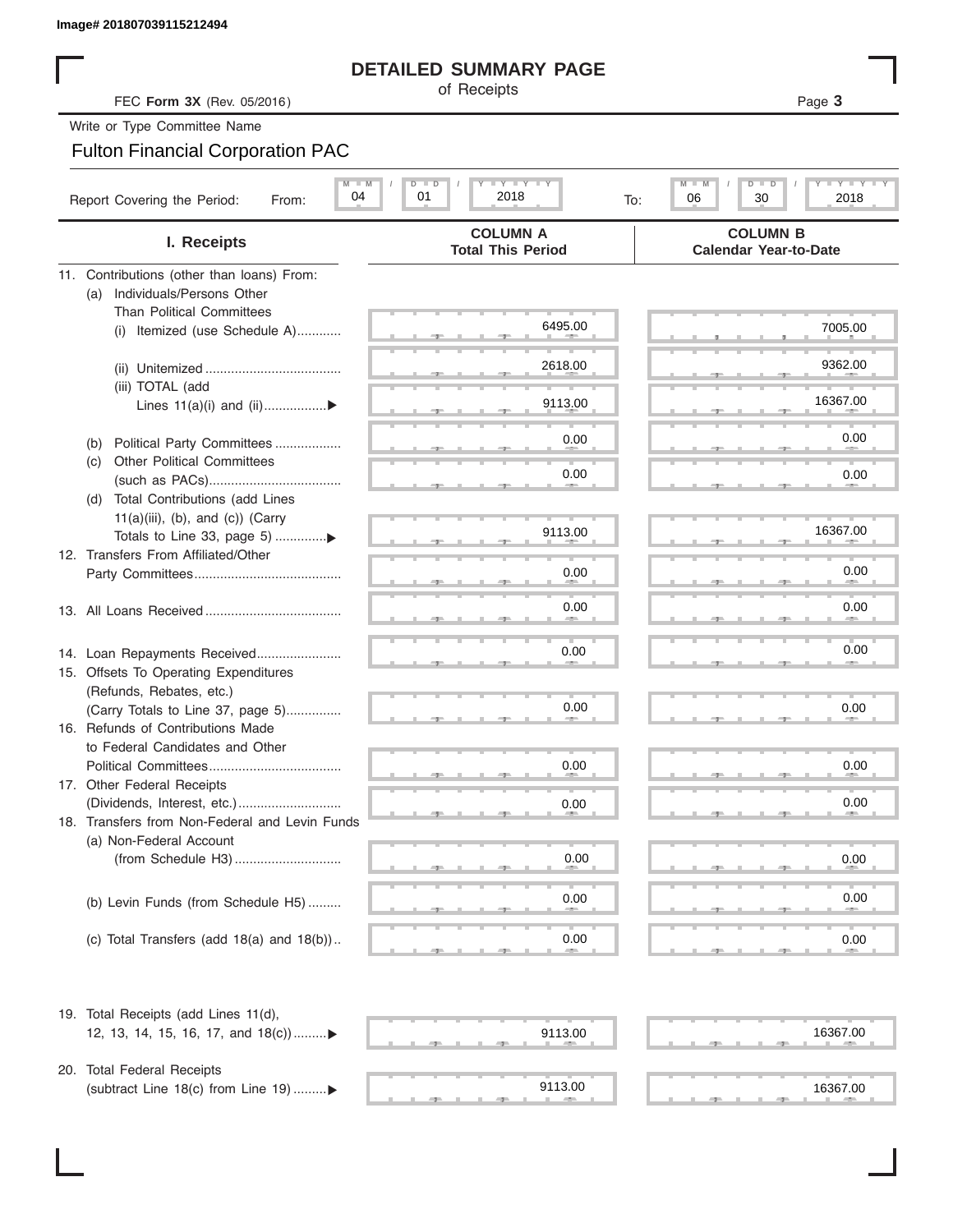### **DETAILED SUMMARY PAGE**

of Disbursements

|     | <b>II. Disbursements</b>                                                                | <b>COLUMN A</b><br><b>Total This Period</b> | <b>COLUMN B</b><br><b>Calendar Year-to-Date</b> |
|-----|-----------------------------------------------------------------------------------------|---------------------------------------------|-------------------------------------------------|
|     | 21. Operating Expenditures:<br>(a) Allocated Federal/Non-Federal                        |                                             |                                                 |
|     | Activity (from Schedule H4)                                                             |                                             |                                                 |
|     | (i)                                                                                     | 0.00                                        | 0.00                                            |
|     |                                                                                         |                                             |                                                 |
|     | Non-Federal Share<br>(ii)                                                               | 0.00                                        | 0.00                                            |
|     | (b) Other Federal Operating                                                             |                                             |                                                 |
|     |                                                                                         | 0.00                                        | 0.00                                            |
|     | (c) Total Operating Expenditures                                                        |                                             |                                                 |
|     | (add 21(a)(i), (a)(ii), and (b))                                                        | 0.00                                        | 0.00                                            |
|     | 22. Transfers to Affiliated/Other Party                                                 |                                             |                                                 |
|     |                                                                                         | 0.00<br>and the second state of             | 0.00<br><b>Allen</b>                            |
|     | 23. Contributions to<br>Federal Candidates/Committees<br>and Other Political Committees |                                             |                                                 |
|     |                                                                                         | 9000.00                                     | 9500.00                                         |
|     | 24. Independent Expenditures                                                            |                                             |                                                 |
| 25. | Coordinated Party Expenditures                                                          | 0.00                                        | 0.00                                            |
|     | $(52 \text{ U.S.C. }$ § 30116(d))                                                       |                                             |                                                 |
|     |                                                                                         | 0.00                                        | 0.00                                            |
|     |                                                                                         |                                             |                                                 |
|     | 26. Loan Repayments Made                                                                | 0.00                                        | 0.00                                            |
|     |                                                                                         |                                             |                                                 |
|     | 28. Refunds of Contributions To:                                                        | 0.00                                        | 0.00                                            |
|     | (a) Individuals/Persons Other                                                           |                                             |                                                 |
|     | Than Political Committees                                                               | 0.00                                        | 0.00                                            |
|     |                                                                                         |                                             |                                                 |
| (b) | Political Party Committees                                                              | 0.00                                        | 0.00                                            |
| (C) | <b>Other Political Committees</b>                                                       |                                             |                                                 |
|     |                                                                                         | 0.00                                        | 0.00                                            |
| (d) | <b>Total Contribution Refunds</b>                                                       |                                             |                                                 |
|     | (add Lines 28(a), (b), and (c))                                                         | 0.00                                        | 0.00                                            |
|     |                                                                                         |                                             |                                                 |
|     | 29. Other Disbursements (Including                                                      |                                             |                                                 |
|     |                                                                                         | 29520.53                                    | 29670.53                                        |
|     | 30. Federal Election Activity (52 U.S.C. § 30101(20))                                   |                                             |                                                 |
|     | (a) Allocated Federal Election Activity                                                 |                                             |                                                 |
|     | (from Schedule H6)                                                                      |                                             |                                                 |
|     |                                                                                         | 0.00                                        |                                                 |
|     |                                                                                         |                                             | 0.00                                            |
|     |                                                                                         | 0.00                                        | 0.00                                            |
| (b) | Federal Election Activity Paid                                                          |                                             |                                                 |
|     | Entirely With Federal Funds                                                             |                                             |                                                 |
| (C) | Total Federal Election Activity (add                                                    | 0.00                                        | 0.00                                            |
|     | Lines $30(a)(i)$ , $30(a)(ii)$ and $30(b))$                                             |                                             |                                                 |
|     |                                                                                         | 0.00                                        | 0.00                                            |
|     |                                                                                         |                                             |                                                 |
|     | 31. Total Disbursements (add Lines 21(c), 22,                                           |                                             |                                                 |
|     | 23, 24, 25, 26, 27, 28(d), 29 and 30(c))                                                | 38520.53                                    | 39170.53                                        |
|     | 32. Total Federal Disbursements                                                         |                                             |                                                 |
|     |                                                                                         |                                             |                                                 |
|     | (subtract Line 21(a)(ii) and Line 30(a)(ii)                                             |                                             |                                                 |
|     |                                                                                         | 38520.53                                    | 39170.53                                        |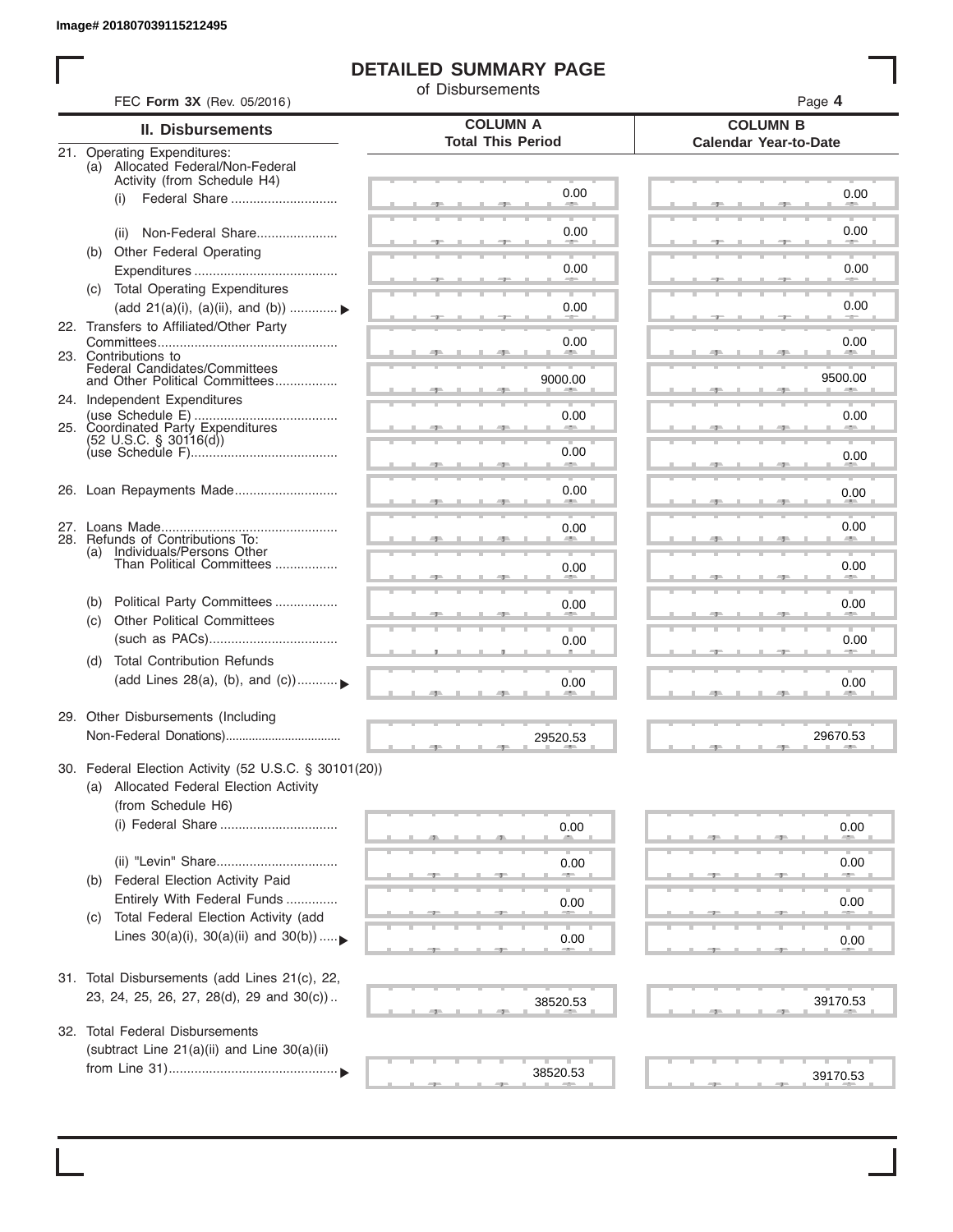#### **DETAILED SUMMARY PAGE**

of Disbursements

| FEC Form 3X (Rev. 05/2016)                                                     | <u>UL DISDUISCIIICIIIS</u>                  | Page 5                                          |
|--------------------------------------------------------------------------------|---------------------------------------------|-------------------------------------------------|
| III. Net Contributions/<br><b>Operating Expenditures</b>                       | <b>COLUMN A</b><br><b>Total This Period</b> | <b>COLUMN B</b><br><b>Calendar Year-to-Date</b> |
| 33. Total Contributions (other than loans)                                     | 9113.00                                     | 16367.00                                        |
| Total Contribution Refunds<br>34.                                              | 0.00                                        | 0.00                                            |
| 35. Net Contributions (other than loans)<br>(subtract Line 34 from Line 33)    | 9113.00                                     | 16367.00                                        |
| 36. Total Federal Operating Expenditures<br>(add Line 21(a)(i) and Line 21(b)) | 0.00                                        | 0.00                                            |
| 37. Offsets to Operating Expenditures                                          | 0.00                                        | 0.00                                            |
| 38. Net Operating Expenditures                                                 | 0.00                                        | 0.00                                            |
|                                                                                |                                             |                                                 |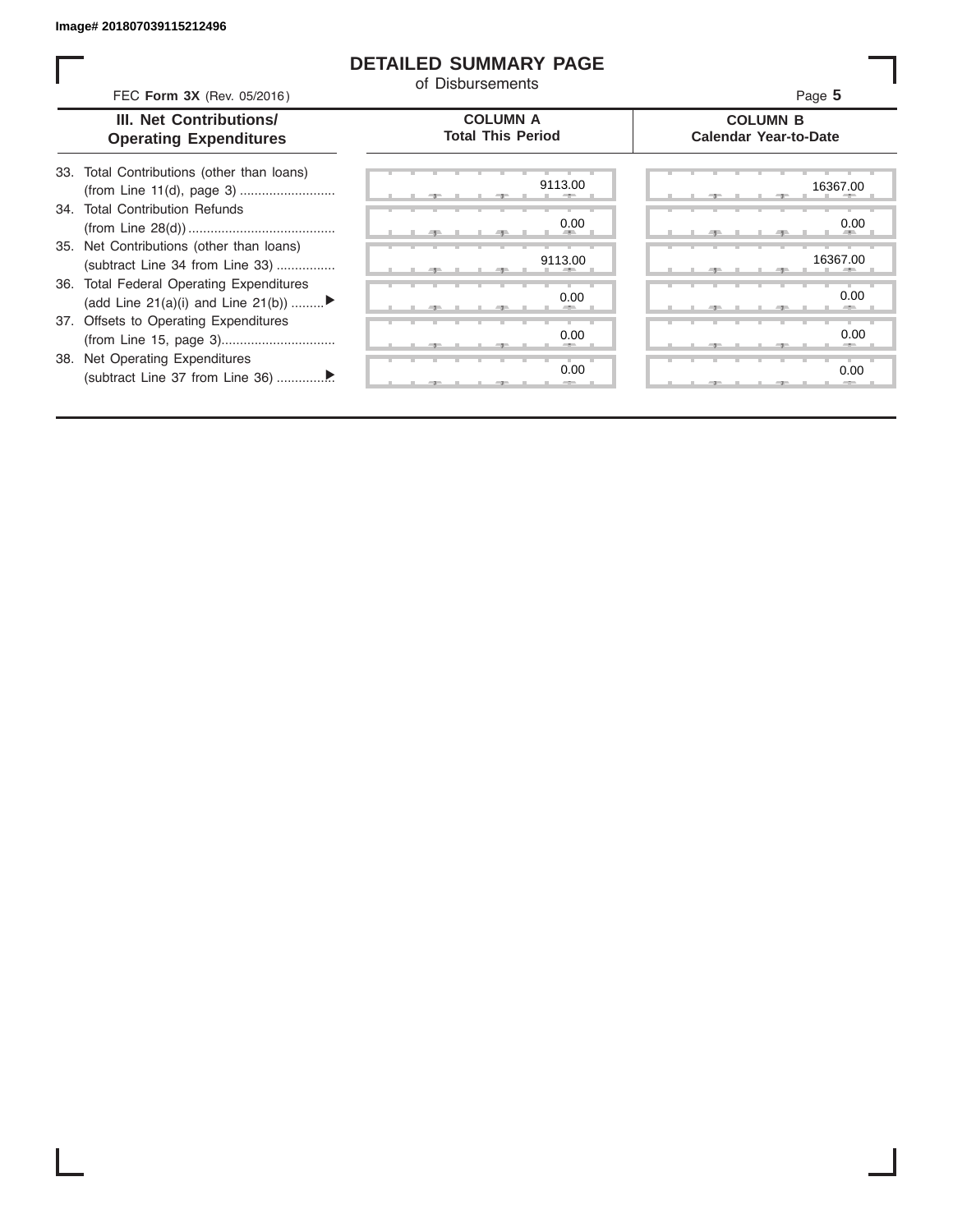|                          | <b>SCHEDULE A (FEC Form 3X)</b> |
|--------------------------|---------------------------------|
| <b>ITEMIZED RECEIPTS</b> |                                 |

FOR LINE NUMBER:<br>(check only one) Use separate schedule(s) (check only one) for each category of the

|    | TEMIZED RECEIPTS                                                                                                                                                                                                                                                                        |                           | for each category of the<br>Detailed Summary Page           | X                           | 11a<br>13                                                                                                          |           | 11 <sub>b</sub><br>14 | 11c<br>15                                                         | 12<br>16 | 17 |  |  |  |  |
|----|-----------------------------------------------------------------------------------------------------------------------------------------------------------------------------------------------------------------------------------------------------------------------------------------|---------------------------|-------------------------------------------------------------|-----------------------------|--------------------------------------------------------------------------------------------------------------------|-----------|-----------------------|-------------------------------------------------------------------|----------|----|--|--|--|--|
|    | Any information copied from such Reports and Statements may not be sold or used by any person for the purpose of soliciting contributions<br>or for commercial purposes, other than using the name and address of any political committee to solicit contributions from such committee. |                           |                                                             |                             |                                                                                                                    |           |                       |                                                                   |          |    |  |  |  |  |
|    | NAME OF COMMITTEE (In Full)<br><b>Fulton Financial Corporation PAC</b>                                                                                                                                                                                                                  |                           |                                                             |                             |                                                                                                                    |           |                       |                                                                   |          |    |  |  |  |  |
| А. | Full Name of Individual (Last, First, Middle Initial) or Full Organization Name<br>Beam, Carolyn, J,,<br>Mailing Address 9 Sadsbury Lane                                                                                                                                                |                           |                                                             |                             | Date of Receipt                                                                                                    |           |                       |                                                                   |          |    |  |  |  |  |
|    | City                                                                                                                                                                                                                                                                                    | <b>State</b>              | Zip Code                                                    |                             | Y I Y I<br>$\overline{D}$<br>2018<br>06<br>28<br>Transaction ID: SA11AI.8105<br>Amount of Each Receipt this Period |           |                       |                                                                   |          |    |  |  |  |  |
|    | Gap                                                                                                                                                                                                                                                                                     | <b>PA</b>                 | 17527                                                       |                             |                                                                                                                    |           |                       |                                                                   |          |    |  |  |  |  |
|    | FEC ID number of contributing<br>federal political committee.                                                                                                                                                                                                                           | С                         |                                                             |                             |                                                                                                                    |           |                       |                                                                   | 175.00   |    |  |  |  |  |
|    | Name of Employer (for Individual)<br><b>Fulton Bank</b>                                                                                                                                                                                                                                 |                           | Occupation (for Individual)<br><b>SVP-Sales Leader</b>      |                             | 25.00/biweekly                                                                                                     | Memo Item |                       |                                                                   |          |    |  |  |  |  |
|    | Receipt For:<br>Primary<br>General<br>Other (specify) $\blacktriangledown$                                                                                                                                                                                                              |                           | Aggregate Year-to-Date ▼<br>325.00                          |                             |                                                                                                                    |           |                       |                                                                   |          |    |  |  |  |  |
|    | Full Name of Individual (Last, First, Middle Initial) or Full Organization Name<br><b>B.</b> Campbell, David, M,,                                                                                                                                                                       |                           | Date of Receipt                                             |                             |                                                                                                                    |           |                       |                                                                   |          |    |  |  |  |  |
|    | Mailing Address 11 Veterans Way                                                                                                                                                                                                                                                         |                           | Y L Y L<br>2018<br>06<br>28                                 |                             |                                                                                                                    |           |                       |                                                                   |          |    |  |  |  |  |
|    | City<br>Malvern                                                                                                                                                                                                                                                                         | <b>State</b><br><b>PA</b> | Zip Code<br>19355                                           |                             | Transaction ID: SA11AI.8110<br>Amount of Each Receipt this Period                                                  |           |                       |                                                                   |          |    |  |  |  |  |
|    | FEC ID number of contributing<br>federal political committee.                                                                                                                                                                                                                           | С                         |                                                             |                             | 175.00<br>Memo Item<br>25.00/biweekly                                                                              |           |                       |                                                                   |          |    |  |  |  |  |
|    | Name of Employer (for Individual)<br><b>Fulton Financial Advisors</b>                                                                                                                                                                                                                   | <b>EVP</b>                | Occupation (for Individual)                                 |                             |                                                                                                                    |           |                       |                                                                   |          |    |  |  |  |  |
|    | Receipt For:<br>Primary<br>General<br>Other (specify) $\blacktriangledown$                                                                                                                                                                                                              |                           | Aggregate Year-to-Date ▼<br>325.00                          |                             |                                                                                                                    |           |                       |                                                                   |          |    |  |  |  |  |
|    | Full Name of Individual (Last, First, Middle Initial) or Full Organization Name<br>C. Chivinski, BethAnn, L,,                                                                                                                                                                           |                           |                                                             |                             | Date of Receipt                                                                                                    |           |                       |                                                                   |          |    |  |  |  |  |
|    | Mailing Address 4 Parthermore Circle                                                                                                                                                                                                                                                    |                           |                                                             |                             | Y I Y I<br>$M - M$<br>D<br>$\blacksquare$<br>2018<br>06<br>28                                                      |           |                       |                                                                   |          |    |  |  |  |  |
|    | City<br>Lewisberry                                                                                                                                                                                                                                                                      | <b>State</b><br>PA        | Zip Code<br>17339                                           |                             |                                                                                                                    |           |                       | Transaction ID: SA11AI.8113<br>Amount of Each Receipt this Period |          |    |  |  |  |  |
|    | FEC ID number of contributing<br>federal political committee.                                                                                                                                                                                                                           | C                         |                                                             |                             | 175.00                                                                                                             |           |                       |                                                                   |          |    |  |  |  |  |
|    | Name of Employer (for Individual)<br><b>Fulton Financial Corporation</b>                                                                                                                                                                                                                |                           | Occupation (for Individual)<br><b>Chief Audit Executive</b> | Memo Item<br>25.00/biweekly |                                                                                                                    |           |                       |                                                                   |          |    |  |  |  |  |
|    | Receipt For:<br>Primary<br>General<br>Other (specify)                                                                                                                                                                                                                                   |                           | Aggregate Year-to-Date ▼<br>325.00                          |                             |                                                                                                                    |           |                       |                                                                   |          |    |  |  |  |  |
|    |                                                                                                                                                                                                                                                                                         |                           |                                                             |                             |                                                                                                                    |           |                       |                                                                   | 525.00   |    |  |  |  |  |
|    |                                                                                                                                                                                                                                                                                         |                           |                                                             |                             |                                                                                                                    |           |                       |                                                                   |          |    |  |  |  |  |

PAGE 6 OF 24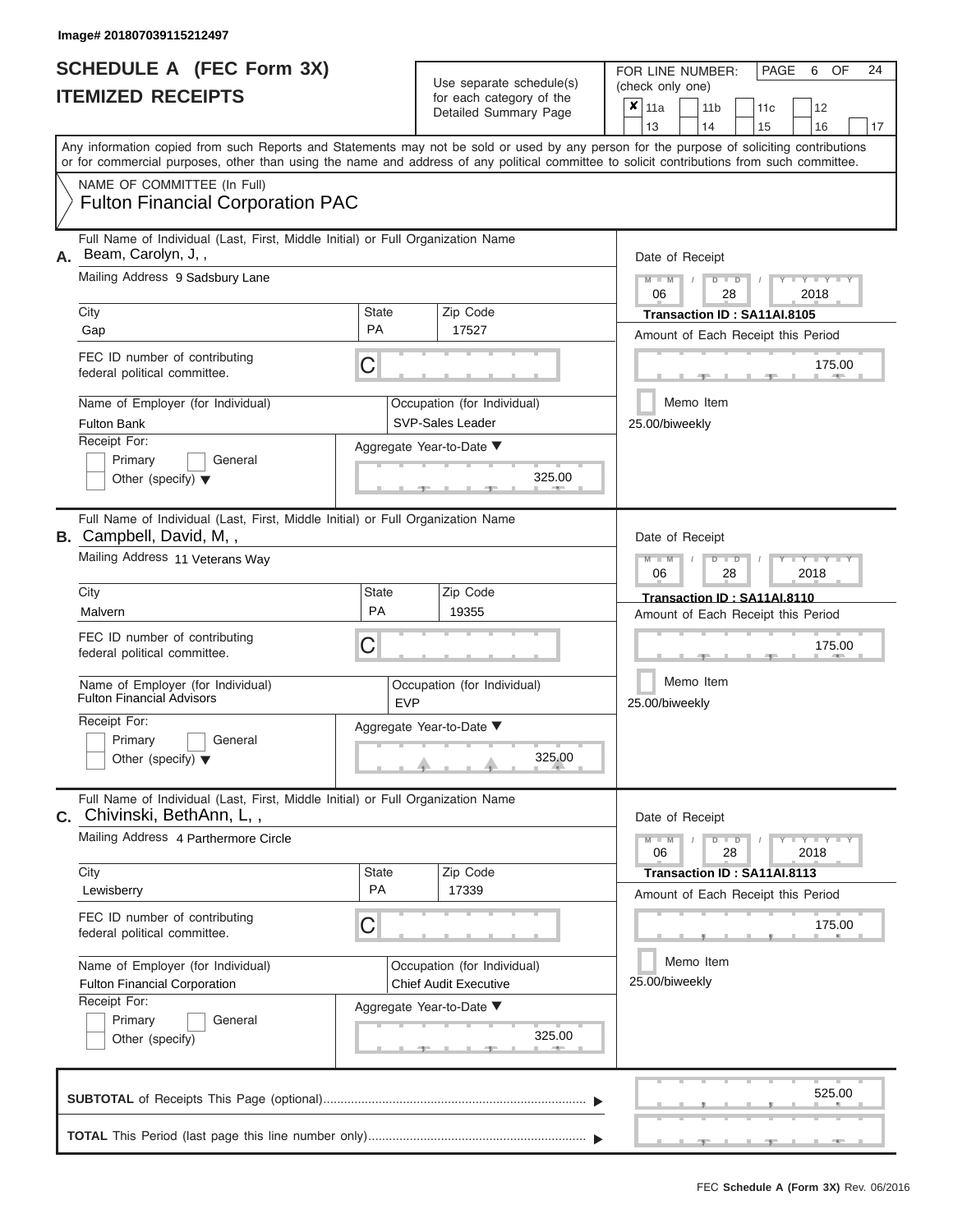L

|    | SCHEDULE A (FEC Form 3X)<br><b>ITEMIZED RECEIPTS</b>                                                                                                                                                                                                                                    | 24<br>FOR LINE NUMBER:<br>PAGE<br><b>OF</b><br>7<br>(check only one)<br>$x _{11a}$<br>11 <sub>b</sub><br>12<br>11 <sub>c</sub><br>13<br>14<br>15<br>16<br>17 |                                                              |                                                                    |  |  |  |  |  |  |  |  |
|----|-----------------------------------------------------------------------------------------------------------------------------------------------------------------------------------------------------------------------------------------------------------------------------------------|--------------------------------------------------------------------------------------------------------------------------------------------------------------|--------------------------------------------------------------|--------------------------------------------------------------------|--|--|--|--|--|--|--|--|
|    | Any information copied from such Reports and Statements may not be sold or used by any person for the purpose of soliciting contributions<br>or for commercial purposes, other than using the name and address of any political committee to solicit contributions from such committee. |                                                                                                                                                              |                                                              |                                                                    |  |  |  |  |  |  |  |  |
|    | NAME OF COMMITTEE (In Full)<br><b>Fulton Financial Corporation PAC</b>                                                                                                                                                                                                                  |                                                                                                                                                              |                                                              |                                                                    |  |  |  |  |  |  |  |  |
| А. | Full Name of Individual (Last, First, Middle Initial) or Full Organization Name<br>Cohn, Paul, D,,                                                                                                                                                                                      |                                                                                                                                                              |                                                              | Date of Receipt                                                    |  |  |  |  |  |  |  |  |
|    | Mailing Address 62 Brookfield Drive                                                                                                                                                                                                                                                     |                                                                                                                                                              |                                                              | $Y - Y - Y - Y - Y$<br>$M - M$<br>$D$ $D$<br>06<br>28<br>2018      |  |  |  |  |  |  |  |  |
|    | City<br>Fleetwood                                                                                                                                                                                                                                                                       | State<br><b>PA</b>                                                                                                                                           | Zip Code<br>19522                                            | Transaction ID: SA11AI.8114<br>Amount of Each Receipt this Period  |  |  |  |  |  |  |  |  |
|    | FEC ID number of contributing<br>federal political committee.                                                                                                                                                                                                                           | C                                                                                                                                                            |                                                              | 140.00                                                             |  |  |  |  |  |  |  |  |
|    | Name of Employer (for Individual)                                                                                                                                                                                                                                                       |                                                                                                                                                              | Occupation (for Individual)                                  | Memo Item                                                          |  |  |  |  |  |  |  |  |
|    | <b>Fulton Financial Advisors</b><br>Receipt For:                                                                                                                                                                                                                                        |                                                                                                                                                              | Senior Vice President<br>Aggregate Year-to-Date ▼            | 20.00/biweekly                                                     |  |  |  |  |  |  |  |  |
|    | Primary<br>General<br>Other (specify) $\blacktriangledown$                                                                                                                                                                                                                              |                                                                                                                                                              | 260.00                                                       |                                                                    |  |  |  |  |  |  |  |  |
|    | Full Name of Individual (Last, First, Middle Initial) or Full Organization Name<br>B. Demko, Chrisrtopher, L,,                                                                                                                                                                          |                                                                                                                                                              |                                                              | Date of Receipt                                                    |  |  |  |  |  |  |  |  |
|    | Mailing Address 5 Chukar Court                                                                                                                                                                                                                                                          |                                                                                                                                                              |                                                              | $T - Y = Y - T Y$<br>$M - M$<br>$D$ $\Box$ $D$<br>06<br>28<br>2018 |  |  |  |  |  |  |  |  |
|    | City                                                                                                                                                                                                                                                                                    | State                                                                                                                                                        | Zip Code                                                     | Transaction ID: SA11AI.8119                                        |  |  |  |  |  |  |  |  |
|    | Lancaster                                                                                                                                                                                                                                                                               | PA                                                                                                                                                           | 17602                                                        | Amount of Each Receipt this Period                                 |  |  |  |  |  |  |  |  |
|    | FEC ID number of contributing<br>federal political committee.                                                                                                                                                                                                                           | С                                                                                                                                                            |                                                              | 140.00                                                             |  |  |  |  |  |  |  |  |
|    | Name of Employer (for Individual)<br><b>Fulton Financial Corporation</b>                                                                                                                                                                                                                |                                                                                                                                                              | Occupation (for Individual)<br>SVP-Corporate Workout Manager | Memo Item<br>20.00/biweekly                                        |  |  |  |  |  |  |  |  |
|    | Receipt For:                                                                                                                                                                                                                                                                            |                                                                                                                                                              | Aggregate Year-to-Date ▼                                     |                                                                    |  |  |  |  |  |  |  |  |
|    | Primary<br>General<br>Other (specify) $\blacktriangledown$                                                                                                                                                                                                                              |                                                                                                                                                              | 260.00                                                       |                                                                    |  |  |  |  |  |  |  |  |
|    | Full Name of Individual (Last, First, Middle Initial) or Full Organization Name<br>C. Feilmeier, Joseph, R,,                                                                                                                                                                            |                                                                                                                                                              |                                                              | Date of Receipt                                                    |  |  |  |  |  |  |  |  |
|    | Mailing Address 222 Harpel Drive                                                                                                                                                                                                                                                        |                                                                                                                                                              |                                                              | $Y - Y - Y - Y - Y$<br>$M - M$<br>$D$ $D$<br>28<br>2018<br>06      |  |  |  |  |  |  |  |  |
|    | City<br>Perkesie                                                                                                                                                                                                                                                                        | State<br>PA                                                                                                                                                  | Zip Code<br>18944                                            | Transaction ID: SA11AI.8121                                        |  |  |  |  |  |  |  |  |
|    | FEC ID number of contributing<br>federal political committee.                                                                                                                                                                                                                           | C                                                                                                                                                            |                                                              | Amount of Each Receipt this Period<br>140.00                       |  |  |  |  |  |  |  |  |
|    | Name of Employer (for Individual)<br><b>Fulton Bank</b>                                                                                                                                                                                                                                 |                                                                                                                                                              | Occupation (for Individual)<br><b>Divisional President</b>   | Memo Item<br>20.00/biweekly                                        |  |  |  |  |  |  |  |  |
|    | Receipt For:                                                                                                                                                                                                                                                                            |                                                                                                                                                              | Aggregate Year-to-Date ▼                                     |                                                                    |  |  |  |  |  |  |  |  |
|    | Primary<br>General<br>Other (specify)                                                                                                                                                                                                                                                   |                                                                                                                                                              | 260.00<br>$1 - 405$                                          |                                                                    |  |  |  |  |  |  |  |  |
|    |                                                                                                                                                                                                                                                                                         | products and control to the control of the con-                                                                                                              |                                                              |                                                                    |  |  |  |  |  |  |  |  |

|  |  |  |  |  | 420.00 |                                                                                                                       |
|--|--|--|--|--|--------|-----------------------------------------------------------------------------------------------------------------------|
|  |  |  |  |  |        |                                                                                                                       |
|  |  |  |  |  |        |                                                                                                                       |
|  |  |  |  |  |        | <b>A second contract and contract and contract of the contract of the contract of the contract of the contract of</b> |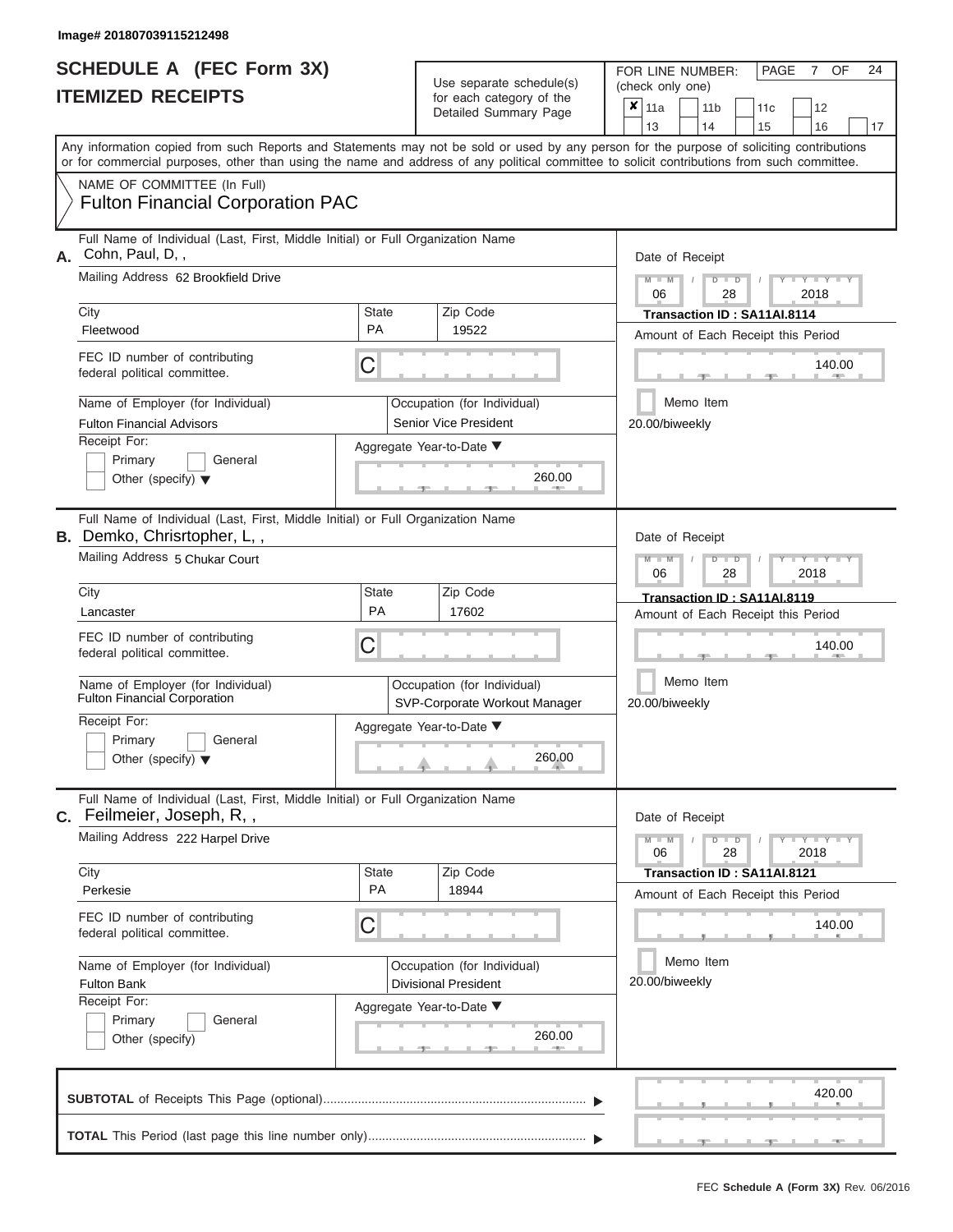|    | Image# 201807039115212499                                                                                                                                                                                                                                                                                              |                                                                               |                             |                                                                     |                |                                                                   |                                         |  |                             |                                    |    |
|----|------------------------------------------------------------------------------------------------------------------------------------------------------------------------------------------------------------------------------------------------------------------------------------------------------------------------|-------------------------------------------------------------------------------|-----------------------------|---------------------------------------------------------------------|----------------|-------------------------------------------------------------------|-----------------------------------------|--|-----------------------------|------------------------------------|----|
|    | <b>SCHEDULE A (FEC Form 3X)</b><br><b>ITEMIZED RECEIPTS</b>                                                                                                                                                                                                                                                            | Use separate schedule(s)<br>for each category of the<br>Detailed Summary Page |                             |                                                                     |                | (check only one)<br>11a                                           | FOR LINE NUMBER:<br>11 <sub>b</sub>     |  | PAGE<br>11c                 | 8 OF<br>12                         | 24 |
|    | Any information copied from such Reports and Statements may not be sold or used by any person for the purpose of soliciting contributions<br>or for commercial purposes, other than using the name and address of any political committee to solicit contributions from such committee.<br>NAME OF COMMITTEE (In Full) |                                                                               |                             |                                                                     | 13             |                                                                   | 14                                      |  | 15                          | 16                                 | 17 |
|    | <b>Fulton Financial Corporation PAC</b><br>Full Name of Individual (Last, First, Middle Initial) or Full Organization Name                                                                                                                                                                                             |                                                                               |                             |                                                                     |                |                                                                   |                                         |  |                             |                                    |    |
| Α. | Firestine, Michael, H,,<br>Mailing Address 4520 Conrad Weiser Parkway                                                                                                                                                                                                                                                  |                                                                               |                             |                                                                     | $M - M$<br>06  |                                                                   | Date of Receipt<br>$D$ $D$<br>28        |  |                             | $Y - Y - Y - Y - Y$<br>2018        |    |
|    | City<br>Womelsdorg                                                                                                                                                                                                                                                                                                     | <b>State</b><br><b>PA</b>                                                     |                             | Zip Code<br>19567                                                   |                |                                                                   |                                         |  | Transaction ID: SA11AI.8122 | Amount of Each Receipt this Period |    |
|    | FEC ID number of contributing<br>federal political committee.                                                                                                                                                                                                                                                          | C                                                                             |                             |                                                                     |                |                                                                   |                                         |  |                             | 245.00                             |    |
|    | Name of Employer (for Individual)<br><b>Fulton Bank</b>                                                                                                                                                                                                                                                                |                                                                               |                             | Occupation (for Individual)<br>SVP - Sr Commercial Relationship Mgr | 35.00/biweekly |                                                                   | Memo Item                               |  |                             |                                    |    |
|    | Receipt For:<br>Primary<br>General<br>Other (specify) $\blacktriangledown$                                                                                                                                                                                                                                             | Aggregate Year-to-Date ▼                                                      |                             |                                                                     |                |                                                                   |                                         |  |                             |                                    |    |
|    | Full Name of Individual (Last, First, Middle Initial) or Full Organization Name<br>B. Gagnon, Brett, J,,<br>Mailing Address 40 Hickory Lane                                                                                                                                                                            |                                                                               |                             |                                                                     | $M - M$<br>06  |                                                                   | Date of Receipt<br>$D$ $\Box$ $D$<br>28 |  |                             | Y TYTTYT<br>2018                   |    |
|    | City<br><b>Bernville</b>                                                                                                                                                                                                                                                                                               | <b>State</b><br>Zip Code<br>PA<br>19506                                       |                             |                                                                     |                | Transaction ID: SA11AI.8123<br>Amount of Each Receipt this Period |                                         |  |                             |                                    |    |
|    | FEC ID number of contributing<br>federal political committee.                                                                                                                                                                                                                                                          | С                                                                             | 140.00                      |                                                                     |                |                                                                   |                                         |  |                             |                                    |    |
|    | Name of Employer (for Individual)                                                                                                                                                                                                                                                                                      | Occupation (for Individual)                                                   | Memo Item<br>20.00/biweekly |                                                                     |                |                                                                   |                                         |  |                             |                                    |    |
|    | Receipt For:<br>Primary<br>General<br>Other (specify) $\blacktriangledown$                                                                                                                                                                                                                                             | Aggregate Year-to-Date $\blacktriangledown$                                   |                             |                                                                     |                |                                                                   |                                         |  |                             |                                    |    |
|    | Full Name of Individual (Last, First, Middle Initial) or Full Organization Name<br>C. Giustini, Louis, J,,                                                                                                                                                                                                             |                                                                               |                             |                                                                     |                |                                                                   | Date of Receipt                         |  |                             |                                    |    |
|    | Mailing Address 1947 Castlegreen Drive<br>City                                                                                                                                                                                                                                                                         | State                                                                         |                             | Zip Code                                                            | $M - M$<br>06  |                                                                   | $D$ $D$<br>28                           |  | Transaction ID: SA11AI.8124 | Y FYLYT<br>2018                    |    |
|    | Greensburg                                                                                                                                                                                                                                                                                                             | <b>PA</b>                                                                     |                             | 17225                                                               |                |                                                                   |                                         |  |                             | Amount of Each Receipt this Period |    |
|    | FEC ID number of contributing<br>federal political committee.                                                                                                                                                                                                                                                          | C                                                                             |                             |                                                                     |                |                                                                   |                                         |  |                             | 140.00                             |    |
|    | Name of Employer (for Individual)<br>The Columbia Bank                                                                                                                                                                                                                                                                 |                                                                               |                             | Occupation (for Individual)<br><b>Regional President</b>            |                | 20.00/biweekly                                                    | Memo Item                               |  |                             |                                    |    |
|    | Receipt For:<br>Primary<br>General<br>Other (specify)                                                                                                                                                                                                                                                                  |                                                                               |                             | Aggregate Year-to-Date ▼<br>260.00<br><b>ALC: NOTE: 1999</b><br>___ |                |                                                                   |                                         |  |                             |                                    |    |

|  |  |  | .                                            |  | 525.00 |  |
|--|--|--|----------------------------------------------|--|--------|--|
|  |  |  | and the contract of the contract of the con- |  |        |  |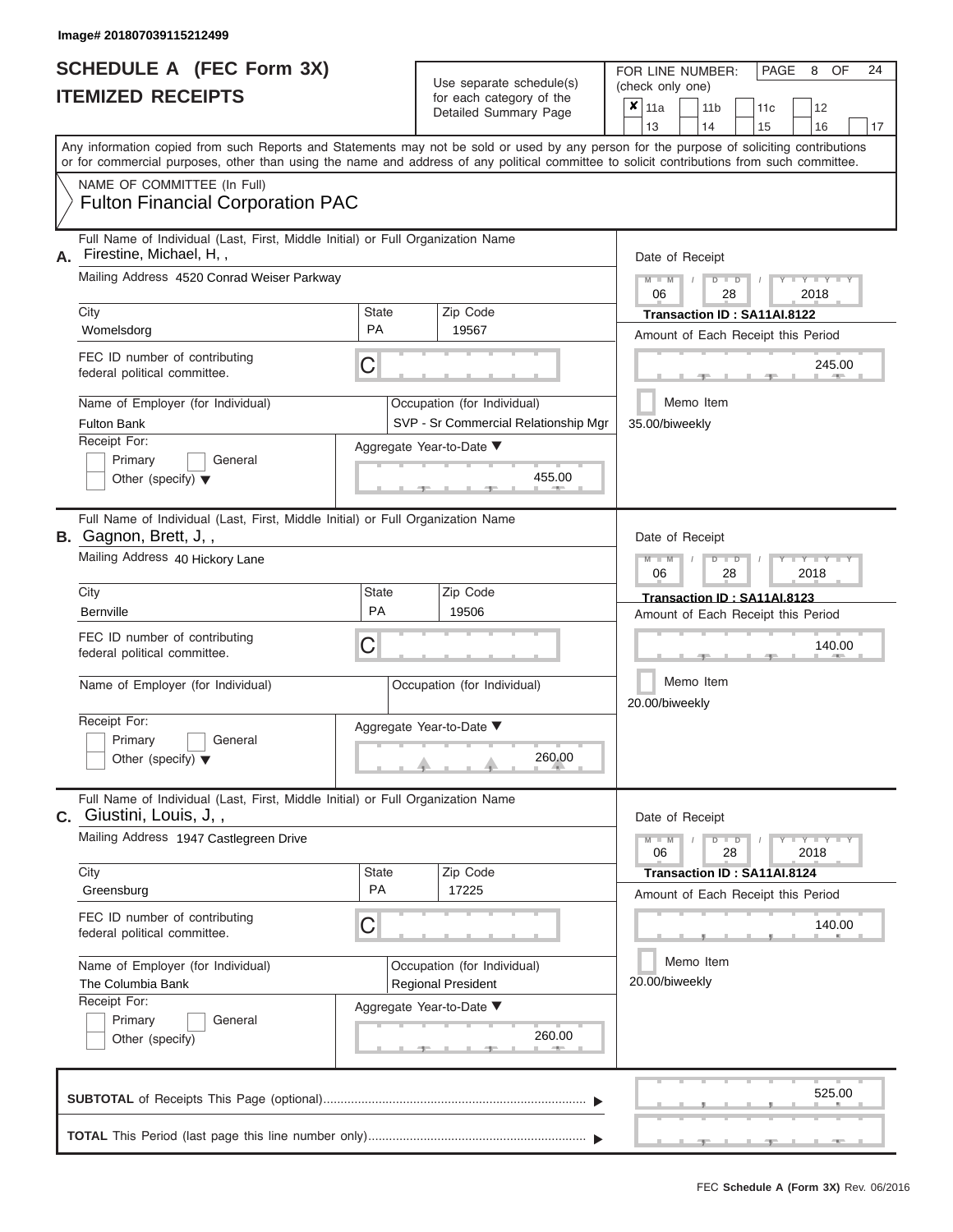|                                                         | <b>SCHEDULE A (FEC Form 3X)</b><br><b>ITEMIZED RECEIPTS</b>                                                                                                                                                                                                                             |                           | Use separate schedule(s)<br>for each category of the<br>Detailed Summary Page | 24<br>PAGE<br>FOR LINE NUMBER:<br>9<br>OF<br>(check only one)<br>$\boldsymbol{\mathsf{x}}$  <br>11a<br>11 <sub>b</sub><br>12<br>11c<br>13<br>14<br>16<br>17<br>15                                                                                                                                                                                                                                                                                                                                                               |  |  |  |  |  |  |
|---------------------------------------------------------|-----------------------------------------------------------------------------------------------------------------------------------------------------------------------------------------------------------------------------------------------------------------------------------------|---------------------------|-------------------------------------------------------------------------------|---------------------------------------------------------------------------------------------------------------------------------------------------------------------------------------------------------------------------------------------------------------------------------------------------------------------------------------------------------------------------------------------------------------------------------------------------------------------------------------------------------------------------------|--|--|--|--|--|--|
|                                                         | Any information copied from such Reports and Statements may not be sold or used by any person for the purpose of soliciting contributions<br>or for commercial purposes, other than using the name and address of any political committee to solicit contributions from such committee. |                           |                                                                               |                                                                                                                                                                                                                                                                                                                                                                                                                                                                                                                                 |  |  |  |  |  |  |
|                                                         | NAME OF COMMITTEE (In Full)<br><b>Fulton Financial Corporation PAC</b>                                                                                                                                                                                                                  |                           |                                                                               |                                                                                                                                                                                                                                                                                                                                                                                                                                                                                                                                 |  |  |  |  |  |  |
| А.                                                      | Full Name of Individual (Last, First, Middle Initial) or Full Organization Name<br>Hanson, David, , ,                                                                                                                                                                                   |                           |                                                                               | Date of Receipt                                                                                                                                                                                                                                                                                                                                                                                                                                                                                                                 |  |  |  |  |  |  |
|                                                         | Mailing Address 2017 Millersville Pike                                                                                                                                                                                                                                                  |                           |                                                                               | $M - M$<br>$D$ $D$<br>$Y = Y$<br>06<br>2018<br>28                                                                                                                                                                                                                                                                                                                                                                                                                                                                               |  |  |  |  |  |  |
|                                                         | City<br>Lancaster                                                                                                                                                                                                                                                                       | <b>State</b><br><b>PA</b> | Zip Code<br>17603                                                             | Transaction ID: SA11AI.8125<br>Amount of Each Receipt this Period                                                                                                                                                                                                                                                                                                                                                                                                                                                               |  |  |  |  |  |  |
|                                                         | FEC ID number of contributing<br>federal political committee.                                                                                                                                                                                                                           | С                         |                                                                               | 175.00                                                                                                                                                                                                                                                                                                                                                                                                                                                                                                                          |  |  |  |  |  |  |
|                                                         | Name of Employer (for Individual)<br><b>Fulton Financial Advisors</b>                                                                                                                                                                                                                   |                           | Occupation (for Individual)<br>President & CEO                                | Memo Item<br>25.00/biweekly                                                                                                                                                                                                                                                                                                                                                                                                                                                                                                     |  |  |  |  |  |  |
|                                                         | Receipt For:<br>Primary<br>General<br>Other (specify) $\blacktriangledown$                                                                                                                                                                                                              |                           | Aggregate Year-to-Date ▼<br>325.00                                            |                                                                                                                                                                                                                                                                                                                                                                                                                                                                                                                                 |  |  |  |  |  |  |
|                                                         | Full Name of Individual (Last, First, Middle Initial) or Full Organization Name<br>B. Holmes, Bryan, L,,                                                                                                                                                                                |                           |                                                                               | Date of Receipt                                                                                                                                                                                                                                                                                                                                                                                                                                                                                                                 |  |  |  |  |  |  |
|                                                         | Mailing Address 104 East Front Street                                                                                                                                                                                                                                                   |                           |                                                                               | $M - M$<br>$D$ $D$<br>Y TYT<br>06<br>2018<br>28                                                                                                                                                                                                                                                                                                                                                                                                                                                                                 |  |  |  |  |  |  |
|                                                         | City<br>Danville                                                                                                                                                                                                                                                                        | <b>State</b><br><b>PA</b> | Zip Code<br>17821                                                             | Transaction ID: SA11AI.8129<br>Amount of Each Receipt this Period                                                                                                                                                                                                                                                                                                                                                                                                                                                               |  |  |  |  |  |  |
|                                                         | FEC ID number of contributing<br>federal political committee.                                                                                                                                                                                                                           | С                         |                                                                               | 140.00                                                                                                                                                                                                                                                                                                                                                                                                                                                                                                                          |  |  |  |  |  |  |
|                                                         | Name of Employer (for Individual)<br><b>FNB Bank</b>                                                                                                                                                                                                                                    |                           | Occupation (for Individual)<br>President/COO                                  | Memo Item<br>20.00/biweekly                                                                                                                                                                                                                                                                                                                                                                                                                                                                                                     |  |  |  |  |  |  |
|                                                         | Receipt For:<br>Primary<br>General<br>Other (specify) $\blacktriangledown$                                                                                                                                                                                                              |                           | Aggregate Year-to-Date ▼<br>260.00                                            |                                                                                                                                                                                                                                                                                                                                                                                                                                                                                                                                 |  |  |  |  |  |  |
|                                                         | Full Name of Individual (Last, First, Middle Initial) or Full Organization Name<br>C. Kepler, William, T,,                                                                                                                                                                              |                           |                                                                               | Date of Receipt                                                                                                                                                                                                                                                                                                                                                                                                                                                                                                                 |  |  |  |  |  |  |
|                                                         | Mailing Address 353 Harvest Drive                                                                                                                                                                                                                                                       |                           |                                                                               | $M - M$<br>$D$ $D$<br>$\begin{array}{c} \begin{array}{c} \text{I} & \text{I} \end{array} & \begin{array}{c} \text{I} & \text{I} \end{array} & \begin{array}{c} \text{I} & \text{I} \end{array} & \begin{array}{c} \text{I} & \text{I} \end{array} & \begin{array}{c} \text{I} & \text{I} \end{array} & \begin{array}{c} \text{I} & \text{I} \end{array} & \begin{array}{c} \text{I} & \text{I} \end{array} & \begin{array}{c} \text{I} & \text{I} \end{array} & \begin{array}{c} \text{I} & \text{I} \end{$<br>06<br>28<br>2018 |  |  |  |  |  |  |
|                                                         | City<br>Lititz                                                                                                                                                                                                                                                                          | <b>State</b><br>PA        | Zip Code<br>17543                                                             | Transaction ID: SA11AI.8131<br>Amount of Each Receipt this Period                                                                                                                                                                                                                                                                                                                                                                                                                                                               |  |  |  |  |  |  |
|                                                         | FEC ID number of contributing<br>federal political committee.                                                                                                                                                                                                                           | С                         |                                                                               | 140.00                                                                                                                                                                                                                                                                                                                                                                                                                                                                                                                          |  |  |  |  |  |  |
| Name of Employer (for Individual)<br><b>Fulton Bank</b> |                                                                                                                                                                                                                                                                                         | <b>EVP</b>                | Occupation (for Individual)                                                   | Memo Item<br>20.00/biweekly                                                                                                                                                                                                                                                                                                                                                                                                                                                                                                     |  |  |  |  |  |  |
|                                                         | Receipt For:<br>Primary<br>General<br>Other (specify)                                                                                                                                                                                                                                   |                           | Aggregate Year-to-Date ▼<br>260.00                                            |                                                                                                                                                                                                                                                                                                                                                                                                                                                                                                                                 |  |  |  |  |  |  |
|                                                         |                                                                                                                                                                                                                                                                                         |                           |                                                                               | 455.00                                                                                                                                                                                                                                                                                                                                                                                                                                                                                                                          |  |  |  |  |  |  |

 ▲ ▲ ▲ , , . **TOTAL** This Period (last page this line number only)............................................................... ▼ ▼

٠ ٠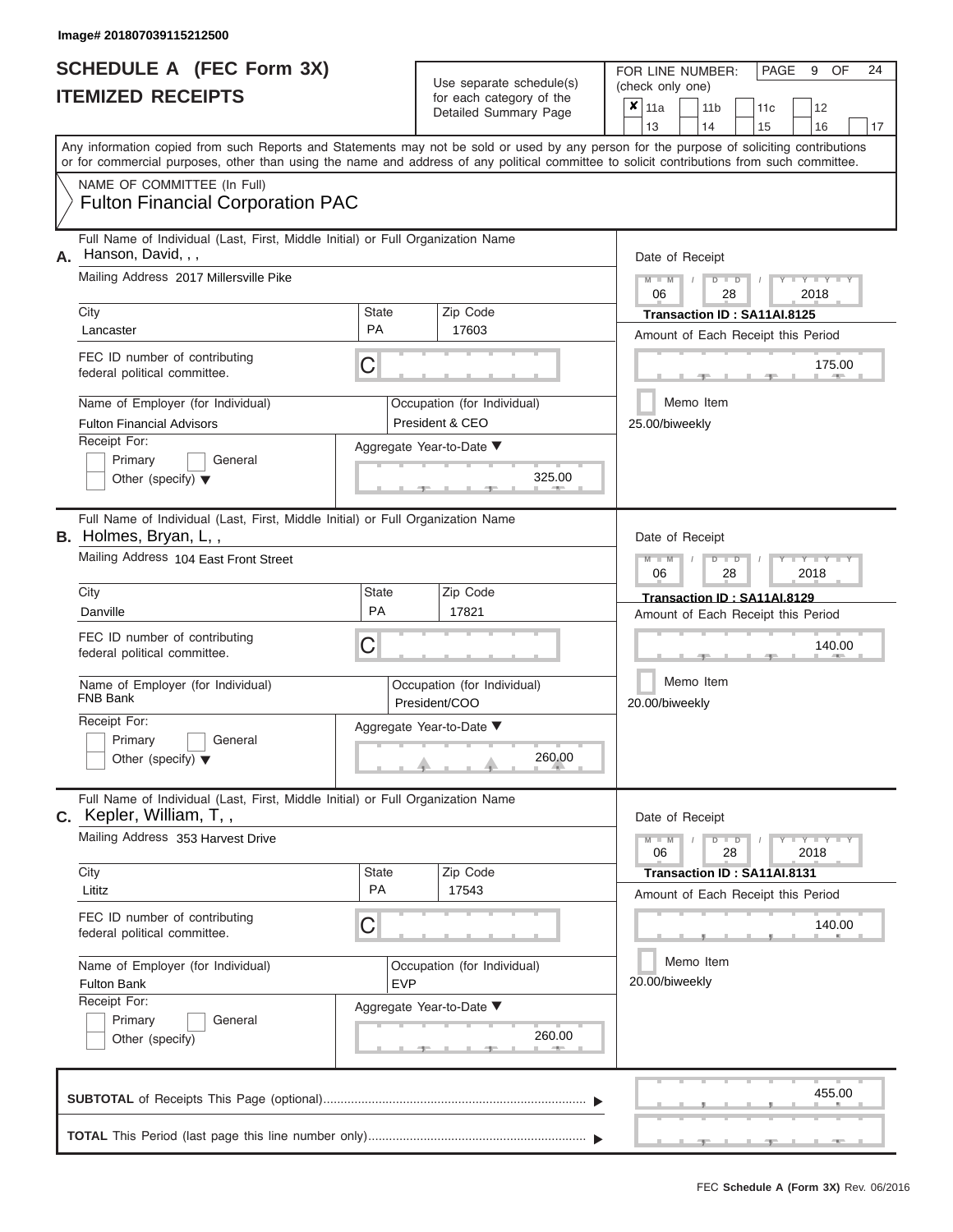|                          | <b>SCHEDULE A (FEC Form 3X)</b> |
|--------------------------|---------------------------------|
| <b>ITEMIZED RECEIPTS</b> |                                 |

FOR LINE NUMBER:<br>(check only one) Use separate schedule(s) (check only one)<br>for each category of the  $\sqrt{2}$ 

|    | <u>IIEMIZED RECEIPIS</u>                                                                                                                                                                                                                                                                |                                    |              | for each category of the<br>Detailed Summary Page            |        | ×<br>11a<br>13              |        |           | 11 <sub>b</sub><br>14 |                           | 11c<br>15                   |  | 12<br>16                           | 17 |  |  |  |
|----|-----------------------------------------------------------------------------------------------------------------------------------------------------------------------------------------------------------------------------------------------------------------------------------------|------------------------------------|--------------|--------------------------------------------------------------|--------|-----------------------------|--------|-----------|-----------------------|---------------------------|-----------------------------|--|------------------------------------|----|--|--|--|
|    | Any information copied from such Reports and Statements may not be sold or used by any person for the purpose of soliciting contributions<br>or for commercial purposes, other than using the name and address of any political committee to solicit contributions from such committee. |                                    |              |                                                              |        |                             |        |           |                       |                           |                             |  |                                    |    |  |  |  |
|    | NAME OF COMMITTEE (In Full)<br><b>Fulton Financial Corporation PAC</b>                                                                                                                                                                                                                  |                                    |              |                                                              |        |                             |        |           |                       |                           |                             |  |                                    |    |  |  |  |
| А. | Full Name of Individual (Last, First, Middle Initial) or Full Organization Name<br>Killen, Sean, M,,                                                                                                                                                                                    |                                    |              |                                                              |        | Date of Receipt             |        |           |                       |                           |                             |  |                                    |    |  |  |  |
|    | Mailing Address 1326 Hammock Way                                                                                                                                                                                                                                                        |                                    |              |                                                              |        | 06                          |        |           |                       | D<br>28                   |                             |  | $Y - Y - I$<br>2018                |    |  |  |  |
|    | City<br>Lancaster<br>FEC ID number of contributing<br>C<br>federal political committee.<br>Name of Employer (for Individual)<br><b>Fulton Bank</b>                                                                                                                                      |                                    | <b>State</b> | Zip Code<br>17601-4659                                       |        |                             |        |           |                       |                           | Transaction ID: SA11AI.8132 |  | Amount of Each Receipt this Period |    |  |  |  |
|    |                                                                                                                                                                                                                                                                                         |                                    |              |                                                              | 140.00 |                             |        |           |                       |                           |                             |  |                                    |    |  |  |  |
|    |                                                                                                                                                                                                                                                                                         |                                    |              | Occupation (for Individual)<br>VP-Group Manager              |        | Memo Item<br>20.00/biweekly |        |           |                       |                           |                             |  |                                    |    |  |  |  |
|    | Receipt For:<br>Primary<br>General<br>Other (specify) $\blacktriangledown$                                                                                                                                                                                                              |                                    |              | Aggregate Year-to-Date ▼<br>260.00                           |        |                             |        |           |                       |                           |                             |  |                                    |    |  |  |  |
|    | Full Name of Individual (Last, First, Middle Initial) or Full Organization Name<br><b>B.</b> Lauver, Jennifer, L,,                                                                                                                                                                      |                                    |              |                                                              |        |                             |        |           | Date of Receipt       |                           |                             |  |                                    |    |  |  |  |
|    | Mailing Address 54 Breeze Way                                                                                                                                                                                                                                                           |                                    |              |                                                              |        | $Y = Y$<br>2018<br>06<br>28 |        |           |                       |                           |                             |  |                                    |    |  |  |  |
|    | City<br>Lancaster                                                                                                                                                                                                                                                                       | <b>State</b><br><b>PA</b>          |              | Zip Code<br>17602                                            |        |                             |        |           |                       |                           | Transaction ID: SA11AI.8134 |  | Amount of Each Receipt this Period |    |  |  |  |
|    | FEC ID number of contributing<br>federal political committee.                                                                                                                                                                                                                           | C                                  |              |                                                              |        |                             | 175.00 |           |                       |                           |                             |  |                                    |    |  |  |  |
|    | Name of Employer (for Individual)<br>Fulton Financial Corporation                                                                                                                                                                                                                       |                                    |              | Memo Item<br>25.00/biweekly                                  |        |                             |        |           |                       |                           |                             |  |                                    |    |  |  |  |
|    | Receipt For:<br>Primary<br>General<br>Other (specify) $\blacktriangledown$                                                                                                                                                                                                              |                                    |              | Aggregate Year-to-Date ▼<br>325.00                           |        |                             |        |           |                       |                           |                             |  |                                    |    |  |  |  |
|    | Full Name of Individual (Last, First, Middle Initial) or Full Organization Name<br>C. Lee, James, , , Sr.                                                                                                                                                                               |                                    |              |                                                              |        | Date of Receipt             |        |           |                       |                           |                             |  |                                    |    |  |  |  |
|    | Mailing Address 110 Forry Drive                                                                                                                                                                                                                                                         |                                    |              |                                                              |        | 06                          |        |           |                       | $\blacksquare$<br>D<br>28 |                             |  | Y I Y I<br>2018                    |    |  |  |  |
|    | City<br>Ephrata                                                                                                                                                                                                                                                                         | State<br>PA                        |              | Zip Code<br>17522                                            |        |                             |        |           |                       |                           | Transaction ID: SA11AI.8135 |  | Amount of Each Receipt this Period |    |  |  |  |
|    | FEC ID number of contributing<br>federal political committee.                                                                                                                                                                                                                           | С                                  |              |                                                              |        |                             |        |           |                       |                           |                             |  | 140.00                             |    |  |  |  |
|    | Name of Employer (for Individual)<br>Fulton Financial Corporation                                                                                                                                                                                                                       |                                    |              | Occupation (for Individual)<br>Knowledge Managemetn Director |        | 20.00/biweekly              |        | Memo Item |                       |                           |                             |  |                                    |    |  |  |  |
|    | Receipt For:<br>Primary<br>General<br>Other (specify)                                                                                                                                                                                                                                   | Aggregate Year-to-Date ▼<br>260.00 |              |                                                              |        |                             |        |           |                       |                           |                             |  |                                    |    |  |  |  |
|    |                                                                                                                                                                                                                                                                                         |                                    |              |                                                              |        |                             |        |           |                       |                           |                             |  | 455.00                             |    |  |  |  |
|    |                                                                                                                                                                                                                                                                                         |                                    |              |                                                              |        |                             |        |           |                       |                           |                             |  |                                    |    |  |  |  |

 ▲ ▲ ▲ , , .

PAGE 10 OF 24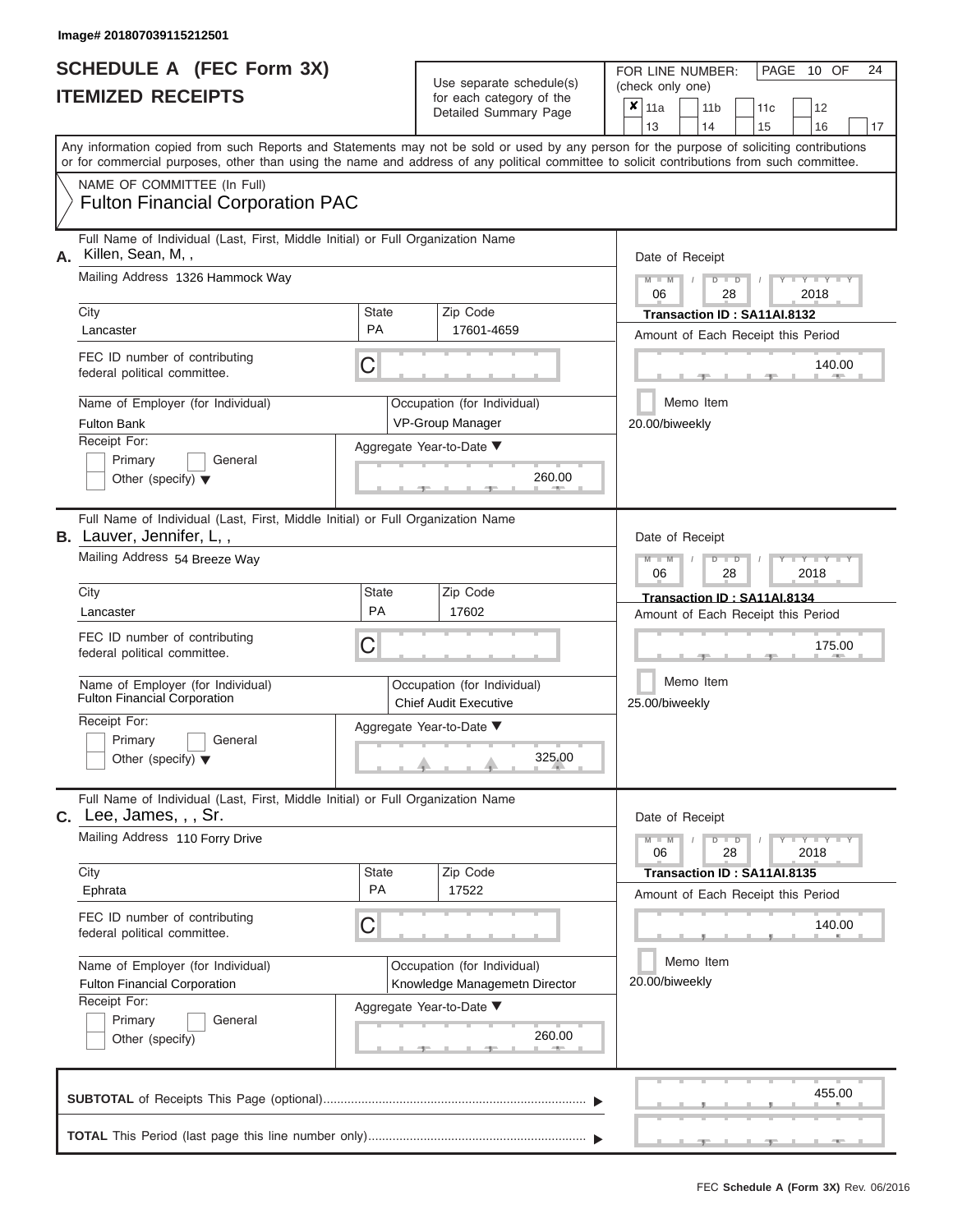| SCHEDULE A (FEC Form 3X) |  |  |
|--------------------------|--|--|
| <b>ITEMIZED RECEIPTS</b> |  |  |

FOR LINE NUMBER:<br>(check only one) Use separate schedule(s)<br>for each category of the

|    |                                                                                                                                                                                                                                                                                         |                                                      |  | badii balogory of lik<br>Detailed Summary Page   |                             | ×                                                                     | 11a<br>13                   |  | 11 <sub>b</sub><br>14 |                      | 11 <sub>c</sub><br>15                                             | 12<br>16                                               |        | 17 |  |  |
|----|-----------------------------------------------------------------------------------------------------------------------------------------------------------------------------------------------------------------------------------------------------------------------------------------|------------------------------------------------------|--|--------------------------------------------------|-----------------------------|-----------------------------------------------------------------------|-----------------------------|--|-----------------------|----------------------|-------------------------------------------------------------------|--------------------------------------------------------|--------|----|--|--|
|    | Any information copied from such Reports and Statements may not be sold or used by any person for the purpose of soliciting contributions<br>or for commercial purposes, other than using the name and address of any political committee to solicit contributions from such committee. |                                                      |  |                                                  |                             |                                                                       |                             |  |                       |                      |                                                                   |                                                        |        |    |  |  |
|    | NAME OF COMMITTEE (In Full)<br><b>Fulton Financial Corporation PAC</b>                                                                                                                                                                                                                  |                                                      |  |                                                  |                             |                                                                       |                             |  |                       |                      |                                                                   |                                                        |        |    |  |  |
| А. | Full Name of Individual (Last, First, Middle Initial) or Full Organization Name<br>Markley, Stephen, C, , Jr.<br>Mailing Address 2356 Hieter Road                                                                                                                                       |                                                      |  |                                                  |                             | Date of Receipt                                                       |                             |  |                       |                      |                                                                   |                                                        |        |    |  |  |
|    |                                                                                                                                                                                                                                                                                         |                                                      |  |                                                  |                             | $M - M$<br>$D$ $D$<br>2018<br>06<br>28<br>Transaction ID: SA11AI.8138 |                             |  |                       |                      |                                                                   |                                                        |        |    |  |  |
|    | City<br>Quakertown                                                                                                                                                                                                                                                                      | <b>State</b><br><b>PA</b>                            |  | Zip Code<br>18951                                |                             |                                                                       |                             |  |                       |                      | Amount of Each Receipt this Period                                |                                                        |        |    |  |  |
|    | FEC ID number of contributing<br>federal political committee.                                                                                                                                                                                                                           | C                                                    |  |                                                  | 140.00                      |                                                                       |                             |  |                       |                      |                                                                   |                                                        |        |    |  |  |
|    | Name of Employer (for Individual)<br><b>Fulton Bank</b>                                                                                                                                                                                                                                 | Senior VP                                            |  | Occupation (for Individual)                      |                             | Memo Item<br>20.00/biweekly                                           |                             |  |                       |                      |                                                                   |                                                        |        |    |  |  |
|    | Receipt For:<br>Primary<br>General<br>Other (specify) $\blacktriangledown$                                                                                                                                                                                                              |                                                      |  | Aggregate Year-to-Date ▼<br>260.00               |                             |                                                                       |                             |  |                       |                      |                                                                   |                                                        |        |    |  |  |
|    | Full Name of Individual (Last, First, Middle Initial) or Full Organization Name<br><b>B.</b> Marone, Salvatore, , ,                                                                                                                                                                     |                                                      |  |                                                  |                             |                                                                       | Date of Receipt             |  |                       |                      |                                                                   |                                                        |        |    |  |  |
|    | Mailing Address 1765 Creek Vista Drive                                                                                                                                                                                                                                                  |                                                      |  | $M - M$<br>$D$ $D$<br>Y TY<br>06<br>2018<br>28   |                             |                                                                       |                             |  |                       |                      |                                                                   |                                                        |        |    |  |  |
|    | City<br>New Cumberland                                                                                                                                                                                                                                                                  | <b>State</b><br>PA                                   |  | Zip Code<br>17070                                |                             | Transaction ID: SA11AI.8139<br>Amount of Each Receipt this Period     |                             |  |                       |                      |                                                                   |                                                        |        |    |  |  |
|    | FEC ID number of contributing<br>C<br>federal political committee.                                                                                                                                                                                                                      |                                                      |  |                                                  |                             |                                                                       | 175.00                      |  |                       |                      |                                                                   |                                                        |        |    |  |  |
|    | Name of Employer (for Individual)<br><b>Fulton Financial Advisors</b>                                                                                                                                                                                                                   | Occupation (for Individual)<br>Senior Vice President |  |                                                  |                             |                                                                       | Memo Item<br>25.00/biweekly |  |                       |                      |                                                                   |                                                        |        |    |  |  |
|    | Receipt For:<br>Primary<br>General<br>Other (specify) $\blacktriangledown$                                                                                                                                                                                                              |                                                      |  | Aggregate Year-to-Date ▼<br>325.00               |                             |                                                                       |                             |  |                       |                      |                                                                   |                                                        |        |    |  |  |
|    | Full Name of Individual (Last, First, Middle Initial) or Full Organization Name<br>C. Myers, Curtis, J,,                                                                                                                                                                                |                                                      |  |                                                  |                             |                                                                       | Date of Receipt             |  |                       |                      |                                                                   |                                                        |        |    |  |  |
|    | Mailing Address 2509 Book Flower Lane                                                                                                                                                                                                                                                   |                                                      |  |                                                  |                             |                                                                       | 06                          |  |                       | $\blacksquare$<br>28 |                                                                   | $\Box$ $\Upsilon$ $\Box$ $\Upsilon$ $\Upsilon$<br>2018 |        |    |  |  |
|    | City<br>Strasburg                                                                                                                                                                                                                                                                       | State<br>PA                                          |  | Zip Code<br>17579                                |                             |                                                                       |                             |  |                       |                      | Transaction ID: SA11AI.8147<br>Amount of Each Receipt this Period |                                                        |        |    |  |  |
|    | FEC ID number of contributing<br>federal political committee.                                                                                                                                                                                                                           | C                                                    |  |                                                  |                             |                                                                       |                             |  |                       |                      |                                                                   |                                                        | 350.00 |    |  |  |
|    | Name of Employer (for Individual)<br>Fulton Bank<br>Receipt For:                                                                                                                                                                                                                        |                                                      |  | Occupation (for Individual)<br>President and COO | Memo Item<br>50.00/biweekly |                                                                       |                             |  |                       |                      |                                                                   |                                                        |        |    |  |  |
|    | Primary<br>General<br>Other (specify)                                                                                                                                                                                                                                                   | Aggregate Year-to-Date ▼<br>650.00                   |  |                                                  |                             |                                                                       |                             |  |                       |                      |                                                                   |                                                        |        |    |  |  |
|    |                                                                                                                                                                                                                                                                                         |                                                      |  |                                                  |                             |                                                                       |                             |  |                       |                      |                                                                   |                                                        | 665.00 |    |  |  |
|    |                                                                                                                                                                                                                                                                                         |                                                      |  |                                                  |                             |                                                                       |                             |  |                       |                      |                                                                   |                                                        |        |    |  |  |

PAGE 11 OF 24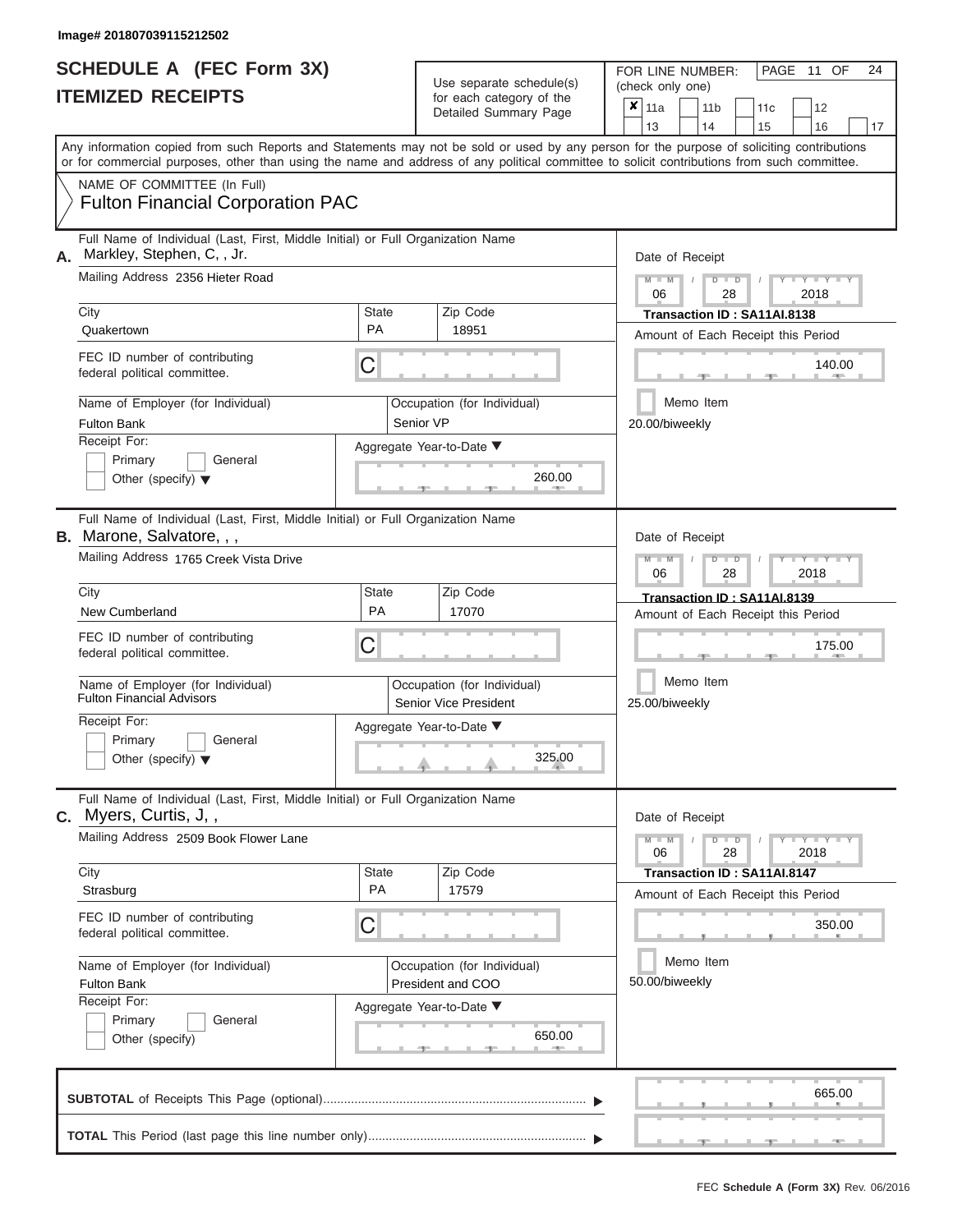| <b>SCHEDULE A (FEC Form 3X)</b> |  |
|---------------------------------|--|
| <b>ITEMIZED RECEIPTS</b>        |  |

FOR LINE NUMBER:<br>(check only one) Use separate schedule(s) for each category of the  $\sum_{n=1}^{\infty}$ 

|    |                                                                                                                                            |                           | $\frac{1}{2}$<br>Detailed Summary Page                       |                             | ×<br>11a                               |  | 11 <sub>b</sub> | 11 <sub>c</sub>                    | 12            |        |    |  |  |  |  |  |
|----|--------------------------------------------------------------------------------------------------------------------------------------------|---------------------------|--------------------------------------------------------------|-----------------------------|----------------------------------------|--|-----------------|------------------------------------|---------------|--------|----|--|--|--|--|--|
|    | Any information copied from such Reports and Statements may not be sold or used by any person for the purpose of soliciting contributions  |                           |                                                              |                             | 13                                     |  | 14              | 15                                 | 16            |        | 17 |  |  |  |  |  |
|    | or for commercial purposes, other than using the name and address of any political committee to solicit contributions from such committee. |                           |                                                              |                             |                                        |  |                 |                                    |               |        |    |  |  |  |  |  |
|    | NAME OF COMMITTEE (In Full)<br><b>Fulton Financial Corporation PAC</b>                                                                     |                           |                                                              |                             |                                        |  |                 |                                    |               |        |    |  |  |  |  |  |
| А. | Full Name of Individual (Last, First, Middle Initial) or Full Organization Name<br>Ozer, Lynn, G,,                                         |                           |                                                              |                             | Date of Receipt                        |  |                 |                                    |               |        |    |  |  |  |  |  |
|    | Mailing Address 2504 Long Meadow Road                                                                                                      |                           |                                                              |                             | $M - M$<br>$D$ $D$<br>2018<br>06<br>28 |  |                 |                                    |               |        |    |  |  |  |  |  |
|    | City                                                                                                                                       | <b>State</b><br><b>PA</b> | Zip Code                                                     |                             |                                        |  |                 | Transaction ID: SA11AI.8149        |               |        |    |  |  |  |  |  |
|    | Landsdale                                                                                                                                  |                           | 19446                                                        |                             |                                        |  |                 | Amount of Each Receipt this Period |               |        |    |  |  |  |  |  |
|    | FEC ID number of contributing<br>federal political committee.                                                                              | С                         |                                                              | 175.00                      |                                        |  |                 |                                    |               |        |    |  |  |  |  |  |
|    | Name of Employer (for Individual)                                                                                                          |                           | Occupation (for Individual)                                  | Memo Item                   |                                        |  |                 |                                    |               |        |    |  |  |  |  |  |
|    | <b>Fulton Bank</b>                                                                                                                         |                           | <b>President SBA Lending</b>                                 | 25.00/biweekly              |                                        |  |                 |                                    |               |        |    |  |  |  |  |  |
|    | Receipt For:<br>Primary<br>General                                                                                                         |                           | Aggregate Year-to-Date ▼                                     |                             |                                        |  |                 |                                    |               |        |    |  |  |  |  |  |
|    | Other (specify) $\blacktriangledown$                                                                                                       |                           | 325.00                                                       |                             |                                        |  |                 |                                    |               |        |    |  |  |  |  |  |
|    | Full Name of Individual (Last, First, Middle Initial) or Full Organization Name<br><b>B.</b> Patel, Avnish, , ,                            |                           |                                                              |                             | Date of Receipt                        |  |                 |                                    |               |        |    |  |  |  |  |  |
|    | Mailing Address 9072 Winding Creek Lane                                                                                                    |                           |                                                              |                             | $M - M$<br>Y I Y<br>2018<br>06<br>28   |  |                 |                                    |               |        |    |  |  |  |  |  |
|    | City                                                                                                                                       | State                     | Zip Code                                                     |                             |                                        |  |                 | Transaction ID: SA11AI.8151        |               |        |    |  |  |  |  |  |
|    | <b>Clarance Center</b>                                                                                                                     | <b>NY</b>                 | 17032                                                        |                             |                                        |  |                 | Amount of Each Receipt this Period |               |        |    |  |  |  |  |  |
|    | FEC ID number of contributing<br>federal political committee.                                                                              |                           |                                                              |                             |                                        |  |                 | 175.00                             |               |        |    |  |  |  |  |  |
|    | Name of Employer (for Individual)<br><b>Fulton Financial Corporation</b>                                                                   |                           | Occupation (for Individual)<br>EVP - Chief Marketing Officer |                             | Memo Item<br>25.00/biweekly            |  |                 |                                    |               |        |    |  |  |  |  |  |
|    | Receipt For:<br>Primary<br>General<br>Other (specify) $\blacktriangledown$                                                                 |                           | Aggregate Year-to-Date ▼<br>325.00                           |                             |                                        |  |                 |                                    |               |        |    |  |  |  |  |  |
|    | Full Name of Individual (Last, First, Middle Initial) or Full Organization Name<br>C. Richardson, J., David,,                              |                           |                                                              |                             | Date of Receipt                        |  |                 |                                    |               |        |    |  |  |  |  |  |
|    | Mailing Address 685 Old Hunt Way                                                                                                           |                           |                                                              |                             | $M - M$<br>06                          |  | $D$ $D$<br>28   |                                    | Y TYT<br>2018 |        |    |  |  |  |  |  |
|    | City<br>Herndon                                                                                                                            | State<br><b>VA</b>        | Zip Code<br>20170                                            |                             |                                        |  |                 | Transaction ID: SA11AI.8156        |               |        |    |  |  |  |  |  |
|    |                                                                                                                                            |                           |                                                              |                             |                                        |  |                 | Amount of Each Receipt this Period |               |        |    |  |  |  |  |  |
|    | FEC ID number of contributing<br>federal political committee.                                                                              | С                         |                                                              |                             |                                        |  |                 |                                    |               | 140.00 |    |  |  |  |  |  |
|    | Name of Employer (for Individual)<br><b>Fulton Bank</b>                                                                                    |                           | Occupation (for Individual)<br>SVP - Comm Sales Team Leader  | Memo Item<br>20.00/biweekly |                                        |  |                 |                                    |               |        |    |  |  |  |  |  |
|    | Receipt For:<br>Primary<br>General<br>Other (specify)                                                                                      |                           | Aggregate Year-to-Date ▼<br>260.00                           |                             |                                        |  |                 |                                    |               |        |    |  |  |  |  |  |
|    |                                                                                                                                            |                           |                                                              |                             |                                        |  |                 |                                    |               | 490.00 |    |  |  |  |  |  |
|    |                                                                                                                                            |                           |                                                              |                             |                                        |  |                 |                                    |               |        |    |  |  |  |  |  |

 ▲ ▲ ▲ , , .

PAGE 12 OF 24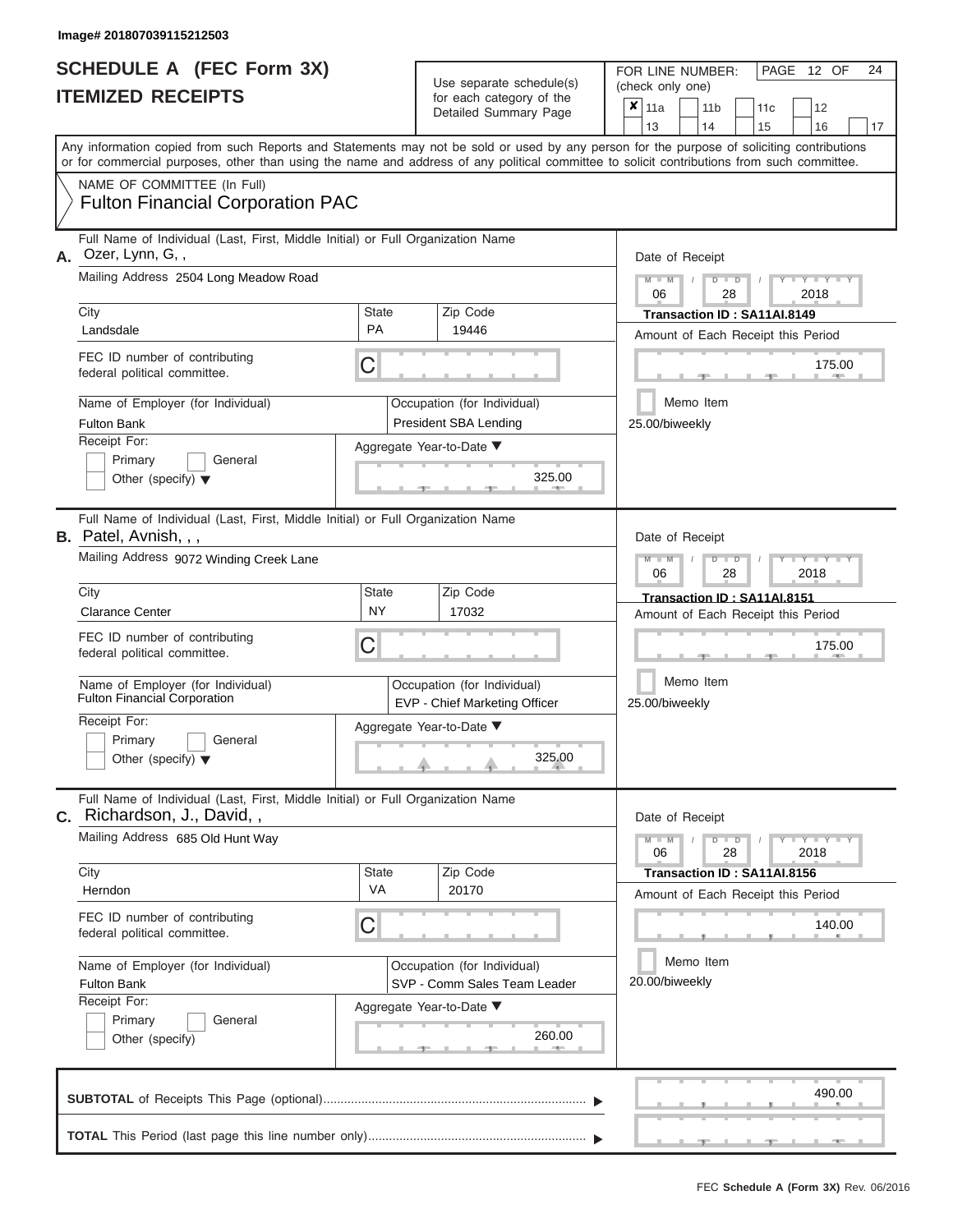|                          | SCHEDULE A (FEC Form 3X) |
|--------------------------|--------------------------|
| <b>ITEMIZED RECEIPTS</b> |                          |

FOR LINE NUMBER:<br>(check only one) Use separate schedule(s) for each category of the  $\sum_{n=1}^{\infty}$ 

|    |                                                                                                                                                                                                                                                                                         |                                         | $\frac{1}{2}$<br>Detailed Summary Page                                                          | ×                                                 | 11a<br>13                          |  | 11 <sub>b</sub><br>14 | 11 <sub>c</sub><br>15                                             | 12<br>16            | 17 |  |  |  |  |  |
|----|-----------------------------------------------------------------------------------------------------------------------------------------------------------------------------------------------------------------------------------------------------------------------------------------|-----------------------------------------|-------------------------------------------------------------------------------------------------|---------------------------------------------------|------------------------------------|--|-----------------------|-------------------------------------------------------------------|---------------------|----|--|--|--|--|--|
|    | Any information copied from such Reports and Statements may not be sold or used by any person for the purpose of soliciting contributions<br>or for commercial purposes, other than using the name and address of any political committee to solicit contributions from such committee. |                                         |                                                                                                 |                                                   |                                    |  |                       |                                                                   |                     |    |  |  |  |  |  |
|    | NAME OF COMMITTEE (In Full)<br><b>Fulton Financial Corporation PAC</b>                                                                                                                                                                                                                  |                                         |                                                                                                 |                                                   |                                    |  |                       |                                                                   |                     |    |  |  |  |  |  |
| А. | Full Name of Individual (Last, First, Middle Initial) or Full Organization Name<br>Rilatt, Joseph, F,,<br>Mailing Address 2085 Bernays Drive                                                                                                                                            |                                         |                                                                                                 | Date of Receipt<br>$M - M$<br>$D$ $D$<br>06<br>28 |                                    |  |                       |                                                                   |                     |    |  |  |  |  |  |
|    |                                                                                                                                                                                                                                                                                         |                                         |                                                                                                 |                                                   |                                    |  |                       |                                                                   | 2018                |    |  |  |  |  |  |
|    | City<br>York                                                                                                                                                                                                                                                                            | <b>State</b><br>PA                      | Zip Code<br>17404                                                                               |                                                   |                                    |  |                       | Transaction ID: SA11AI.8157<br>Amount of Each Receipt this Period |                     |    |  |  |  |  |  |
|    | FEC ID number of contributing<br>federal political committee.                                                                                                                                                                                                                           | С                                       |                                                                                                 | 175.00                                            |                                    |  |                       |                                                                   |                     |    |  |  |  |  |  |
|    | Name of Employer (for Individual)<br><b>Fulton Bank</b>                                                                                                                                                                                                                                 |                                         | Occupation (for Individual)<br><b>Divisional President</b>                                      | Memo Item<br>25.00/biweekly                       |                                    |  |                       |                                                                   |                     |    |  |  |  |  |  |
|    | Receipt For:<br>Primary<br>General<br>Other (specify) $\blacktriangledown$                                                                                                                                                                                                              | Aggregate Year-to-Date ▼<br>325.00<br>ு |                                                                                                 |                                                   |                                    |  |                       |                                                                   |                     |    |  |  |  |  |  |
|    | Full Name of Individual (Last, First, Middle Initial) or Full Organization Name<br><b>B.</b> Rush, Jeffrey, R,,                                                                                                                                                                         |                                         |                                                                                                 |                                                   | Date of Receipt                    |  |                       |                                                                   |                     |    |  |  |  |  |  |
|    | Mailing Address 1234 Dauphin Avenue                                                                                                                                                                                                                                                     |                                         |                                                                                                 |                                                   | $\blacksquare$<br>2018<br>06<br>28 |  |                       |                                                                   |                     |    |  |  |  |  |  |
|    | City<br>Wyomissing                                                                                                                                                                                                                                                                      | State<br>PA                             | Zip Code<br>19610                                                                               |                                                   |                                    |  |                       | Transaction ID: SA11AI.8160                                       |                     |    |  |  |  |  |  |
|    | FEC ID number of contributing<br>federal political committee.                                                                                                                                                                                                                           |                                         | Amount of Each Receipt this Period<br>175.00                                                    |                                                   |                                    |  |                       |                                                                   |                     |    |  |  |  |  |  |
|    | Name of Employer (for Individual)<br><b>Fulton Bank</b>                                                                                                                                                                                                                                 |                                         | Occupation (for Individual)<br><b>Divisional President</b>                                      |                                                   | Memo Item<br>25.00/biweekly        |  |                       |                                                                   |                     |    |  |  |  |  |  |
|    | Receipt For:<br>Primary<br>General<br>Other (specify) $\blacktriangledown$                                                                                                                                                                                                              |                                         | Aggregate Year-to-Date ▼<br>325.00                                                              |                                                   |                                    |  |                       |                                                                   |                     |    |  |  |  |  |  |
|    | Full Name of Individual (Last, First, Middle Initial) or Full Organization Name<br>C. Sargent, Angela, M,,                                                                                                                                                                              |                                         |                                                                                                 |                                                   | Date of Receipt                    |  |                       |                                                                   |                     |    |  |  |  |  |  |
|    | Mailing Address 1546 Chadwyck Lane                                                                                                                                                                                                                                                      |                                         |                                                                                                 |                                                   | 06                                 |  | $\blacksquare$<br>28  |                                                                   | $Y - Y - Y$<br>2018 |    |  |  |  |  |  |
|    | City<br>Manheim                                                                                                                                                                                                                                                                         | State<br>PA                             | Zip Code<br>17545                                                                               |                                                   |                                    |  |                       | Transaction ID: SA11AI.8161<br>Amount of Each Receipt this Period |                     |    |  |  |  |  |  |
|    | FEC ID number of contributing<br>federal political committee.                                                                                                                                                                                                                           | С                                       |                                                                                                 |                                                   |                                    |  |                       |                                                                   | 175.00              |    |  |  |  |  |  |
|    | Name of Employer (for Individual)<br>Fulton Financial Corporation<br>Receipt For:                                                                                                                                                                                                       |                                         | Occupation (for Individual)<br><b>EVP-Chief Information Officer</b><br>Aggregate Year-to-Date ▼ | Memo Item<br>25.00/biweekly                       |                                    |  |                       |                                                                   |                     |    |  |  |  |  |  |
|    | Primary<br>General<br>Other (specify)                                                                                                                                                                                                                                                   |                                         |                                                                                                 |                                                   |                                    |  |                       |                                                                   |                     |    |  |  |  |  |  |
|    |                                                                                                                                                                                                                                                                                         |                                         |                                                                                                 |                                                   |                                    |  |                       |                                                                   | 525.00              |    |  |  |  |  |  |
|    |                                                                                                                                                                                                                                                                                         |                                         |                                                                                                 |                                                   |                                    |  |                       |                                                                   |                     |    |  |  |  |  |  |

PAGE 13 OF 24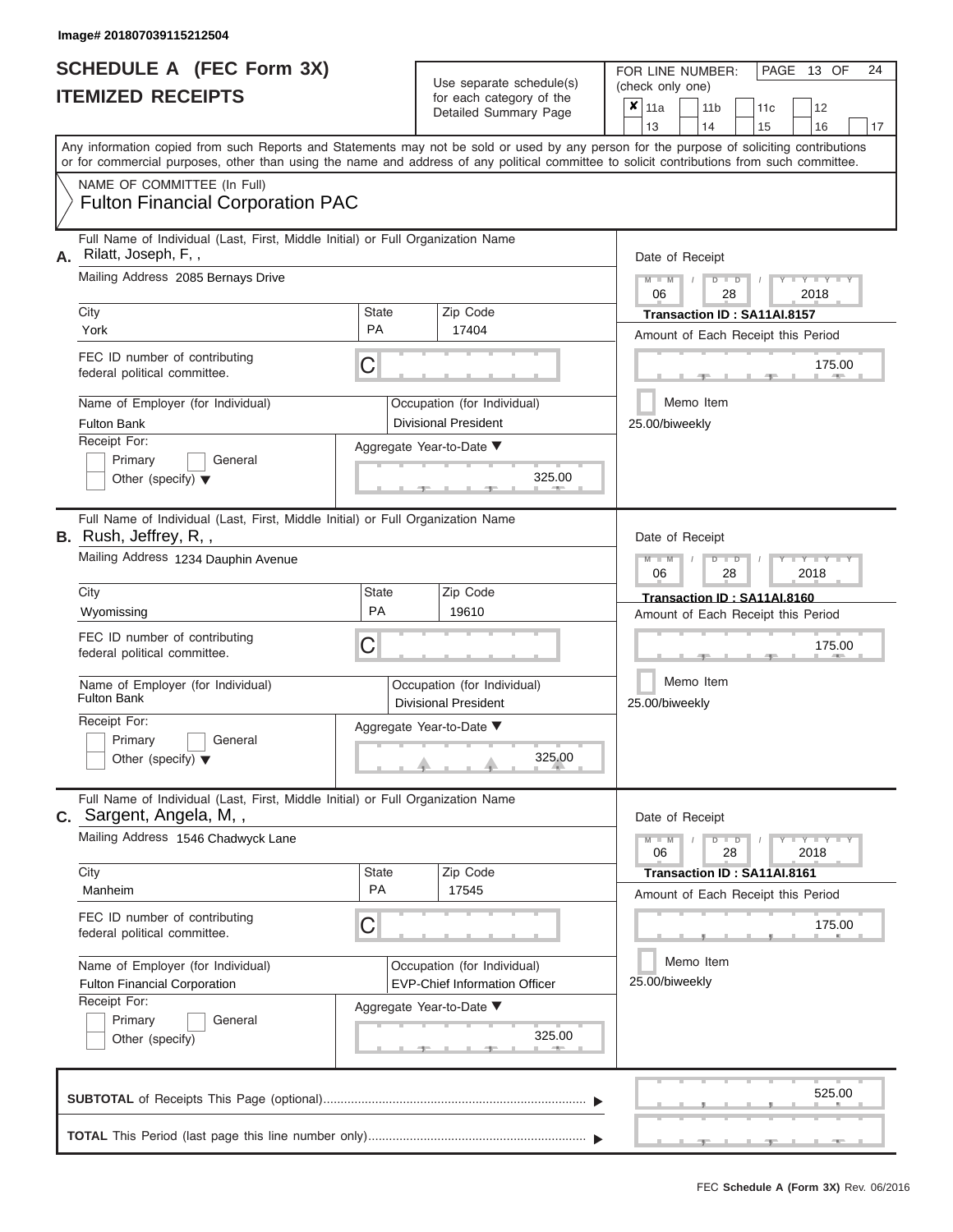|                          | <b>SCHEDULE A (FEC Form 3X)</b> |
|--------------------------|---------------------------------|
| <b>ITEMIZED RECEIPTS</b> |                                 |

FOR LINE NUMBER: PAGE<br>(check only one) Use separate schedule(s)<br>for each category of the<br> $\frac{|\mathbf{x}|}{|\mathbf{x}|}$  11a  $\frac{|\mathbf{x}|}{|\mathbf{x}|}$  11b

 $\overline{\mathbf{x}}$  11a

 $,$  490.  $\frac{175.0}{2}$ Aggregate Year-to-Date ▼  $\frac{325.0}{7}$ C C ▲ ▲ ▲ , , . , , .  $260.0$ C **M M / D D / Y Y Y Y M M / D D / Y Y Y Y M M / D D / Y Y Y Y**  $\frac{325.0}{1}$ , , . Any information copied from such Reports and Statements may not be sold or used by any person for the purpose of soliciting contributions or for commercial purposes, other than using the name and address of any political committee to solicit contributions from such committee. NAME OF COMMITTEE (In Full) **SUBTOTAL** of Receipts This Page (optional)............................................................................ Full Name of Individual (Last, First, Middle Initial) or Full Organization Name Mailing Address 2509 Nolt Road City City Code City State City Receipt For: Primary **General** Other (specify) ▼ Amount of Each Receipt this Period **A.** Date of Receipt Name of Employer (for Individual)  $\vert$  Occupation (for Individual) FEC ID number of contributing federal political committee. Full Name of Individual (Last, First, Middle Initial) or Full Organization Name Mailing Address PO Box 441 City **State** Zip Code Receipt For: Primary **General** Other (specify) ▼ Amount of Each Receipt this Period **B.** Schoch, James, , , Aggregate Year-to-Date ▼ Date of Receipt FEC ID number of contributing federal political committee. Full Name of Individual (Last, First, Middle Initial) or Full Organization Name Mailing Address 1420 Chadwyck Lane City City City State 2 | State Zip Code Receipt For: Primary **General** Other (specify) Amount of Each Receipt this Period **C.** Schroeder, Linda, R, , Aggregate Year-to-Date ▼ Date of Receipt FEC ID number of contributing federal political committee. Detailed Summary Page  $\begin{array}{|c|c|c|c|c|c|}\n\hline\n11a & 11b & 11c & 12 \ \hline\n13 & 14 & 15 & 16\n\end{array}$ |13 | |14 | |15 | |16 | |17 Memo Item Memo Item Memo Item Name of Employer (for Individual) <br>
Fulton Financial Corporation<br>
Procident Leasing Croup Name of Employer (for Individual) <br> Qccupation (for Individual) Fulton Financial Corporation PAC Scheuren, Jeffrey, J, , 06 28 2018 City<br>
Lancaster **PA** 17601 **PA** 17601 **PA** 17601 **PA** 17601 **PA** 17601 Fulton Mortgage Company **EXP** - EVP - Director of Secondary Marketing 25.00/biweekly 175.00<br>
(175.00<br>
Themo Item<br>
25.00/biweekly<br>
25.00<br>
25.00 06 28 2018 East Petersburg **Particle Control of Cast Petersburg PA** 17520 **Transaction ID : SA11AI.8163**<br>PA 17520 **PA** 17520 Amount of Each Receipt this Politics Fulton Financial Corporation<br>
Receipt For: Primary Ceneral<br>
Other (specify) ▼ 325.00 25.00/biweekly 175.00 06 28 2018 Notify **Channel Manheim Paper in the Contract of State** PA 17545 **Transaction ID : SA11AI.8164**<br>Manheim PA 17545 Amount of Each Beceint this Pe Fulton Financial Corporation SVP-Bank Controller 20.00/biweekly 140.00<br>
(140.00<br>
260.00<br>
260.00<br>
260.00 490.00

14 OF 24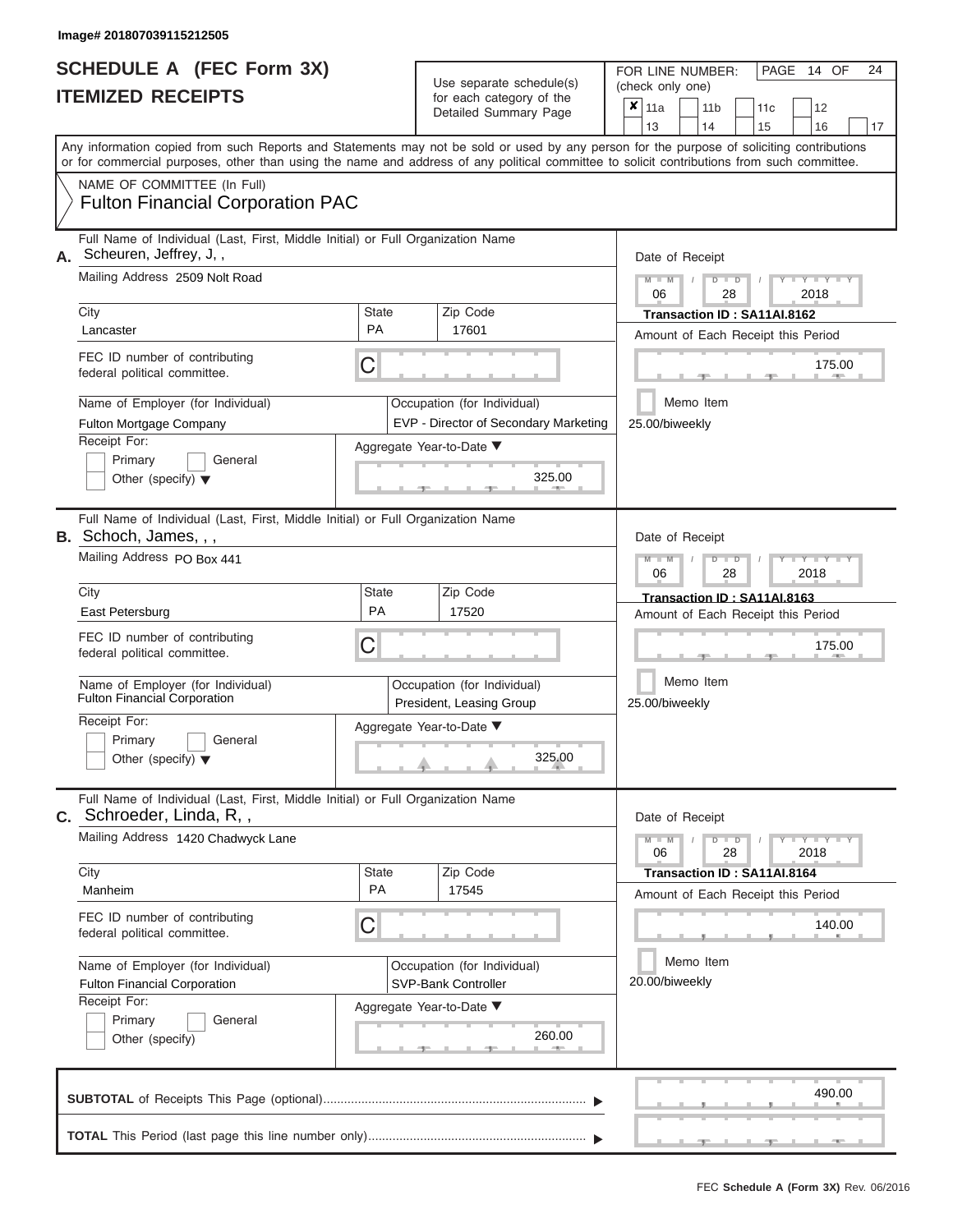|    | <b>SCHEDULE A (FEC Form 3X)</b><br><b>ITEMIZED RECEIPTS</b>                                                                                                                                                                                                                             |                           | Use separate schedule(s)<br>for each category of the<br>Detailed Summary Page | 24<br>PAGE 15 OF<br>FOR LINE NUMBER:<br>(check only one)<br>$x _{11a}$<br>11 <sub>b</sub><br>11 <sub>c</sub><br>12<br>13<br>14<br>17<br>15<br>16 |  |  |  |  |  |  |  |
|----|-----------------------------------------------------------------------------------------------------------------------------------------------------------------------------------------------------------------------------------------------------------------------------------------|---------------------------|-------------------------------------------------------------------------------|--------------------------------------------------------------------------------------------------------------------------------------------------|--|--|--|--|--|--|--|
|    | Any information copied from such Reports and Statements may not be sold or used by any person for the purpose of soliciting contributions<br>or for commercial purposes, other than using the name and address of any political committee to solicit contributions from such committee. |                           |                                                                               |                                                                                                                                                  |  |  |  |  |  |  |  |
|    | NAME OF COMMITTEE (In Full)<br><b>Fulton Financial Corporation PAC</b>                                                                                                                                                                                                                  |                           |                                                                               |                                                                                                                                                  |  |  |  |  |  |  |  |
| А. | Full Name of Individual (Last, First, Middle Initial) or Full Organization Name<br>Shirker, Kimberly, , ,                                                                                                                                                                               |                           |                                                                               | Date of Receipt                                                                                                                                  |  |  |  |  |  |  |  |
|    | Mailing Address 998 Fairview Avenue                                                                                                                                                                                                                                                     |                           |                                                                               | $M - M$<br>$+Y+Y+Y$<br>$D$ $D$<br>06<br>2018<br>28                                                                                               |  |  |  |  |  |  |  |
|    | City<br>Ephrata                                                                                                                                                                                                                                                                         | State<br><b>PA</b>        | Zip Code<br>17522                                                             | Transaction ID: SA11AI.8166<br>Amount of Each Receipt this Period                                                                                |  |  |  |  |  |  |  |
|    | FEC ID number of contributing<br>federal political committee.                                                                                                                                                                                                                           | С                         |                                                                               | 140.00                                                                                                                                           |  |  |  |  |  |  |  |
|    | Name of Employer (for Individual)                                                                                                                                                                                                                                                       |                           | Occupation (for Individual)                                                   | Memo Item                                                                                                                                        |  |  |  |  |  |  |  |
|    | <b>Fulton Financial Corporation</b><br>Receipt For:<br>Primary<br>General<br>Other (specify) $\blacktriangledown$                                                                                                                                                                       |                           | Senior VP<br>Aggregate Year-to-Date ▼<br>260.00                               | 20.00/biweekly                                                                                                                                   |  |  |  |  |  |  |  |
|    | Full Name of Individual (Last, First, Middle Initial) or Full Organization Name<br><b>B.</b> Smith, Bruce, G,,                                                                                                                                                                          |                           |                                                                               | Date of Receipt                                                                                                                                  |  |  |  |  |  |  |  |
|    | Mailing Address 1910 Meadow Lane                                                                                                                                                                                                                                                        |                           |                                                                               | $M - M$<br>$T - Y = T - Y = T$<br>$D$ $D$<br>06<br>2018<br>28                                                                                    |  |  |  |  |  |  |  |
|    | City<br>Wyommising                                                                                                                                                                                                                                                                      | <b>State</b><br><b>PA</b> | Zip Code<br>19610                                                             | Transaction ID: SA11AI.8167<br>Amount of Each Receipt this Period                                                                                |  |  |  |  |  |  |  |
|    | FEC ID number of contributing<br>federal political committee.                                                                                                                                                                                                                           | С                         |                                                                               | 140.00                                                                                                                                           |  |  |  |  |  |  |  |
|    | Name of Employer (for Individual)<br><b>Fulton Bank</b>                                                                                                                                                                                                                                 |                           | Occupation (for Individual)<br>Senior Relationship Manager                    | Memo Item<br>20.00/biweekly                                                                                                                      |  |  |  |  |  |  |  |
|    | Receipt For:<br>Primary<br>$\vert$ General<br>Other (specify) $\blacktriangledown$                                                                                                                                                                                                      |                           | Aggregate Year-to-Date ▼<br>260.00                                            |                                                                                                                                                  |  |  |  |  |  |  |  |
|    | Full Name of Individual (Last, First, Middle Initial) or Full Organization Name<br>C. Snyder Darr, Krista, , ,                                                                                                                                                                          |                           |                                                                               | Date of Receipt                                                                                                                                  |  |  |  |  |  |  |  |
|    | Mailing Address 2280 Sutton Road                                                                                                                                                                                                                                                        |                           |                                                                               | $-1$ $ Y$ $-1$ $ Y$ $-1$ $ Y$<br>$M - M$<br>$D$ $D$<br>28<br>2018<br>06                                                                          |  |  |  |  |  |  |  |
|    | City<br>york                                                                                                                                                                                                                                                                            | <b>State</b><br>PA        | Zip Code<br>17403                                                             | Transaction ID: SA11AI.8168<br>Amount of Each Receipt this Period                                                                                |  |  |  |  |  |  |  |
|    | FEC ID number of contributing<br>federal political committee.                                                                                                                                                                                                                           | C                         |                                                                               | 140.00                                                                                                                                           |  |  |  |  |  |  |  |
|    | Name of Employer (for Individual)                                                                                                                                                                                                                                                       |                           | Occupation (for Individual)                                                   | Memo Item<br>20.00/biweekly                                                                                                                      |  |  |  |  |  |  |  |
|    | Receipt For:<br>Primary<br>General<br>Other (specify)                                                                                                                                                                                                                                   |                           | Aggregate Year-to-Date ▼<br>260.00                                            |                                                                                                                                                  |  |  |  |  |  |  |  |
|    |                                                                                                                                                                                                                                                                                         |                           |                                                                               | 420.00                                                                                                                                           |  |  |  |  |  |  |  |
|    |                                                                                                                                                                                                                                                                                         |                           |                                                                               |                                                                                                                                                  |  |  |  |  |  |  |  |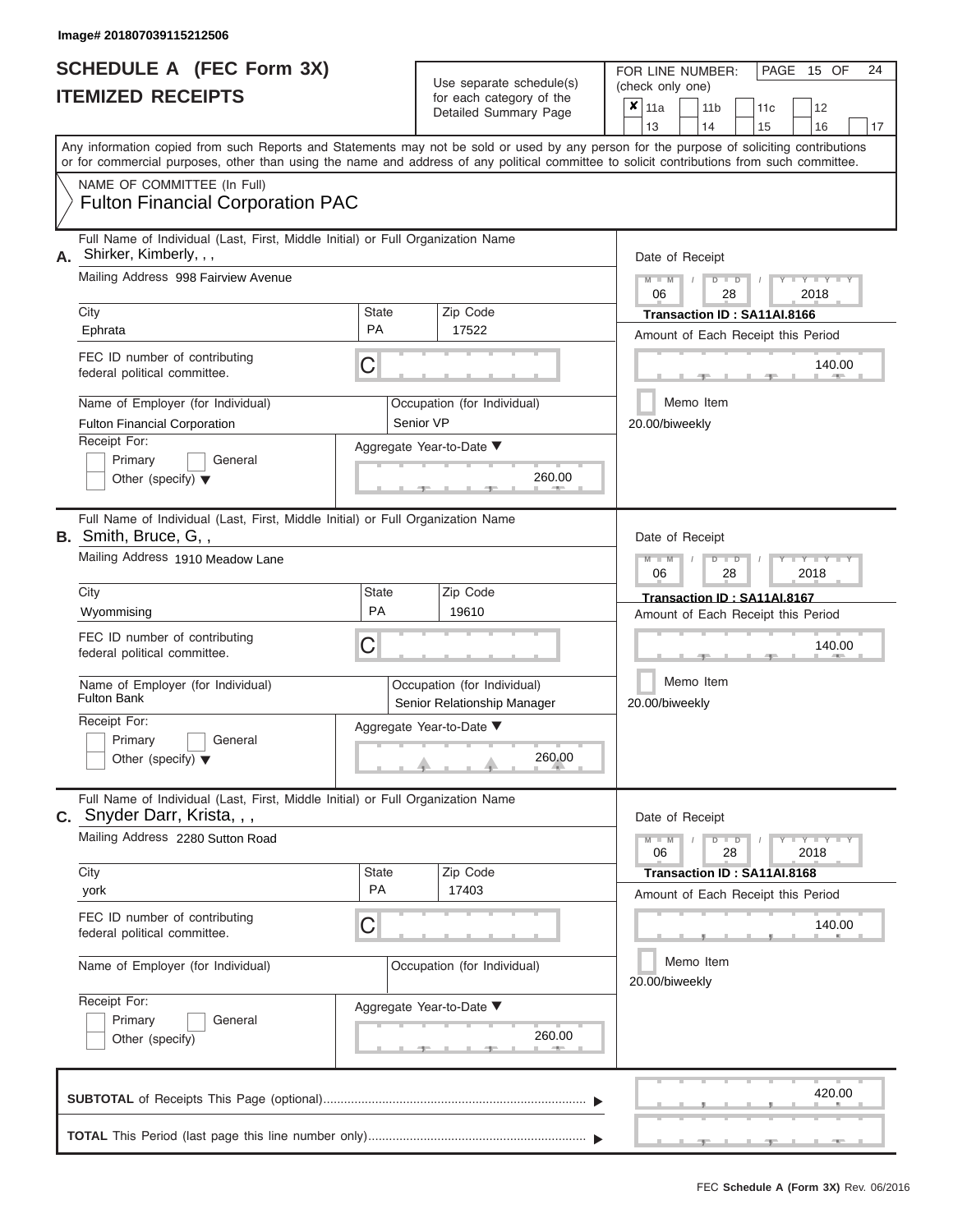|                          | <b>SCHEDULE A (FEC Form 3X)</b> |
|--------------------------|---------------------------------|
| <b>ITEMIZED RECEIPTS</b> |                                 |

FOR LINE NUMBER:<br>(check only one) Use separate schedule(s)<br>for each category of the

|    |                                                                                                                                                                                                                                                                                         |                    |                 | badii balogory of life<br>Detailed Summary Page             | ×                                                                 | 11a<br>13                   |                             | 11 <sub>b</sub><br>14   | 15                                 | 11c  | 12<br>16                           | 17 |  |  |  |  |
|----|-----------------------------------------------------------------------------------------------------------------------------------------------------------------------------------------------------------------------------------------------------------------------------------------|--------------------|-----------------|-------------------------------------------------------------|-------------------------------------------------------------------|-----------------------------|-----------------------------|-------------------------|------------------------------------|------|------------------------------------|----|--|--|--|--|
|    | Any information copied from such Reports and Statements may not be sold or used by any person for the purpose of soliciting contributions<br>or for commercial purposes, other than using the name and address of any political committee to solicit contributions from such committee. |                    |                 |                                                             |                                                                   |                             |                             |                         |                                    |      |                                    |    |  |  |  |  |
|    | NAME OF COMMITTEE (In Full)<br><b>Fulton Financial Corporation PAC</b>                                                                                                                                                                                                                  |                    |                 |                                                             |                                                                   |                             |                             |                         |                                    |      |                                    |    |  |  |  |  |
| А. | Full Name of Individual (Last, First, Middle Initial) or Full Organization Name<br>Taylor, Bernadette, M,,<br>Mailing Address 3279 Verdant Grove                                                                                                                                        |                    |                 | Date of Receipt                                             |                                                                   |                             |                             |                         |                                    |      |                                    |    |  |  |  |  |
|    |                                                                                                                                                                                                                                                                                         |                    |                 |                                                             | $M - M$<br>06                                                     |                             | $D$ $D$                     | 28                      |                                    | 2018 |                                    |    |  |  |  |  |
|    | City<br>Lancaster                                                                                                                                                                                                                                                                       | Zip Code<br>17601  |                 |                                                             |                                                                   |                             | Transaction ID: SA11AI.8171 |                         | Amount of Each Receipt this Period |      |                                    |    |  |  |  |  |
|    | FEC ID number of contributing<br>federal political committee.                                                                                                                                                                                                                           | C                  |                 |                                                             |                                                                   |                             |                             |                         |                                    |      | 175.00                             |    |  |  |  |  |
|    | Name of Employer (for Individual)<br><b>Fulton Financial Corporation</b>                                                                                                                                                                                                                |                    |                 | Occupation (for Individual)<br>EVP-Employment               |                                                                   | 25.00/biweekly              |                             | Memo Item               |                                    |      |                                    |    |  |  |  |  |
|    | Receipt For:<br>Primary<br>General<br>Other (specify) $\blacktriangledown$                                                                                                                                                                                                              |                    |                 | Aggregate Year-to-Date ▼<br>325.00<br>$-1$                  |                                                                   |                             |                             |                         |                                    |      |                                    |    |  |  |  |  |
|    | Full Name of Individual (Last, First, Middle Initial) or Full Organization Name<br>B. Wagner, James, J,,                                                                                                                                                                                |                    |                 |                                                             |                                                                   | Date of Receipt             |                             |                         |                                    |      |                                    |    |  |  |  |  |
|    | Mailing Address 131 N. School Lane                                                                                                                                                                                                                                                      |                    |                 |                                                             |                                                                   | 06                          |                             | $\overline{\mathsf{D}}$ | $\blacksquare$<br>28               |      | 2018                               |    |  |  |  |  |
|    | City<br>Lancaster                                                                                                                                                                                                                                                                       | <b>State</b><br>PA |                 | Zip Code<br>17603                                           | Transaction ID: SA11AI.8175<br>Amount of Each Receipt this Period |                             |                             |                         |                                    |      |                                    |    |  |  |  |  |
|    | FEC ID number of contributing<br>federal political committee.                                                                                                                                                                                                                           | C                  |                 |                                                             |                                                                   |                             |                             |                         |                                    |      | 140.00                             |    |  |  |  |  |
|    | Name of Employer (for Individual)<br><b>Fulton Bank</b>                                                                                                                                                                                                                                 |                    |                 | Occupation (for Individual)<br>SVP - Commercial Real Estate |                                                                   | Memo Item<br>20.00/biweekly |                             |                         |                                    |      |                                    |    |  |  |  |  |
|    | Receipt For:<br>Primary<br>General<br>Other (specify) $\blacktriangledown$                                                                                                                                                                                                              |                    |                 | Aggregate Year-to-Date ▼<br>260.00                          |                                                                   |                             |                             |                         |                                    |      |                                    |    |  |  |  |  |
| C. | Full Name of Individual (Last, First, Middle Initial) or Full Organization Name<br>Waters, Ernest, J,,                                                                                                                                                                                  |                    |                 |                                                             |                                                                   | Date of Receipt             |                             |                         |                                    |      |                                    |    |  |  |  |  |
|    | Mailing Address 1669 Lilac Road                                                                                                                                                                                                                                                         |                    |                 |                                                             |                                                                   | 04                          |                             |                         | $D$ $D$<br>17                      |      | $Y - Y - I$<br>2018                |    |  |  |  |  |
|    | City<br>York                                                                                                                                                                                                                                                                            | <b>State</b><br>PA |                 | Zip Code<br>17404                                           |                                                                   |                             |                             |                         | Transaction ID: SA11AI.8102        |      | Amount of Each Receipt this Period |    |  |  |  |  |
|    | FEC ID number of contributing<br>federal political committee.                                                                                                                                                                                                                           | C                  |                 |                                                             |                                                                   |                             |                             |                         |                                    |      | 650.00                             |    |  |  |  |  |
|    | Name of Employer (for Individual)<br><b>Fulton Bank</b><br>Receipt For:                                                                                                                                                                                                                 |                    | <b>Director</b> | Occupation (for Individual)                                 | Memo Item<br>Contribution                                         |                             |                             |                         |                                    |      |                                    |    |  |  |  |  |
|    | Primary<br>General<br>Other (specify)                                                                                                                                                                                                                                                   |                    |                 | Aggregate Year-to-Date ▼<br>650.00                          |                                                                   |                             |                             |                         |                                    |      |                                    |    |  |  |  |  |
|    |                                                                                                                                                                                                                                                                                         |                    |                 |                                                             |                                                                   |                             |                             |                         |                                    |      | 965.00                             |    |  |  |  |  |
|    |                                                                                                                                                                                                                                                                                         |                    |                 |                                                             |                                                                   |                             |                             |                         |                                    |      |                                    |    |  |  |  |  |

PAGE 16 OF 24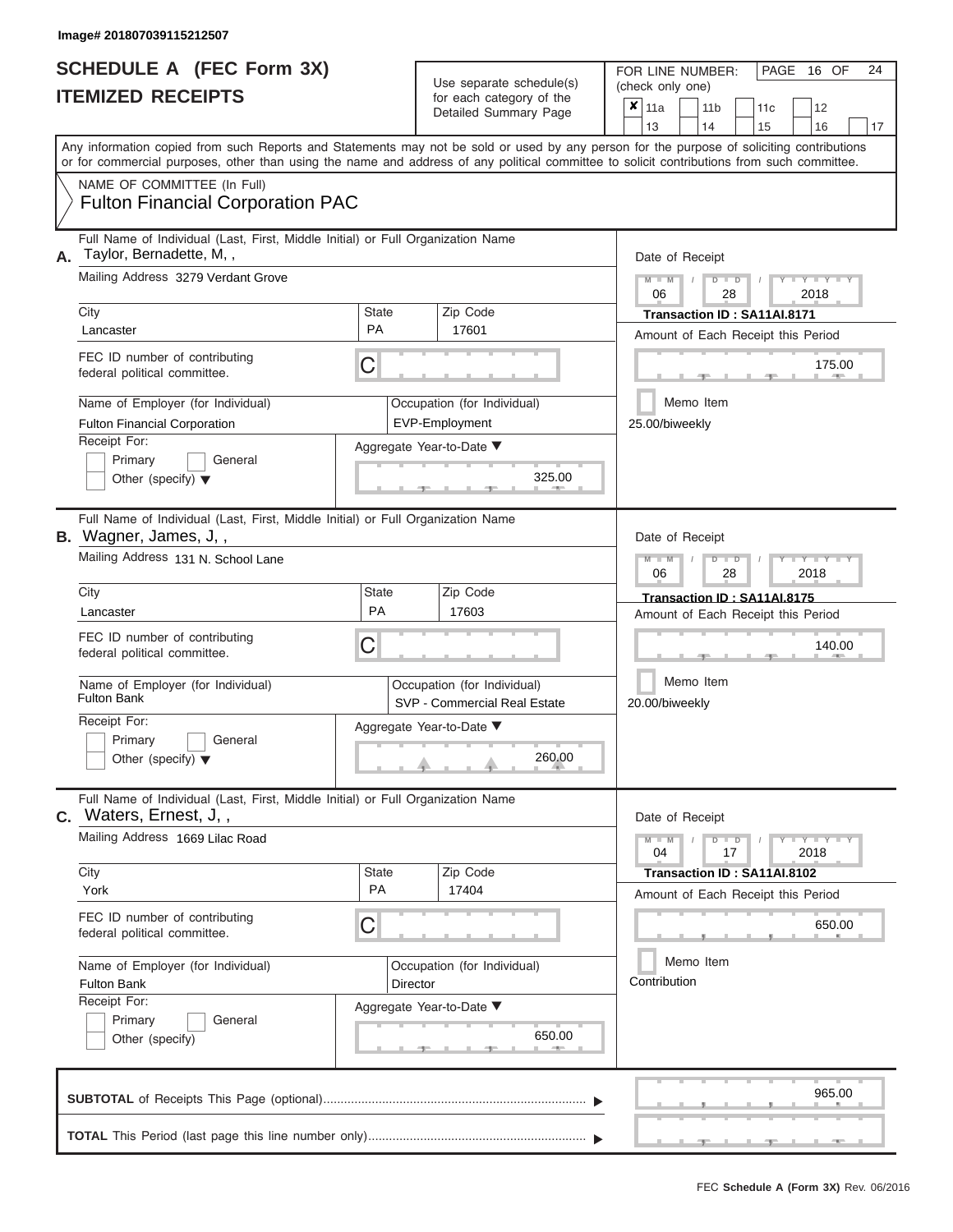|    | <b>SCHEDULE A (FEC Form 3X)</b><br><b>ITEMIZED RECEIPTS</b>                                                                                | Use separate schedule(s)<br>for each category of the<br>Detailed Summary Page |                                                              |                                                                                                                                           |  |  |  |  |
|----|--------------------------------------------------------------------------------------------------------------------------------------------|-------------------------------------------------------------------------------|--------------------------------------------------------------|-------------------------------------------------------------------------------------------------------------------------------------------|--|--|--|--|
|    | or for commercial purposes, other than using the name and address of any political committee to solicit contributions from such committee. |                                                                               |                                                              | Any information copied from such Reports and Statements may not be sold or used by any person for the purpose of soliciting contributions |  |  |  |  |
|    | NAME OF COMMITTEE (In Full)<br><b>Fulton Financial Corporation PAC</b>                                                                     |                                                                               |                                                              |                                                                                                                                           |  |  |  |  |
| А. | Full Name of Individual (Last, First, Middle Initial) or Full Organization Name<br>Watts, Kristen, K,,                                     |                                                                               |                                                              | Date of Receipt                                                                                                                           |  |  |  |  |
|    | Mailing Address 49 Strathford Drive                                                                                                        |                                                                               |                                                              | $M - M$<br>$Y - Y - Y - Y - Y$<br>$D$ $D$<br>06<br>28<br>2018                                                                             |  |  |  |  |
|    | City<br>Lebanon                                                                                                                            | <b>State</b><br><b>PA</b>                                                     | Zip Code<br>17042                                            | Transaction ID: SA11AI.8176<br>Amount of Each Receipt this Period                                                                         |  |  |  |  |
|    | FEC ID number of contributing<br>federal political committee.                                                                              | C                                                                             |                                                              | 140.00                                                                                                                                    |  |  |  |  |
|    | Name of Employer (for Individual)<br><b>Fulton Bank</b>                                                                                    |                                                                               | Occupation (for Individual)<br><b>Senior Vice Prresident</b> | Memo Item<br>20.00/biweekly                                                                                                               |  |  |  |  |
|    | Receipt For:<br>Primary<br>General<br>Other (specify) $\blacktriangledown$                                                                 |                                                                               | Aggregate Year-to-Date ▼<br>260.00                           |                                                                                                                                           |  |  |  |  |
|    | Full Name of Individual (Last, First, Middle Initial) or Full Organization Name<br><b>B.</b> Whitesell, Karen, G,,                         |                                                                               |                                                              | Date of Receipt                                                                                                                           |  |  |  |  |
|    | Mailing Address 1001 Old Vintage Road                                                                                                      |                                                                               |                                                              | $M - M$<br>$T - Y = T - Y = T$<br>$D$ $D$<br>06<br>28<br>2018                                                                             |  |  |  |  |
|    | City<br>Chesapeake                                                                                                                         | <b>State</b><br>VA                                                            | Zip Code<br>23322                                            | Transaction ID: SA11AI.8177<br>Amount of Each Receipt this Period                                                                         |  |  |  |  |
|    | FEC ID number of contributing<br>federal political committee.                                                                              | С                                                                             |                                                              | 140.00                                                                                                                                    |  |  |  |  |
|    | Name of Employer (for Individual)<br><b>Fulton Bank</b>                                                                                    | <b>SVP</b>                                                                    | Occupation (for Individual)                                  | Memo Item<br>20.00/biweekly                                                                                                               |  |  |  |  |
|    | Receipt For:<br>$\Box$ Primary<br>$\Box$ General<br>Other (specify) $\blacktriangledown$                                                   |                                                                               | Aggregate Year-to-Date ▼<br>260.00                           |                                                                                                                                           |  |  |  |  |
|    | Full Name of Individual (Last, First, Middle Initial) or Full Organization Name<br>C. Wilkinson, Katherine, K,,                            |                                                                               |                                                              | Date of Receipt                                                                                                                           |  |  |  |  |
|    | Mailing Address 217 South Pond Road                                                                                                        |                                                                               |                                                              | $Y - Y - Y - Y - Y$<br>$M - M$<br>$D$ $D$<br>28<br>2018<br>06                                                                             |  |  |  |  |
|    | City<br>Hockessin                                                                                                                          | <b>State</b><br>DE                                                            | Zip Code<br>19707                                            | Transaction ID: SA11AI.8178<br>Amount of Each Receipt this Period                                                                         |  |  |  |  |
|    | FEC ID number of contributing<br>federal political committee.                                                                              | C                                                                             |                                                              | 140.00                                                                                                                                    |  |  |  |  |
|    | Name of Employer (for Individual)<br><b>Fulton Bank</b>                                                                                    |                                                                               | Occupation (for Individual)<br>Senior Vice President         | Memo Item<br>20.00/biweekly                                                                                                               |  |  |  |  |
|    | Receipt For:<br>Primary<br>General<br>Other (specify)                                                                                      |                                                                               | Aggregate Year-to-Date ▼<br>260.00                           |                                                                                                                                           |  |  |  |  |
|    | <b>CLIBTOTAL</b> of Peccipts This Page (optional)                                                                                          |                                                                               |                                                              | 420.00                                                                                                                                    |  |  |  |  |

|  |  |  |  |  |  | 420.00                                            |  |
|--|--|--|--|--|--|---------------------------------------------------|--|
|  |  |  |  |  |  |                                                   |  |
|  |  |  |  |  |  | Application of the Application of the Application |  |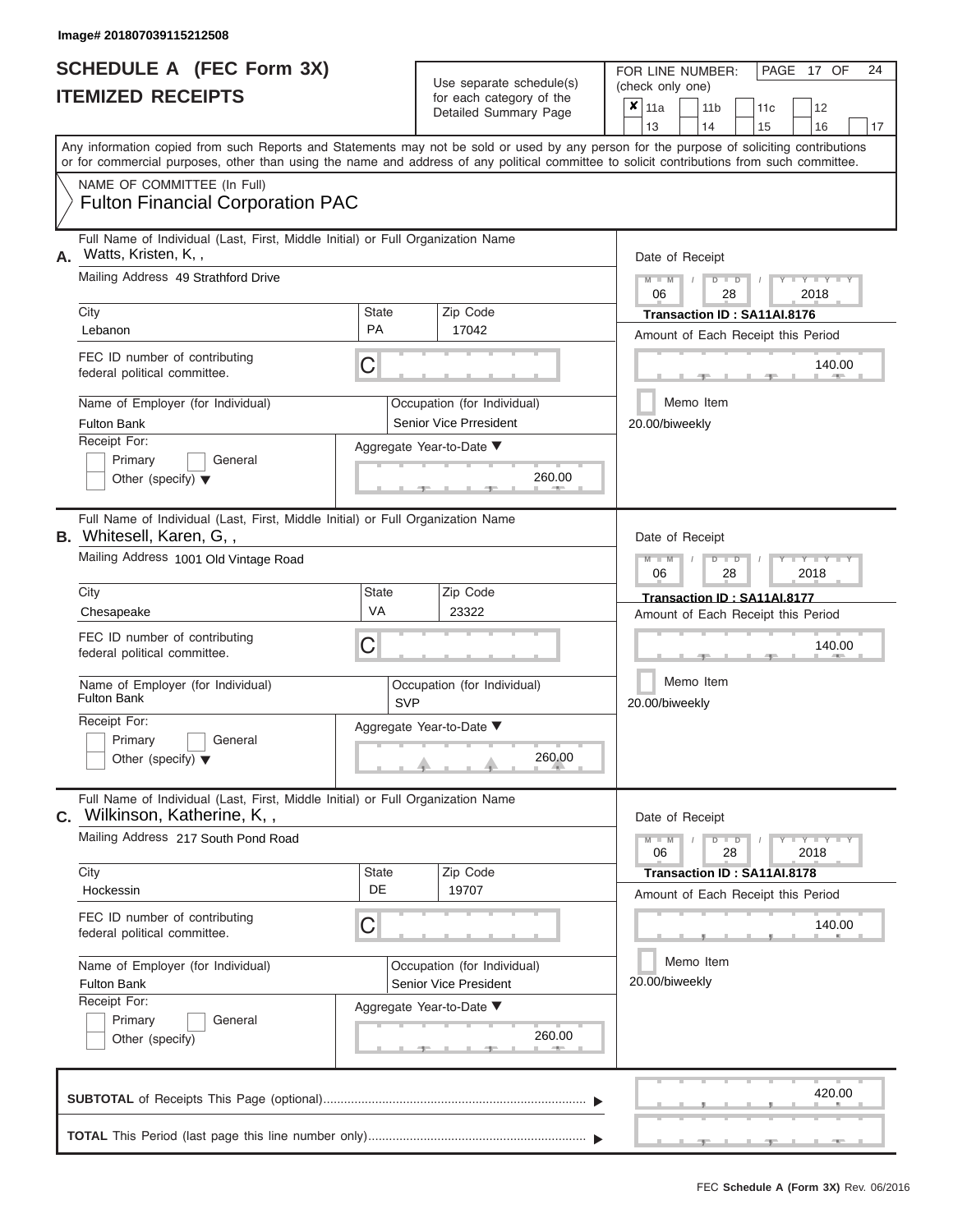|                          | SCHEDULE A (FEC Form 3X) |  |
|--------------------------|--------------------------|--|
| <b>ITEMIZED RECEIPTS</b> |                          |  |

**TOTAL** This Period (last page this line number only).............................

Use separate schedule(s)<br>for each category of the<br> $\frac{|\mathbf{x}|}{|\mathbf{x}|}$  11a  $\frac{|\mathbf{x}|}{|\mathbf{x}|}$  11b

FOR LINE NUMBER: PAGE<br>(check only one)

 $x \vert_{11a}$ 

18 OF 24

, , .  $\frac{140.0}{2}$ Aggregate Year-to-Date ▼  $\frac{260.01}{2}$ C C <u>. . . . . . .</u> | <u>| . . . . . . . .</u> , , . ▲ ▲ ▲ C **M M / D D / Y Y Y Y M M / D D / Y Y Y Y M M / D D / Y Y Y Y A** . . A . . A , <u>, , , , , ,</u> Any information copied from such Reports and Statements may not be sold or used by any person for the purpose of soliciting contributions or for commercial purposes, other than using the name and address of any political committee to solicit contributions from such committee. NAME OF COMMITTEE (In Full) **SUBTOTAL** of Receipts This Page (optional)............................................................................ ▼ ▼ Full Name of Individual (Last, First, Middle Initial) or Full Organization Name Mailing Address 211 Robbins Lane City City Code City State City Receipt For: Primary **General** Other (specify) ▼ Amount of Each Receipt this Period **A.** Date of Receipt Name of Employer (for Individual) Occupation (for Individual) FEC ID number of contributing federal political committee. Full Name of Individual (Last, First, Middle Initial) or Full Organization Name Mailing Address City City State Zip Code Receipt For: Primary **General** Other (specify) ▼ Amount of Each Receipt this Period **B.** Aggregate Year-to-Date ▼ Date of Receipt FEC ID number of contributing federal political committee. Full Name of Individual (Last, First, Middle Initial) or Full Organization Name Mailing Address City **State** Zip Code Receipt For: Primary **General** Other (specify) Amount of Each Receipt this Period **C.** Aggregate Year-to-Date ▼ Date of Receipt FEC ID number of contributing federal political committee. Detailed Summary Page  $\begin{array}{|c|c|c|c|c|c|}\n\hline\n11a & 11b & 11c & 12 \ \hline\n13 & 14 & 15 & 16\n\end{array}$ |13 | |14 | |15 | |16 | |17 Memo Item Memo Item Memo Item Name of Employer (for Individual) <br> Qccupation (for Individual) Name of Employer (for Individual)  $\vert$  Occupation (for Individual) Fulton Financial Corporation PAC Wilson, Alan, L, , 06 28 2018 City<br>
New Town Square **PA** 19013 **PA** 19013 **Amount of Each Beceint this Pe** 19013 Fulton Bank **SBA Portfolio Manger** SBA Portfolio Manger 20.00/biweekly 140.00<br>
140.00<br>
20.00/biweekly<br>
260.00<br>
260.00 140.00

 $\frac{6495.00}{2}$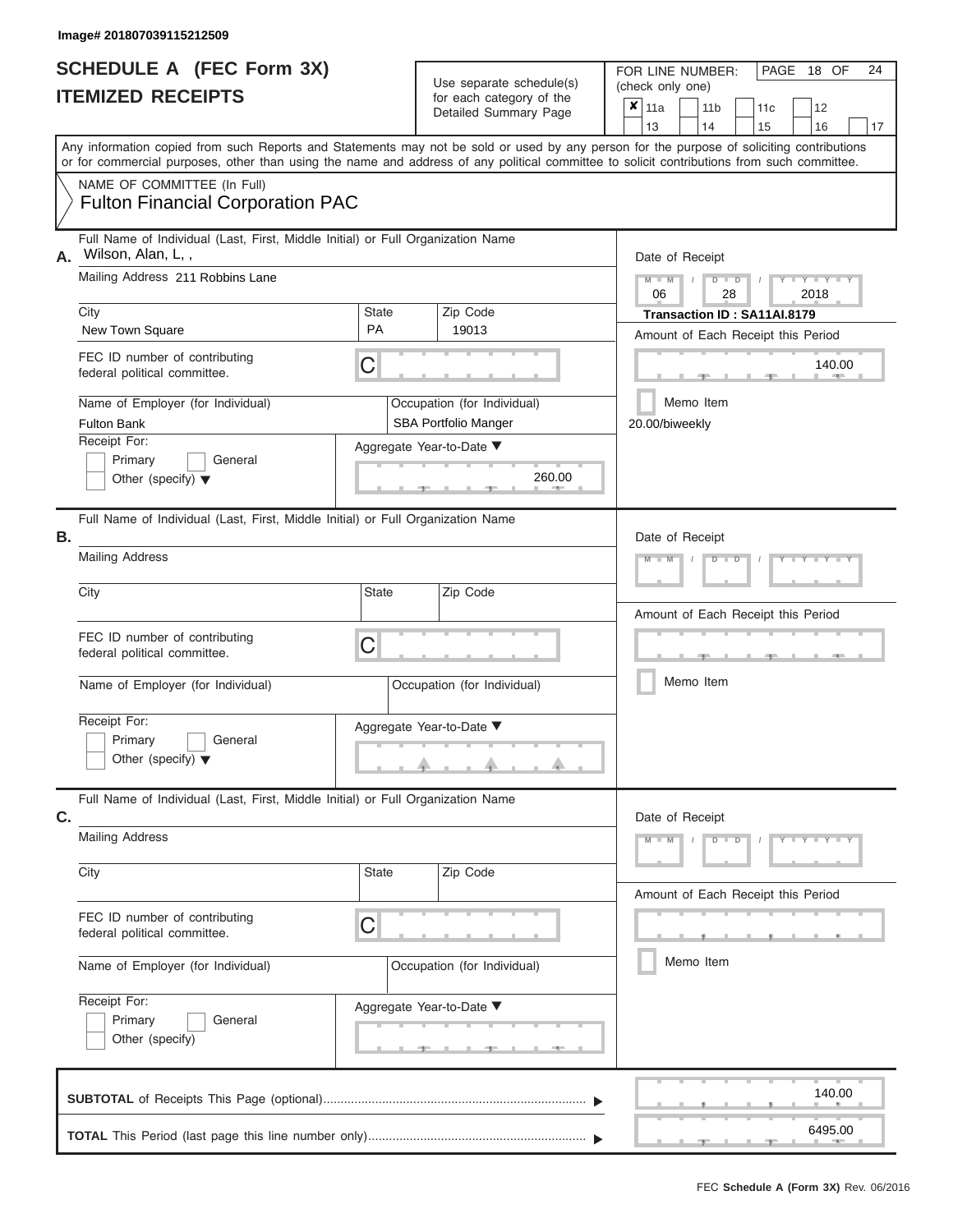| <b>SCHEDULE B (FEC Form 3X)</b>                                                                                                                                                                                                                                                         |                                                 | Use separate schedule(s) |                                  |                                     |                                                                      | FOR LINE NUMBER:                                                                |                                                         |  |                      |    |                                  |    | PAGE 19 OF                  | 24                                      |  |  |  |
|-----------------------------------------------------------------------------------------------------------------------------------------------------------------------------------------------------------------------------------------------------------------------------------------|-------------------------------------------------|--------------------------|----------------------------------|-------------------------------------|----------------------------------------------------------------------|---------------------------------------------------------------------------------|---------------------------------------------------------|--|----------------------|----|----------------------------------|----|-----------------------------|-----------------------------------------|--|--|--|
| <b>ITEMIZED DISBURSEMENTS</b>                                                                                                                                                                                                                                                           | for each category of the                        |                          |                                  | (check only one)<br>21 <sub>b</sub> | 22<br>23<br>$\boldsymbol{x}$<br>26                                   |                                                                                 |                                                         |  |                      |    |                                  | 27 |                             |                                         |  |  |  |
|                                                                                                                                                                                                                                                                                         |                                                 | Detailed Summary Page    |                                  |                                     | 28a                                                                  |                                                                                 | 28 <sub>b</sub>                                         |  | 28c                  |    | 29                               |    | 30 <sub>b</sub>             |                                         |  |  |  |
| Any information copied from such Reports and Statements may not be sold or used by any person for the purpose of soliciting contributions<br>or for commercial purposes, other than using the name and address of any political committee to solicit contributions from such committee. |                                                 |                          |                                  |                                     |                                                                      |                                                                                 |                                                         |  |                      |    |                                  |    |                             |                                         |  |  |  |
| NAME OF COMMITTEE (In Full)                                                                                                                                                                                                                                                             |                                                 |                          |                                  |                                     |                                                                      |                                                                                 |                                                         |  |                      |    |                                  |    |                             |                                         |  |  |  |
| <b>Fulton Financial Corporation PAC</b>                                                                                                                                                                                                                                                 |                                                 |                          |                                  |                                     |                                                                      |                                                                                 |                                                         |  |                      |    |                                  |    |                             |                                         |  |  |  |
| Full Name (Last, First, Middle Initial)<br><b>FRIENDS OF PAT TOOMEY</b>                                                                                                                                                                                                                 |                                                 |                          |                                  |                                     |                                                                      | Date of Disbursement                                                            |                                                         |  |                      |    |                                  |    |                             |                                         |  |  |  |
| Mailing Address 228 S. WASHINGTON ST., SUITE 115                                                                                                                                                                                                                                        |                                                 |                          |                                  |                                     |                                                                      |                                                                                 | Y I Y I Y I Y<br>$M$ $M$<br>$D$ $D$<br>03<br>2018<br>05 |  |                      |    |                                  |    |                             |                                         |  |  |  |
| City<br><b>ALEXANDRIA</b>                                                                                                                                                                                                                                                               | <b>State</b><br>VA                              | Zip Code<br>22314        |                                  |                                     |                                                                      | <b>FEC Identification Number</b>                                                |                                                         |  |                      |    |                                  |    |                             |                                         |  |  |  |
| Purpose of Disbursement<br>Contribution                                                                                                                                                                                                                                                 |                                                 |                          |                                  |                                     |                                                                      |                                                                                 | C<br>C00461046<br>Transaction ID: SB23.8221             |  |                      |    |                                  |    |                             |                                         |  |  |  |
| Candidate Name                                                                                                                                                                                                                                                                          |                                                 |                          | Category/                        | <b>Type</b>                         |                                                                      |                                                                                 |                                                         |  |                      |    |                                  |    |                             | Amount of Each Disbursement this Period |  |  |  |
| Office Sought:<br>House<br>Senate<br>x                                                                                                                                                                                                                                                  | Disbursement For:<br>Primary                    | General                  |                                  |                                     |                                                                      |                                                                                 |                                                         |  |                      |    |                                  |    | 500.00                      |                                         |  |  |  |
| President<br><b>PA</b><br>State:<br>District:<br>00                                                                                                                                                                                                                                     | Other (specify) $\blacktriangledown$            |                          |                                  |                                     |                                                                      |                                                                                 |                                                         |  | Memo Item            |    |                                  |    |                             |                                         |  |  |  |
| Full Name (Last, First, Middle Initial)<br>B. FUND FOR ECONOMIC GROWTH                                                                                                                                                                                                                  |                                                 |                          |                                  |                                     |                                                                      |                                                                                 |                                                         |  | Date of Disbursement |    |                                  |    |                             |                                         |  |  |  |
|                                                                                                                                                                                                                                                                                         | Zip Code                                        |                          |                                  |                                     |                                                                      |                                                                                 | $M - M$<br>$D$ $D$<br>04<br>19<br>2018                  |  |                      |    |                                  |    |                             |                                         |  |  |  |
| Mailing Address 1120 CONNECTICUT AVENUE NW                                                                                                                                                                                                                                              |                                                 |                          |                                  |                                     |                                                                      |                                                                                 |                                                         |  |                      |    |                                  |    |                             |                                         |  |  |  |
| City<br><b>WASHINGTON</b>                                                                                                                                                                                                                                                               | <b>State</b><br>DC                              |                          | <b>FEC Identification Number</b> |                                     |                                                                      |                                                                                 |                                                         |  |                      |    |                                  |    |                             |                                         |  |  |  |
| Purpose of Disbursement<br>Contribution                                                                                                                                                                                                                                                 |                                                 |                          |                                  | C<br>C90016056                      |                                                                      |                                                                                 |                                                         |  |                      |    |                                  |    |                             |                                         |  |  |  |
| Candidate Name                                                                                                                                                                                                                                                                          |                                                 | Category/                | <b>Type</b>                      |                                     | Transaction ID: SB23.8183<br>Amount of Each Disbursement this Period |                                                                                 |                                                         |  |                      |    |                                  |    |                             |                                         |  |  |  |
| Office Sought:<br>House<br>Senate                                                                                                                                                                                                                                                       | Disbursement For:<br>Primary<br>General         |                          |                                  |                                     |                                                                      | 5000.00                                                                         |                                                         |  |                      |    |                                  |    |                             |                                         |  |  |  |
| President<br>State:<br>District:                                                                                                                                                                                                                                                        | Other (specify)                                 |                          |                                  |                                     |                                                                      |                                                                                 |                                                         |  | Memo Item            |    |                                  |    |                             |                                         |  |  |  |
| Full Name (Last, First, Middle Initial)<br>C. Ruthfus for Congress                                                                                                                                                                                                                      |                                                 |                          |                                  |                                     |                                                                      |                                                                                 |                                                         |  | Date of Disbursement |    |                                  |    |                             |                                         |  |  |  |
| Mailing Address PO Box 435                                                                                                                                                                                                                                                              |                                                 |                          |                                  |                                     |                                                                      |                                                                                 | $M - M$<br>05                                           |  | $D$ $D$              | 03 |                                  |    | $Y - Y - Y - Y - I$<br>2018 |                                         |  |  |  |
| City                                                                                                                                                                                                                                                                                    | <b>State</b>                                    | Zip Code                 |                                  |                                     |                                                                      |                                                                                 |                                                         |  |                      |    | <b>FEC Identification Number</b> |    |                             |                                         |  |  |  |
| Sewickey<br>Purpose of Disbursement                                                                                                                                                                                                                                                     | <b>PA</b>                                       | 15143                    |                                  |                                     |                                                                      | С                                                                               |                                                         |  |                      |    |                                  |    |                             |                                         |  |  |  |
| Contribution<br>Candidate Name                                                                                                                                                                                                                                                          |                                                 |                          |                                  | Category/<br><b>Type</b>            |                                                                      | Transaction ID: SB23.8219<br>Amount of Each Disbursement this Period<br>1000.00 |                                                         |  |                      |    |                                  |    |                             |                                         |  |  |  |
| Office Sought:<br>House                                                                                                                                                                                                                                                                 | Disbursement For:                               |                          |                                  |                                     |                                                                      |                                                                                 |                                                         |  |                      |    |                                  |    |                             |                                         |  |  |  |
| Senate<br>President<br>State:<br>District:                                                                                                                                                                                                                                              | Primary<br>Other (specify) $\blacktriangledown$ | General                  |                                  |                                     |                                                                      |                                                                                 |                                                         |  | Memo Item            |    |                                  |    |                             |                                         |  |  |  |
|                                                                                                                                                                                                                                                                                         |                                                 |                          |                                  |                                     |                                                                      |                                                                                 |                                                         |  |                      |    |                                  |    |                             |                                         |  |  |  |
|                                                                                                                                                                                                                                                                                         |                                                 |                          |                                  |                                     |                                                                      |                                                                                 |                                                         |  |                      |    |                                  |    | 6500.00                     |                                         |  |  |  |
|                                                                                                                                                                                                                                                                                         |                                                 |                          |                                  |                                     |                                                                      |                                                                                 |                                                         |  |                      |    |                                  |    |                             |                                         |  |  |  |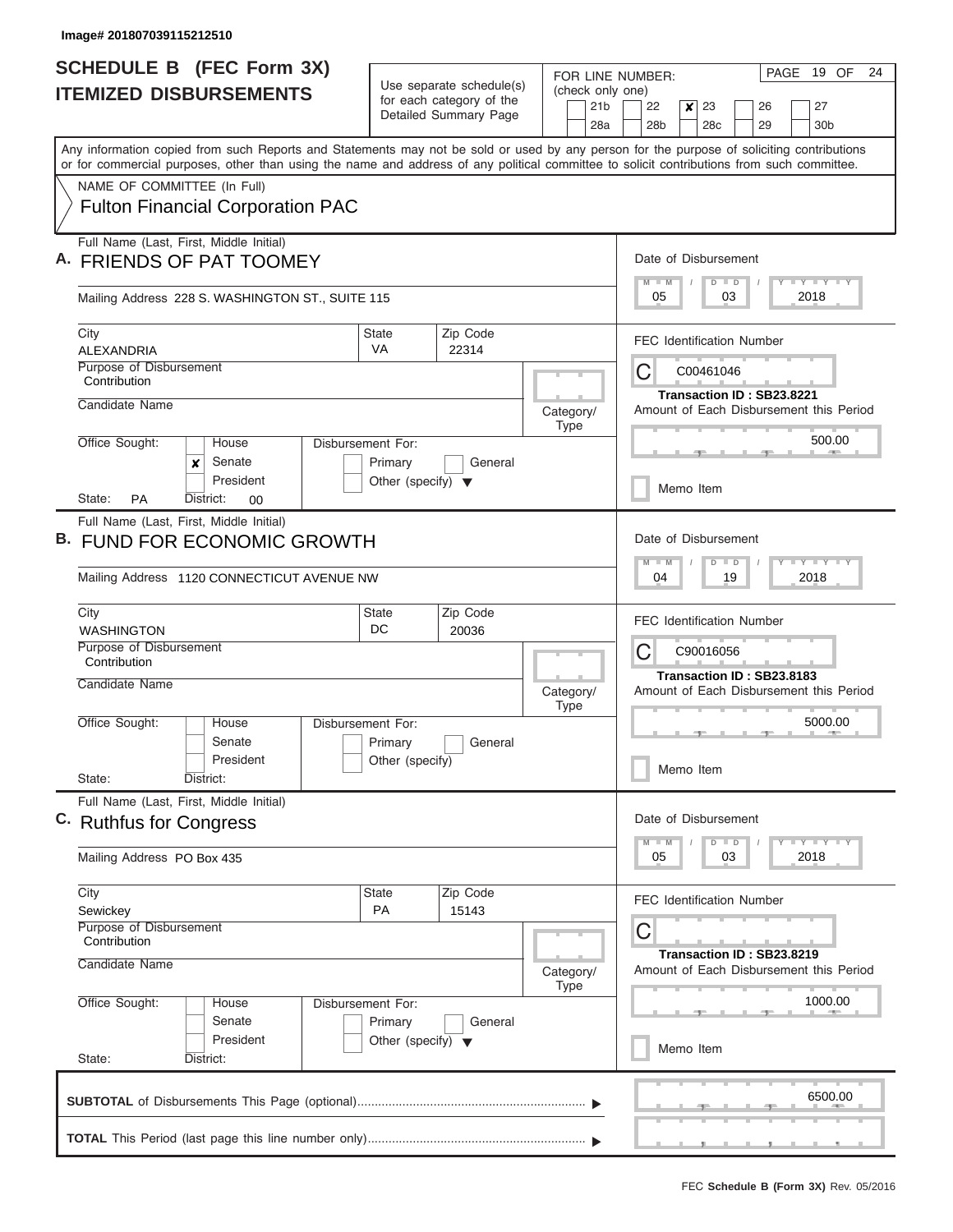J

| <b>SCHEDULE B (FEC Form 3X)</b>                                                                                                                                                                                                                                                         |                                         |                                                      | FOR LINE NUMBER:                    | 20 OF<br>24<br>PAGE                                        |  |  |  |  |  |  |  |  |  |  |  |
|-----------------------------------------------------------------------------------------------------------------------------------------------------------------------------------------------------------------------------------------------------------------------------------------|-----------------------------------------|------------------------------------------------------|-------------------------------------|------------------------------------------------------------|--|--|--|--|--|--|--|--|--|--|--|
| <b>ITEMIZED DISBURSEMENTS</b>                                                                                                                                                                                                                                                           |                                         | Use separate schedule(s)<br>for each category of the | (check only one)<br>21 <sub>b</sub> | 23<br>27<br>22<br>$\boldsymbol{x}$<br>26                   |  |  |  |  |  |  |  |  |  |  |  |
|                                                                                                                                                                                                                                                                                         |                                         | Detailed Summary Page                                | 28a                                 | 29<br>28 <sub>b</sub><br>28c<br>30 <sub>b</sub>            |  |  |  |  |  |  |  |  |  |  |  |
| Any information copied from such Reports and Statements may not be sold or used by any person for the purpose of soliciting contributions<br>or for commercial purposes, other than using the name and address of any political committee to solicit contributions from such committee. |                                         |                                                      |                                     |                                                            |  |  |  |  |  |  |  |  |  |  |  |
| NAME OF COMMITTEE (In Full)                                                                                                                                                                                                                                                             |                                         |                                                      |                                     |                                                            |  |  |  |  |  |  |  |  |  |  |  |
| <b>Fulton Financial Corporation PAC</b>                                                                                                                                                                                                                                                 |                                         |                                                      |                                     |                                                            |  |  |  |  |  |  |  |  |  |  |  |
| Full Name (Last, First, Middle Initial)<br><b>SMUCKER VICTORY COMMITTEE</b>                                                                                                                                                                                                             |                                         |                                                      |                                     | Date of Disbursement<br>Y LY LY LY<br>$M$ $M$<br>$D$ $D$   |  |  |  |  |  |  |  |  |  |  |  |
| Mailing Address 824 S MILLEDGE AVE STE 101                                                                                                                                                                                                                                              |                                         |                                                      |                                     | 05<br>03<br>2018                                           |  |  |  |  |  |  |  |  |  |  |  |
| City<br><b>ATHENS</b>                                                                                                                                                                                                                                                                   | <b>State</b><br><b>GA</b>               | Zip Code<br>30605                                    |                                     | <b>FEC Identification Number</b>                           |  |  |  |  |  |  |  |  |  |  |  |
| Purpose of Disbursement<br>Contribution                                                                                                                                                                                                                                                 |                                         |                                                      |                                     | C00658484<br>Ĉ<br>Transaction ID: SB23.8224                |  |  |  |  |  |  |  |  |  |  |  |
| Candidate Name                                                                                                                                                                                                                                                                          |                                         |                                                      | Category/<br><b>Type</b>            | Amount of Each Disbursement this Period                    |  |  |  |  |  |  |  |  |  |  |  |
| Office Sought:<br>House<br>Senate                                                                                                                                                                                                                                                       | Disbursement For:<br>Primary            | General                                              |                                     | 2500.00                                                    |  |  |  |  |  |  |  |  |  |  |  |
| President<br>District:<br>State:                                                                                                                                                                                                                                                        | Other (specify) $\blacktriangledown$    |                                                      |                                     | Memo Item                                                  |  |  |  |  |  |  |  |  |  |  |  |
| Full Name (Last, First, Middle Initial)                                                                                                                                                                                                                                                 |                                         |                                                      |                                     |                                                            |  |  |  |  |  |  |  |  |  |  |  |
| В.                                                                                                                                                                                                                                                                                      |                                         |                                                      |                                     | Date of Disbursement<br>Y FY FY FY<br>$M - M$<br>$D$ $D$   |  |  |  |  |  |  |  |  |  |  |  |
| <b>Mailing Address</b>                                                                                                                                                                                                                                                                  |                                         |                                                      |                                     |                                                            |  |  |  |  |  |  |  |  |  |  |  |
| City                                                                                                                                                                                                                                                                                    | <b>State</b>                            | Zip Code                                             |                                     | <b>FEC Identification Number</b>                           |  |  |  |  |  |  |  |  |  |  |  |
| Purpose of Disbursement                                                                                                                                                                                                                                                                 |                                         |                                                      |                                     | C                                                          |  |  |  |  |  |  |  |  |  |  |  |
| Candidate Name                                                                                                                                                                                                                                                                          |                                         |                                                      | Category/<br><b>Type</b>            | Amount of Each Disbursement this Period                    |  |  |  |  |  |  |  |  |  |  |  |
| Office Sought:<br>House<br>Senate                                                                                                                                                                                                                                                       | Disbursement For:<br>Primary            | General                                              |                                     |                                                            |  |  |  |  |  |  |  |  |  |  |  |
| President<br>State:<br>District:                                                                                                                                                                                                                                                        | Other (specify)                         |                                                      |                                     | Memo Item                                                  |  |  |  |  |  |  |  |  |  |  |  |
| Full Name (Last, First, Middle Initial)                                                                                                                                                                                                                                                 |                                         |                                                      |                                     |                                                            |  |  |  |  |  |  |  |  |  |  |  |
| C.                                                                                                                                                                                                                                                                                      |                                         |                                                      |                                     | Date of Disbursement<br>$Y = Y = Y = Y = I - Y$<br>$D$ $D$ |  |  |  |  |  |  |  |  |  |  |  |
| <b>Mailing Address</b>                                                                                                                                                                                                                                                                  |                                         |                                                      |                                     |                                                            |  |  |  |  |  |  |  |  |  |  |  |
| City                                                                                                                                                                                                                                                                                    | <b>State</b>                            | Zip Code                                             |                                     | <b>FEC Identification Number</b>                           |  |  |  |  |  |  |  |  |  |  |  |
| Purpose of Disbursement                                                                                                                                                                                                                                                                 |                                         |                                                      |                                     | С                                                          |  |  |  |  |  |  |  |  |  |  |  |
| Candidate Name                                                                                                                                                                                                                                                                          | Amount of Each Disbursement this Period |                                                      |                                     |                                                            |  |  |  |  |  |  |  |  |  |  |  |
| Office Sought:<br>House<br>Senate                                                                                                                                                                                                                                                       | Disbursement For:<br>Primary            | General                                              |                                     |                                                            |  |  |  |  |  |  |  |  |  |  |  |
| President<br>State:<br>District:                                                                                                                                                                                                                                                        | Other (specify) $\blacktriangledown$    |                                                      |                                     | Memo Item                                                  |  |  |  |  |  |  |  |  |  |  |  |
|                                                                                                                                                                                                                                                                                         |                                         |                                                      |                                     |                                                            |  |  |  |  |  |  |  |  |  |  |  |
|                                                                                                                                                                                                                                                                                         |                                         |                                                      |                                     | 2500.00                                                    |  |  |  |  |  |  |  |  |  |  |  |
|                                                                                                                                                                                                                                                                                         |                                         |                                                      |                                     | 9000.00                                                    |  |  |  |  |  |  |  |  |  |  |  |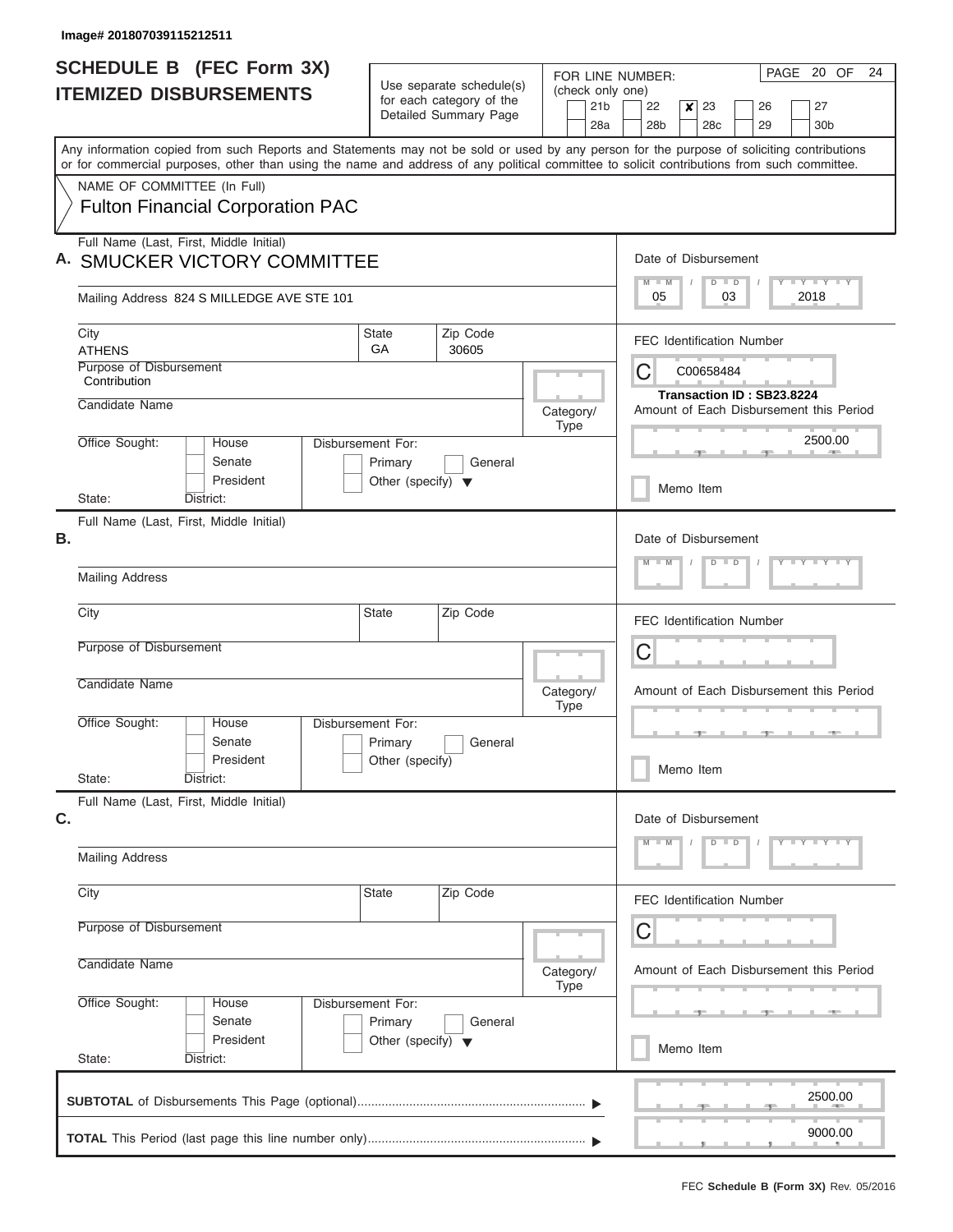| SCHEDULE B (FEC Form 3X)<br><b>ITEMIZED DISBURSEMENTS</b>                                                                                                                                                                                                                               | Use separate schedule(s)<br>for each category of the                            | FOR LINE NUMBER:<br>(check only one)                                      | PAGE 21 OF<br>24                                                                         |  |  |  |  |  |  |  |  |
|-----------------------------------------------------------------------------------------------------------------------------------------------------------------------------------------------------------------------------------------------------------------------------------------|---------------------------------------------------------------------------------|---------------------------------------------------------------------------|------------------------------------------------------------------------------------------|--|--|--|--|--|--|--|--|
|                                                                                                                                                                                                                                                                                         | Detailed Summary Page                                                           | 21 <sub>b</sub><br>28a                                                    | 22<br>23<br>26<br>27<br>28 <sub>b</sub><br>28 <sub>c</sub><br>29<br>30 <sub>b</sub><br>× |  |  |  |  |  |  |  |  |
| Any information copied from such Reports and Statements may not be sold or used by any person for the purpose of soliciting contributions<br>or for commercial purposes, other than using the name and address of any political committee to solicit contributions from such committee. |                                                                                 |                                                                           |                                                                                          |  |  |  |  |  |  |  |  |
| NAME OF COMMITTEE (In Full)<br><b>Fulton Financial Corporation PAC</b>                                                                                                                                                                                                                  |                                                                                 |                                                                           |                                                                                          |  |  |  |  |  |  |  |  |
| Full Name (Last, First, Middle Initial)<br>A. Aument for Senate                                                                                                                                                                                                                         |                                                                                 |                                                                           | Date of Disbursement<br><b>LY LY LY</b><br>$M$ $M$<br>$D$ $D$                            |  |  |  |  |  |  |  |  |
| Mailing Address 2601 North Front Street<br>Suite 101                                                                                                                                                                                                                                    |                                                                                 |                                                                           | 05<br>03<br>2018                                                                         |  |  |  |  |  |  |  |  |
| City<br>Harrisburg                                                                                                                                                                                                                                                                      | Zip Code<br><b>State</b><br><b>PA</b><br>17110                                  |                                                                           | <b>FEC Identification Number</b>                                                         |  |  |  |  |  |  |  |  |
| Purpose of Disbursement<br>Contribution<br>Candidate Name                                                                                                                                                                                                                               | Category/                                                                       | С<br>Transaction ID: SB29.8196<br>Amount of Each Disbursement this Period |                                                                                          |  |  |  |  |  |  |  |  |
| Office Sought:<br>House<br>Disbursement For:<br>Senate<br>President                                                                                                                                                                                                                     | <b>Type</b>                                                                     | 500.00                                                                    |                                                                                          |  |  |  |  |  |  |  |  |
| District:<br>State:                                                                                                                                                                                                                                                                     | Other (specify) $\blacktriangledown$                                            |                                                                           | Memo Item                                                                                |  |  |  |  |  |  |  |  |
| Full Name (Last, First, Middle Initial)<br>В.<br><b>Citizens for Stan Saylor</b>                                                                                                                                                                                                        |                                                                                 |                                                                           | Date of Disbursement<br>$M - M$<br>$\Box$<br>$\overline{D}$                              |  |  |  |  |  |  |  |  |
| Mailing Address 649 Rundle Road                                                                                                                                                                                                                                                         |                                                                                 |                                                                           | 05<br>30<br>2018                                                                         |  |  |  |  |  |  |  |  |
| City<br>Felton                                                                                                                                                                                                                                                                          | Zip Code<br><b>State</b><br><b>PA</b><br>17322                                  |                                                                           | <b>FEC Identification Number</b>                                                         |  |  |  |  |  |  |  |  |
| Purpose of Disbursement<br>Candidate Name                                                                                                                                                                                                                                               |                                                                                 |                                                                           | С<br>Transaction ID: SB29.8203                                                           |  |  |  |  |  |  |  |  |
|                                                                                                                                                                                                                                                                                         |                                                                                 | Category/<br><b>Type</b>                                                  | Amount of Each Disbursement this Period                                                  |  |  |  |  |  |  |  |  |
| Office Sought:<br>House<br>Senate<br>President                                                                                                                                                                                                                                          | Disbursement For:<br>Primary<br>General<br>Other (specify)                      |                                                                           | 300.00<br>Memo Item                                                                      |  |  |  |  |  |  |  |  |
| State:<br>District:<br>Full Name (Last, First, Middle Initial)                                                                                                                                                                                                                          |                                                                                 |                                                                           |                                                                                          |  |  |  |  |  |  |  |  |
| C. Friends of Bryan Cutler                                                                                                                                                                                                                                                              |                                                                                 |                                                                           | Date of Disbursement<br>$T - Y$ $T - Y$<br>$M - M$<br>$D$ $D$                            |  |  |  |  |  |  |  |  |
| Mailing Address PO Box 624                                                                                                                                                                                                                                                              |                                                                                 |                                                                           | 2018<br>06<br>01                                                                         |  |  |  |  |  |  |  |  |
| City<br>Quarryville<br>Purpose of Disbursement                                                                                                                                                                                                                                          | Zip Code<br><b>State</b><br><b>PA</b><br>17566                                  |                                                                           | <b>FEC Identification Number</b><br>С                                                    |  |  |  |  |  |  |  |  |
| Contribution<br>Candidate Name                                                                                                                                                                                                                                                          | Category/<br><b>Type</b>                                                        | Transaction ID: SB29.8205<br>Amount of Each Disbursement this Period      |                                                                                          |  |  |  |  |  |  |  |  |
| Office Sought:<br>House<br>Senate<br>President                                                                                                                                                                                                                                          | Disbursement For:<br>Primary<br>General<br>Other (specify) $\blacktriangledown$ |                                                                           | 500.00                                                                                   |  |  |  |  |  |  |  |  |
| State:<br>District:                                                                                                                                                                                                                                                                     |                                                                                 |                                                                           | Memo Item                                                                                |  |  |  |  |  |  |  |  |
|                                                                                                                                                                                                                                                                                         |                                                                                 |                                                                           | 1300.00                                                                                  |  |  |  |  |  |  |  |  |
|                                                                                                                                                                                                                                                                                         |                                                                                 |                                                                           | ____________________                                                                     |  |  |  |  |  |  |  |  |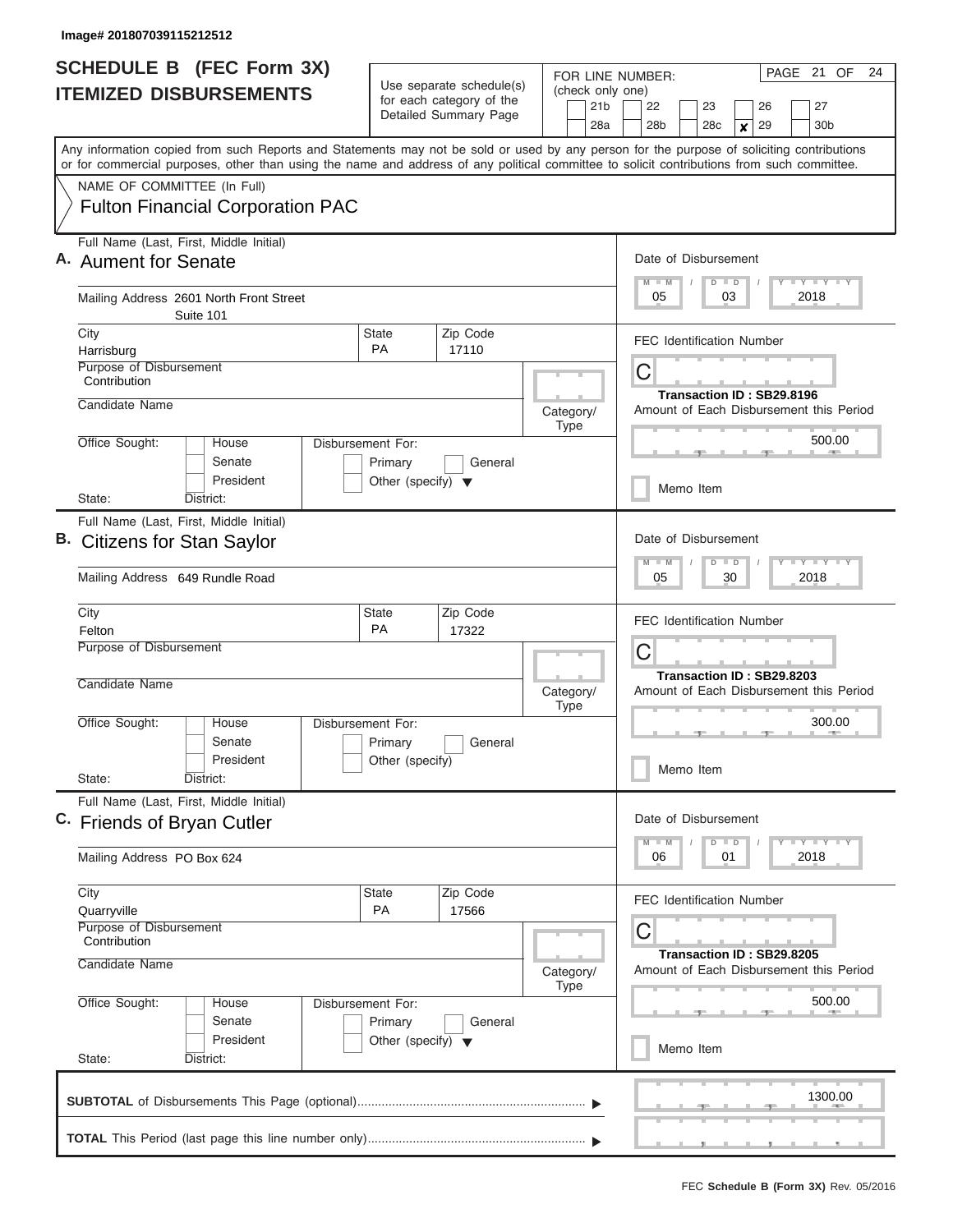|                    | <b>SCHEDULE B (FEC Form 3X)</b><br>Use separate schedule(s)<br>(check only one)<br><b>ITEMIZED DISBURSEMENTS</b><br>for each category of the<br>21 <sub>b</sub><br>Detailed Summary Page |                                                                      |                   |                          | PAGE 22 OF<br>24<br>FOR LINE NUMBER:<br>22<br>27<br>23<br>26                                                                                                                                                                 |  |  |  |  |  |  |  |  |  |  |
|--------------------|------------------------------------------------------------------------------------------------------------------------------------------------------------------------------------------|----------------------------------------------------------------------|-------------------|--------------------------|------------------------------------------------------------------------------------------------------------------------------------------------------------------------------------------------------------------------------|--|--|--|--|--|--|--|--|--|--|
|                    | or for commercial purposes, other than using the name and address of any political committee to solicit contributions from such committee.                                               |                                                                      |                   | 28a                      | 28 <sub>b</sub><br>28 <sub>c</sub><br>29<br>30 <sub>b</sub><br>$\boldsymbol{x}$<br>Any information copied from such Reports and Statements may not be sold or used by any person for the purpose of soliciting contributions |  |  |  |  |  |  |  |  |  |  |
|                    | NAME OF COMMITTEE (In Full)<br><b>Fulton Financial Corporation PAC</b>                                                                                                                   |                                                                      |                   |                          |                                                                                                                                                                                                                              |  |  |  |  |  |  |  |  |  |  |
|                    | Full Name (Last, First, Middle Initial)<br>A. Friends of Fee                                                                                                                             |                                                                      |                   |                          | Date of Disbursement<br>$M$ $M$<br>Y LY LY LY<br>$D$ $D$                                                                                                                                                                     |  |  |  |  |  |  |  |  |  |  |
|                    | Mailing Address PO Box 412                                                                                                                                                               |                                                                      |                   |                          | 06<br>01<br>2018                                                                                                                                                                                                             |  |  |  |  |  |  |  |  |  |  |
| City<br>Harrisburg | Purpose of Disbursement                                                                                                                                                                  | <b>State</b><br><b>PA</b>                                            | Zip Code<br>17108 |                          | <b>FEC Identification Number</b>                                                                                                                                                                                             |  |  |  |  |  |  |  |  |  |  |
|                    | Contribution<br>Candidate Name                                                                                                                                                           |                                                                      |                   | Category/                | С<br>Transaction ID: SB29.8206<br>Amount of Each Disbursement this Period                                                                                                                                                    |  |  |  |  |  |  |  |  |  |  |
|                    | Office Sought:<br>House<br>Senate<br>President                                                                                                                                           | Disbursement For:<br>Primary<br>Other (specify) $\blacktriangledown$ | General           | Type                     | 250.00                                                                                                                                                                                                                       |  |  |  |  |  |  |  |  |  |  |
| State:             | District:                                                                                                                                                                                |                                                                      |                   |                          | Memo Item                                                                                                                                                                                                                    |  |  |  |  |  |  |  |  |  |  |
| B. GRC PAC         | Full Name (Last, First, Middle Initial)                                                                                                                                                  |                                                                      |                   |                          | Date of Disbursement<br>$M - M$<br>$T - Y$ $T - Y$ $T - Y$<br>$D$ $D$                                                                                                                                                        |  |  |  |  |  |  |  |  |  |  |
|                    | Mailing Address 606 Court Street                                                                                                                                                         |                                                                      |                   |                          | 05<br>30<br>2018                                                                                                                                                                                                             |  |  |  |  |  |  |  |  |  |  |
| City<br>Reading    | Purpose of Disbursement<br>Contribution                                                                                                                                                  | <b>State</b><br><b>PA</b>                                            | Zip Code<br>19301 |                          | <b>FEC Identification Number</b><br>С                                                                                                                                                                                        |  |  |  |  |  |  |  |  |  |  |
|                    | Candidate Name                                                                                                                                                                           |                                                                      |                   | Category/<br><b>Type</b> | Transaction ID: SB29.8200<br>Amount of Each Disbursement this Period                                                                                                                                                         |  |  |  |  |  |  |  |  |  |  |
| State:             | Office Sought:<br>House<br>Senate<br>President<br>District:                                                                                                                              | Disbursement For:<br>Primary<br>Other (specify)                      | General           |                          | 500.00<br><b>AND I</b><br>一<br>Memo Item                                                                                                                                                                                     |  |  |  |  |  |  |  |  |  |  |
|                    | Full Name (Last, First, Middle Initial)<br>C. GT Commonwealth PAC                                                                                                                        |                                                                      |                   |                          | Date of Disbursement<br><b>LY LY LY</b><br>$M$ $M$<br>$D$ $D$                                                                                                                                                                |  |  |  |  |  |  |  |  |  |  |
|                    | Mailing Address PO Box 73                                                                                                                                                                |                                                                      |                   |                          | 06<br>12<br>2018                                                                                                                                                                                                             |  |  |  |  |  |  |  |  |  |  |
| City               | <b>Spring Creek</b><br>Purpose of Disbursement<br>contribution                                                                                                                           | State<br><b>PA</b>                                                   | Zip Code<br>16436 |                          | <b>FEC Identification Number</b><br>С                                                                                                                                                                                        |  |  |  |  |  |  |  |  |  |  |
|                    | Candidate Name                                                                                                                                                                           |                                                                      |                   | Category/<br>Type        | Transaction ID: SB29.8207<br>Amount of Each Disbursement this Period                                                                                                                                                         |  |  |  |  |  |  |  |  |  |  |
| State:             | Office Sought:<br>House<br>Senate<br>President<br>District:                                                                                                                              | Disbursement For:<br>Primary<br>Other (specify) $\blacktriangledown$ | General           |                          | 250.00<br><b>AND A</b><br>Memo Item                                                                                                                                                                                          |  |  |  |  |  |  |  |  |  |  |
|                    |                                                                                                                                                                                          |                                                                      |                   |                          | 1000.00                                                                                                                                                                                                                      |  |  |  |  |  |  |  |  |  |  |
|                    |                                                                                                                                                                                          |                                                                      |                   |                          |                                                                                                                                                                                                                              |  |  |  |  |  |  |  |  |  |  |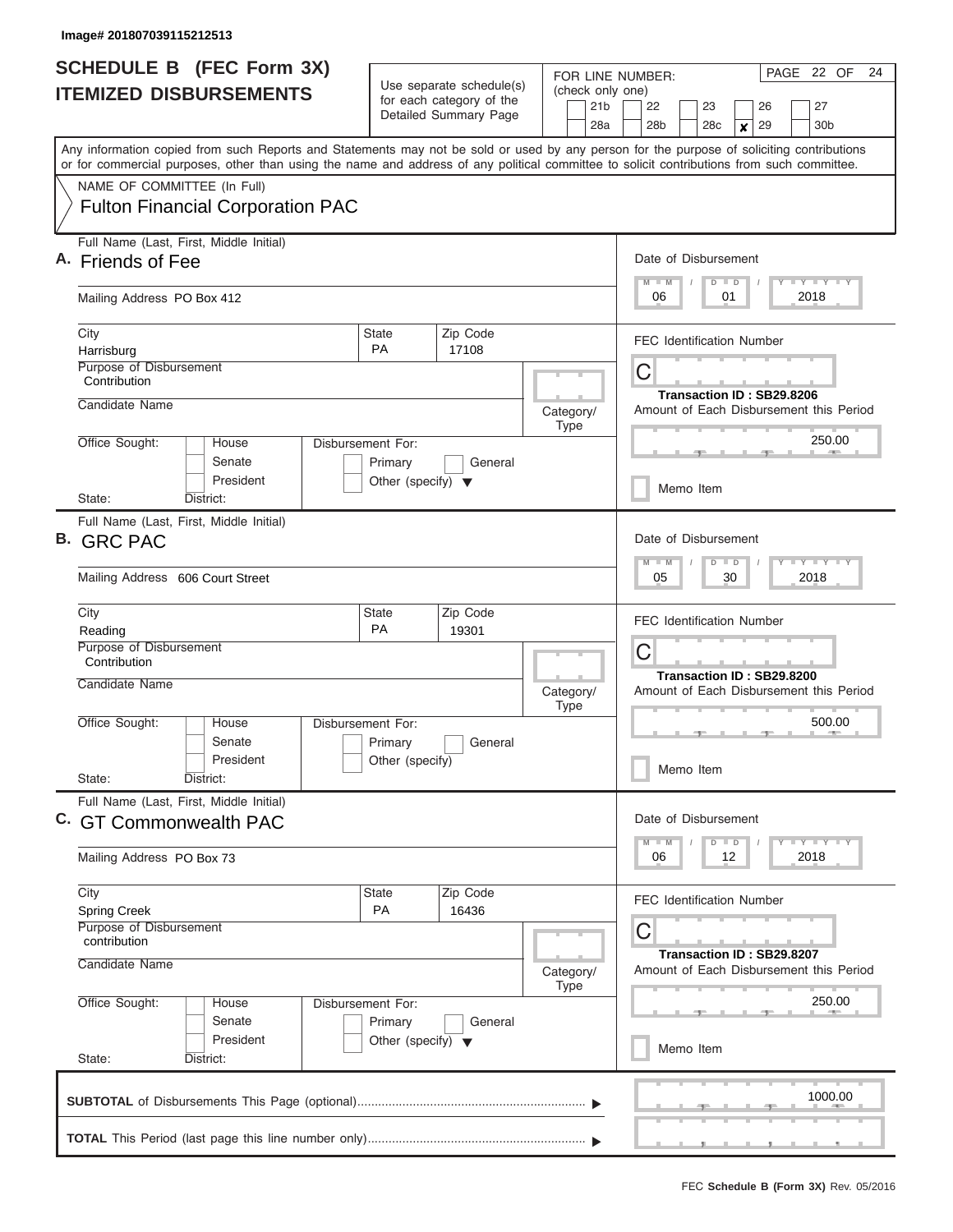J

| Use separate schedule(s)<br>(check only one)<br><b>ITEMIZED DISBURSEMENTS</b><br>for each category of the<br>21 <sub>b</sub><br>22<br>26<br>27<br>23<br>Detailed Summary Page<br>28a<br>28 <sub>b</sub><br>28 <sub>c</sub><br>29<br>30 <sub>b</sub><br>X<br>Any information copied from such Reports and Statements may not be sold or used by any person for the purpose of soliciting contributions<br>or for commercial purposes, other than using the name and address of any political committee to solicit contributions from such committee.<br>NAME OF COMMITTEE (In Full)<br><b>Fulton Financial Corporation PAC</b><br>Full Name (Last, First, Middle Initial)<br>Date of Disbursement<br>A. Mike Sturla for State Representative<br>$T - Y$ $T - Y$ $T - Y$<br>$M$ $M$<br>$D$ $D$<br>2018<br>Mailing Address PO Box 206<br>05<br>08<br><b>State</b><br>Zip Code<br>City<br><b>FEC Identification Number</b><br><b>PA</b><br>17608<br>Lancaster<br>Purpose of Disbursement<br>C<br>Contribution<br>Transaction ID: SB29.8197<br>Candidate Name<br>Amount of Each Disbursement this Period<br>Category/<br>Type<br>1500.00<br>Office Sought:<br>Disbursement For:<br>House<br>Senate<br>Primary<br>General<br>President<br>Other (specify) $\blacktriangledown$<br>Memo Item<br>State:<br>District:<br>Full Name (Last, First, Middle Initial)<br><b>B.</b> PaBPAC<br>Date of Disbursement<br>$T = Y - T - Y - T - Y$<br>$M - M$<br>$D$ $D$<br>Mailing Address 3897 North Front Street<br>05<br>30<br>2018<br>PO Box 345<br>State<br>Zip Code<br>City<br><b>FEC Identification Number</b><br><b>PA</b><br>Harrisburg<br>17108<br>Purpose of Disbursement<br>C<br>Contribution<br>Transaction ID: SB29.8202<br>Candidate Name<br>Amount of Each Disbursement this Period<br>Category/<br><b>Type</b><br>Office Sought:<br>20000.00<br>Disbursement For:<br>House<br>Senate<br>Primary<br>General<br>President<br>Other (specify)<br>Memo Item<br>State:<br>District:<br>Full Name (Last, First, Middle Initial)<br>C. PEG PAC<br>Date of Disbursement<br>$T - Y$ $T - Y$ $T - Y$<br>$M - M$<br>$D$ $D$<br>04<br>2018<br>Mailing Address 417 Walnut Street<br>04<br>Zip Code<br>City<br>State<br><b>FEC Identification Number</b><br>PA<br>17101<br>Harrisburg<br>Purpose of Disbursement<br>С<br>Contribution<br>Transaction ID: SB29.8193<br>Candidate Name<br>Amount of Each Disbursement this Period<br>Category/<br><b>Type</b><br>300.00<br>Office Sought:<br>House<br>Disbursement For:<br>Senate<br>Primary<br>General<br>President<br>Other (specify) $\blacktriangledown$<br>Memo Item<br>State:<br>District:<br>21800.00 | <b>SCHEDULE B</b> (FEC Form 3X) |  |  |  |  |  | FOR LINE NUMBER: |  |  |  |  |  |  | PAGE 23 OF |  | 24 |  |  |  |
|--------------------------------------------------------------------------------------------------------------------------------------------------------------------------------------------------------------------------------------------------------------------------------------------------------------------------------------------------------------------------------------------------------------------------------------------------------------------------------------------------------------------------------------------------------------------------------------------------------------------------------------------------------------------------------------------------------------------------------------------------------------------------------------------------------------------------------------------------------------------------------------------------------------------------------------------------------------------------------------------------------------------------------------------------------------------------------------------------------------------------------------------------------------------------------------------------------------------------------------------------------------------------------------------------------------------------------------------------------------------------------------------------------------------------------------------------------------------------------------------------------------------------------------------------------------------------------------------------------------------------------------------------------------------------------------------------------------------------------------------------------------------------------------------------------------------------------------------------------------------------------------------------------------------------------------------------------------------------------------------------------------------------------------------------------------------------------------------------------------------------------------------------------------------------------------------------------------------------------------------------------------------------------------------------------------------------------------------------------------------------------------------------------------------------------------------------------------------------------------------------------------------------------------------------------------------------------------------------------------------------------------------|---------------------------------|--|--|--|--|--|------------------|--|--|--|--|--|--|------------|--|----|--|--|--|
|                                                                                                                                                                                                                                                                                                                                                                                                                                                                                                                                                                                                                                                                                                                                                                                                                                                                                                                                                                                                                                                                                                                                                                                                                                                                                                                                                                                                                                                                                                                                                                                                                                                                                                                                                                                                                                                                                                                                                                                                                                                                                                                                                                                                                                                                                                                                                                                                                                                                                                                                                                                                                                            |                                 |  |  |  |  |  |                  |  |  |  |  |  |  |            |  |    |  |  |  |
|                                                                                                                                                                                                                                                                                                                                                                                                                                                                                                                                                                                                                                                                                                                                                                                                                                                                                                                                                                                                                                                                                                                                                                                                                                                                                                                                                                                                                                                                                                                                                                                                                                                                                                                                                                                                                                                                                                                                                                                                                                                                                                                                                                                                                                                                                                                                                                                                                                                                                                                                                                                                                                            |                                 |  |  |  |  |  |                  |  |  |  |  |  |  |            |  |    |  |  |  |
|                                                                                                                                                                                                                                                                                                                                                                                                                                                                                                                                                                                                                                                                                                                                                                                                                                                                                                                                                                                                                                                                                                                                                                                                                                                                                                                                                                                                                                                                                                                                                                                                                                                                                                                                                                                                                                                                                                                                                                                                                                                                                                                                                                                                                                                                                                                                                                                                                                                                                                                                                                                                                                            |                                 |  |  |  |  |  |                  |  |  |  |  |  |  |            |  |    |  |  |  |
|                                                                                                                                                                                                                                                                                                                                                                                                                                                                                                                                                                                                                                                                                                                                                                                                                                                                                                                                                                                                                                                                                                                                                                                                                                                                                                                                                                                                                                                                                                                                                                                                                                                                                                                                                                                                                                                                                                                                                                                                                                                                                                                                                                                                                                                                                                                                                                                                                                                                                                                                                                                                                                            |                                 |  |  |  |  |  |                  |  |  |  |  |  |  |            |  |    |  |  |  |
|                                                                                                                                                                                                                                                                                                                                                                                                                                                                                                                                                                                                                                                                                                                                                                                                                                                                                                                                                                                                                                                                                                                                                                                                                                                                                                                                                                                                                                                                                                                                                                                                                                                                                                                                                                                                                                                                                                                                                                                                                                                                                                                                                                                                                                                                                                                                                                                                                                                                                                                                                                                                                                            |                                 |  |  |  |  |  |                  |  |  |  |  |  |  |            |  |    |  |  |  |
|                                                                                                                                                                                                                                                                                                                                                                                                                                                                                                                                                                                                                                                                                                                                                                                                                                                                                                                                                                                                                                                                                                                                                                                                                                                                                                                                                                                                                                                                                                                                                                                                                                                                                                                                                                                                                                                                                                                                                                                                                                                                                                                                                                                                                                                                                                                                                                                                                                                                                                                                                                                                                                            |                                 |  |  |  |  |  |                  |  |  |  |  |  |  |            |  |    |  |  |  |
|                                                                                                                                                                                                                                                                                                                                                                                                                                                                                                                                                                                                                                                                                                                                                                                                                                                                                                                                                                                                                                                                                                                                                                                                                                                                                                                                                                                                                                                                                                                                                                                                                                                                                                                                                                                                                                                                                                                                                                                                                                                                                                                                                                                                                                                                                                                                                                                                                                                                                                                                                                                                                                            |                                 |  |  |  |  |  |                  |  |  |  |  |  |  |            |  |    |  |  |  |
|                                                                                                                                                                                                                                                                                                                                                                                                                                                                                                                                                                                                                                                                                                                                                                                                                                                                                                                                                                                                                                                                                                                                                                                                                                                                                                                                                                                                                                                                                                                                                                                                                                                                                                                                                                                                                                                                                                                                                                                                                                                                                                                                                                                                                                                                                                                                                                                                                                                                                                                                                                                                                                            |                                 |  |  |  |  |  |                  |  |  |  |  |  |  |            |  |    |  |  |  |
|                                                                                                                                                                                                                                                                                                                                                                                                                                                                                                                                                                                                                                                                                                                                                                                                                                                                                                                                                                                                                                                                                                                                                                                                                                                                                                                                                                                                                                                                                                                                                                                                                                                                                                                                                                                                                                                                                                                                                                                                                                                                                                                                                                                                                                                                                                                                                                                                                                                                                                                                                                                                                                            |                                 |  |  |  |  |  |                  |  |  |  |  |  |  |            |  |    |  |  |  |
|                                                                                                                                                                                                                                                                                                                                                                                                                                                                                                                                                                                                                                                                                                                                                                                                                                                                                                                                                                                                                                                                                                                                                                                                                                                                                                                                                                                                                                                                                                                                                                                                                                                                                                                                                                                                                                                                                                                                                                                                                                                                                                                                                                                                                                                                                                                                                                                                                                                                                                                                                                                                                                            |                                 |  |  |  |  |  |                  |  |  |  |  |  |  |            |  |    |  |  |  |
|                                                                                                                                                                                                                                                                                                                                                                                                                                                                                                                                                                                                                                                                                                                                                                                                                                                                                                                                                                                                                                                                                                                                                                                                                                                                                                                                                                                                                                                                                                                                                                                                                                                                                                                                                                                                                                                                                                                                                                                                                                                                                                                                                                                                                                                                                                                                                                                                                                                                                                                                                                                                                                            |                                 |  |  |  |  |  |                  |  |  |  |  |  |  |            |  |    |  |  |  |
|                                                                                                                                                                                                                                                                                                                                                                                                                                                                                                                                                                                                                                                                                                                                                                                                                                                                                                                                                                                                                                                                                                                                                                                                                                                                                                                                                                                                                                                                                                                                                                                                                                                                                                                                                                                                                                                                                                                                                                                                                                                                                                                                                                                                                                                                                                                                                                                                                                                                                                                                                                                                                                            |                                 |  |  |  |  |  |                  |  |  |  |  |  |  |            |  |    |  |  |  |
|                                                                                                                                                                                                                                                                                                                                                                                                                                                                                                                                                                                                                                                                                                                                                                                                                                                                                                                                                                                                                                                                                                                                                                                                                                                                                                                                                                                                                                                                                                                                                                                                                                                                                                                                                                                                                                                                                                                                                                                                                                                                                                                                                                                                                                                                                                                                                                                                                                                                                                                                                                                                                                            |                                 |  |  |  |  |  |                  |  |  |  |  |  |  |            |  |    |  |  |  |
|                                                                                                                                                                                                                                                                                                                                                                                                                                                                                                                                                                                                                                                                                                                                                                                                                                                                                                                                                                                                                                                                                                                                                                                                                                                                                                                                                                                                                                                                                                                                                                                                                                                                                                                                                                                                                                                                                                                                                                                                                                                                                                                                                                                                                                                                                                                                                                                                                                                                                                                                                                                                                                            |                                 |  |  |  |  |  |                  |  |  |  |  |  |  |            |  |    |  |  |  |
|                                                                                                                                                                                                                                                                                                                                                                                                                                                                                                                                                                                                                                                                                                                                                                                                                                                                                                                                                                                                                                                                                                                                                                                                                                                                                                                                                                                                                                                                                                                                                                                                                                                                                                                                                                                                                                                                                                                                                                                                                                                                                                                                                                                                                                                                                                                                                                                                                                                                                                                                                                                                                                            |                                 |  |  |  |  |  |                  |  |  |  |  |  |  |            |  |    |  |  |  |
|                                                                                                                                                                                                                                                                                                                                                                                                                                                                                                                                                                                                                                                                                                                                                                                                                                                                                                                                                                                                                                                                                                                                                                                                                                                                                                                                                                                                                                                                                                                                                                                                                                                                                                                                                                                                                                                                                                                                                                                                                                                                                                                                                                                                                                                                                                                                                                                                                                                                                                                                                                                                                                            |                                 |  |  |  |  |  |                  |  |  |  |  |  |  |            |  |    |  |  |  |
|                                                                                                                                                                                                                                                                                                                                                                                                                                                                                                                                                                                                                                                                                                                                                                                                                                                                                                                                                                                                                                                                                                                                                                                                                                                                                                                                                                                                                                                                                                                                                                                                                                                                                                                                                                                                                                                                                                                                                                                                                                                                                                                                                                                                                                                                                                                                                                                                                                                                                                                                                                                                                                            |                                 |  |  |  |  |  |                  |  |  |  |  |  |  |            |  |    |  |  |  |
|                                                                                                                                                                                                                                                                                                                                                                                                                                                                                                                                                                                                                                                                                                                                                                                                                                                                                                                                                                                                                                                                                                                                                                                                                                                                                                                                                                                                                                                                                                                                                                                                                                                                                                                                                                                                                                                                                                                                                                                                                                                                                                                                                                                                                                                                                                                                                                                                                                                                                                                                                                                                                                            |                                 |  |  |  |  |  |                  |  |  |  |  |  |  |            |  |    |  |  |  |
|                                                                                                                                                                                                                                                                                                                                                                                                                                                                                                                                                                                                                                                                                                                                                                                                                                                                                                                                                                                                                                                                                                                                                                                                                                                                                                                                                                                                                                                                                                                                                                                                                                                                                                                                                                                                                                                                                                                                                                                                                                                                                                                                                                                                                                                                                                                                                                                                                                                                                                                                                                                                                                            |                                 |  |  |  |  |  |                  |  |  |  |  |  |  |            |  |    |  |  |  |
|                                                                                                                                                                                                                                                                                                                                                                                                                                                                                                                                                                                                                                                                                                                                                                                                                                                                                                                                                                                                                                                                                                                                                                                                                                                                                                                                                                                                                                                                                                                                                                                                                                                                                                                                                                                                                                                                                                                                                                                                                                                                                                                                                                                                                                                                                                                                                                                                                                                                                                                                                                                                                                            |                                 |  |  |  |  |  |                  |  |  |  |  |  |  |            |  |    |  |  |  |
|                                                                                                                                                                                                                                                                                                                                                                                                                                                                                                                                                                                                                                                                                                                                                                                                                                                                                                                                                                                                                                                                                                                                                                                                                                                                                                                                                                                                                                                                                                                                                                                                                                                                                                                                                                                                                                                                                                                                                                                                                                                                                                                                                                                                                                                                                                                                                                                                                                                                                                                                                                                                                                            |                                 |  |  |  |  |  |                  |  |  |  |  |  |  |            |  |    |  |  |  |
|                                                                                                                                                                                                                                                                                                                                                                                                                                                                                                                                                                                                                                                                                                                                                                                                                                                                                                                                                                                                                                                                                                                                                                                                                                                                                                                                                                                                                                                                                                                                                                                                                                                                                                                                                                                                                                                                                                                                                                                                                                                                                                                                                                                                                                                                                                                                                                                                                                                                                                                                                                                                                                            |                                 |  |  |  |  |  |                  |  |  |  |  |  |  |            |  |    |  |  |  |
|                                                                                                                                                                                                                                                                                                                                                                                                                                                                                                                                                                                                                                                                                                                                                                                                                                                                                                                                                                                                                                                                                                                                                                                                                                                                                                                                                                                                                                                                                                                                                                                                                                                                                                                                                                                                                                                                                                                                                                                                                                                                                                                                                                                                                                                                                                                                                                                                                                                                                                                                                                                                                                            |                                 |  |  |  |  |  |                  |  |  |  |  |  |  |            |  |    |  |  |  |
|                                                                                                                                                                                                                                                                                                                                                                                                                                                                                                                                                                                                                                                                                                                                                                                                                                                                                                                                                                                                                                                                                                                                                                                                                                                                                                                                                                                                                                                                                                                                                                                                                                                                                                                                                                                                                                                                                                                                                                                                                                                                                                                                                                                                                                                                                                                                                                                                                                                                                                                                                                                                                                            |                                 |  |  |  |  |  |                  |  |  |  |  |  |  |            |  |    |  |  |  |
|                                                                                                                                                                                                                                                                                                                                                                                                                                                                                                                                                                                                                                                                                                                                                                                                                                                                                                                                                                                                                                                                                                                                                                                                                                                                                                                                                                                                                                                                                                                                                                                                                                                                                                                                                                                                                                                                                                                                                                                                                                                                                                                                                                                                                                                                                                                                                                                                                                                                                                                                                                                                                                            |                                 |  |  |  |  |  |                  |  |  |  |  |  |  |            |  |    |  |  |  |
|                                                                                                                                                                                                                                                                                                                                                                                                                                                                                                                                                                                                                                                                                                                                                                                                                                                                                                                                                                                                                                                                                                                                                                                                                                                                                                                                                                                                                                                                                                                                                                                                                                                                                                                                                                                                                                                                                                                                                                                                                                                                                                                                                                                                                                                                                                                                                                                                                                                                                                                                                                                                                                            |                                 |  |  |  |  |  |                  |  |  |  |  |  |  |            |  |    |  |  |  |
|                                                                                                                                                                                                                                                                                                                                                                                                                                                                                                                                                                                                                                                                                                                                                                                                                                                                                                                                                                                                                                                                                                                                                                                                                                                                                                                                                                                                                                                                                                                                                                                                                                                                                                                                                                                                                                                                                                                                                                                                                                                                                                                                                                                                                                                                                                                                                                                                                                                                                                                                                                                                                                            |                                 |  |  |  |  |  |                  |  |  |  |  |  |  |            |  |    |  |  |  |
|                                                                                                                                                                                                                                                                                                                                                                                                                                                                                                                                                                                                                                                                                                                                                                                                                                                                                                                                                                                                                                                                                                                                                                                                                                                                                                                                                                                                                                                                                                                                                                                                                                                                                                                                                                                                                                                                                                                                                                                                                                                                                                                                                                                                                                                                                                                                                                                                                                                                                                                                                                                                                                            |                                 |  |  |  |  |  |                  |  |  |  |  |  |  |            |  |    |  |  |  |